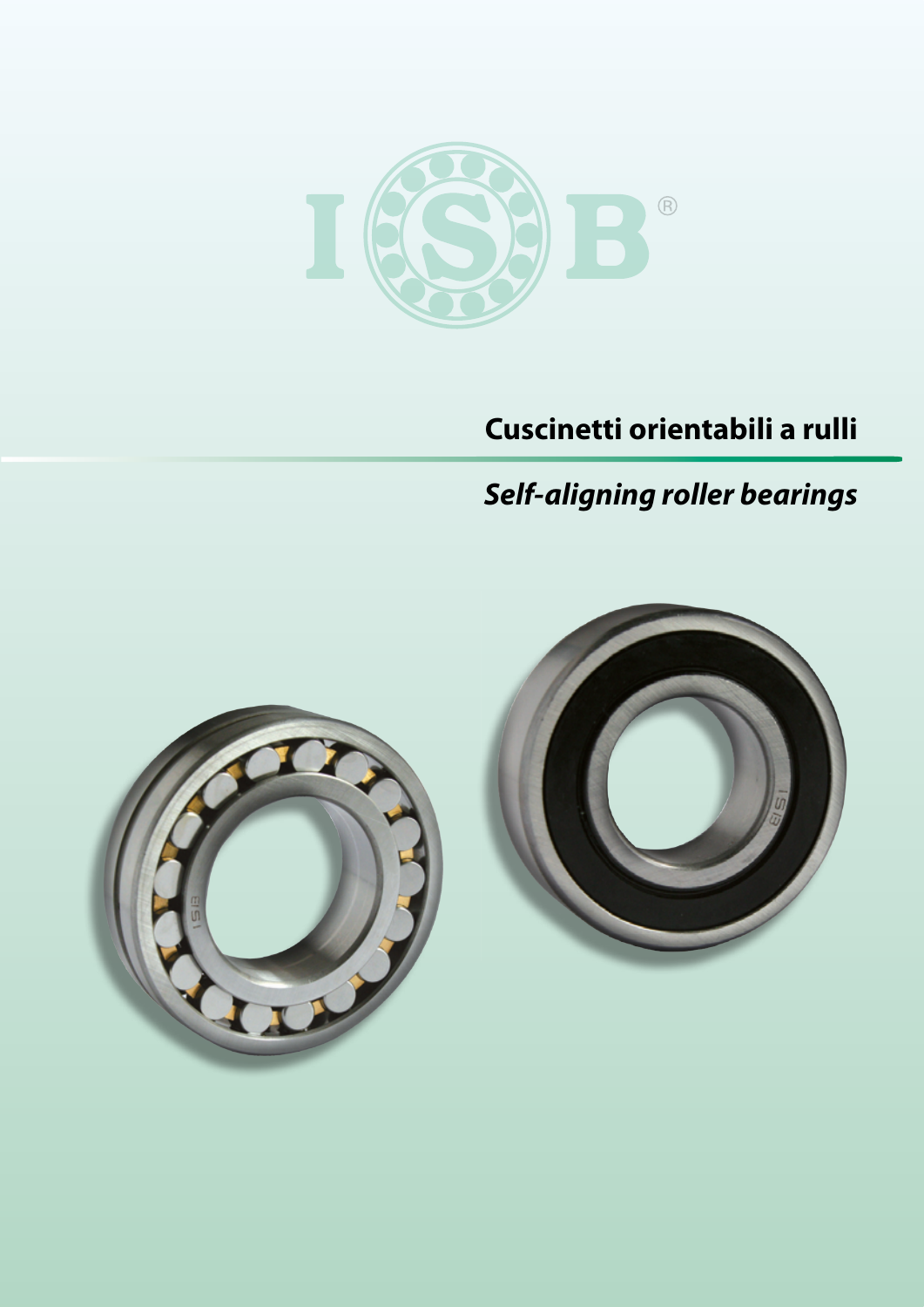

# **Cuscinetti orientabili a rulli**

I cuscinetti **ISB®** orientabili a rulli hanno due corone di rulli che ruotano in un'unica pista di forma sferica ricavata nell'anello esterno (**Fig. 1**). Le corrispondenti due piste dell'anello interno sono inclinate rispetto all'asse del cuscinetto. Sono orientabili ed insensibili ai disassamenti di modesta entità dell'albero rispetto all'alloggiamento o all'inflessione dello stesso. Sopportano carichi radiali e assiali in entrambi i sensi.

#### *Spherical roller bearings*

*ISB® spherical roller bearings have two rows of rollers that roll in one spherical raceway in the outer ring (Fig. 1). The two corresponding raceways of the inner ring are set at an angle compared to the bearing's axis. They are self-aligning and insensitive to slight misalignments of the shaft compared to the housing and to shaft deflections. They withstand radial and axial loads in both directions.*



# Cuscinetti Standard

Per cuscinetti orientabili a rulli si intende:

• Cuscinetti aperti: a seconda di dimensioni e serie sono prodotti in diverse esecuzioni, disponibili con foro conico o cilindrico. Il foro conico ha una conicità o di 1:30 (serie 240,241,248 e 249, appellativo nel suffisso K30) o di 1:12 con K come suffisso nell'appellativo. Una scanalatura circonferenziale e tre fori di lubrificazione sull'anello esterno facilitano la lubrificazione del cuscinetto (**Fig.2**).

#### *Standard bearings*

*The spherical rollers bearings are:*

• *Open bearings: based on the size and series, they are manufactured in various versions, available with tapered or cylindrical bore. The tapered bore has a taper of either 1:30 (series 240,241,248 and 249, designation suffix K30) or of 1:12 with designation suffix K. The circumferential groove and three lubrication holes in the outer ring facilitate bearing lubrication (Fig. 2).*



- Cuscinetti con tenute incorporate: Le tenute sono rinforzate con lamierino d'acciaio e sono di gomma nitrilica (NBR), lubrificati con grasso per altissime pressioni, non devono essere portati a temperature superiori agli 80°C e non vanno lavati (**Fig. 3**).
- *Sealed bearings: The seals are reinforced with steel and are made of Nitrile-Butadiene-Rubber (NBR), they are lubricated with grease for very high pressures and must not be heated above 80°C or washed (Fig. 3).*



- Cuscinetti per applicazioni vibranti: le applicazioni vibranti, come vagli o eccitatori, sottopongono i cuscinetti a maggiori sollecitazioni rispetto ai cuscinetti standard .
- *Bearings for vibratory applications: Vibratory applications, such as vibrating screens or energisers, subject the bearings to greater strain than standard bearings.*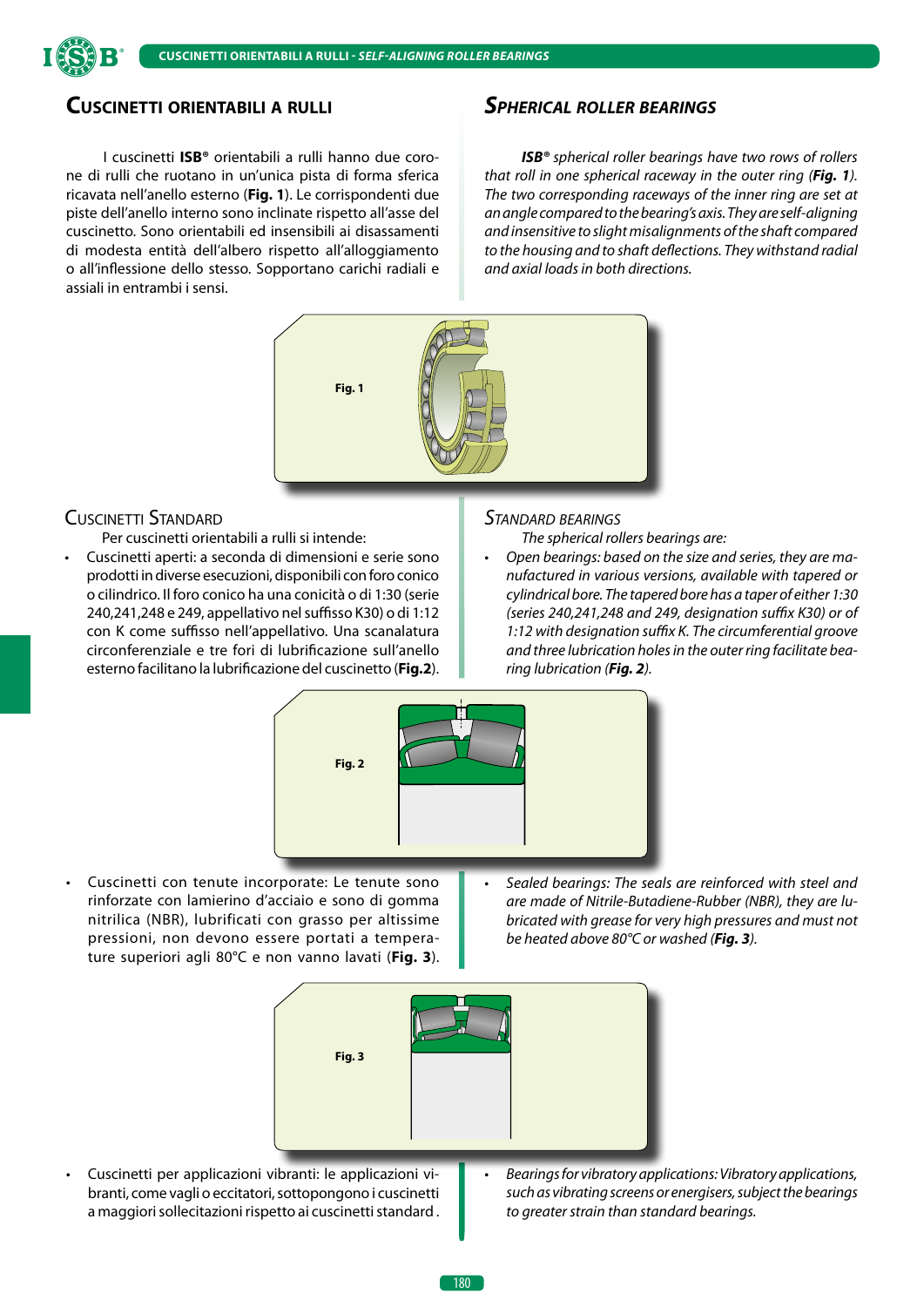

#### Cuscinetti su bussole

I cuscinetti **ISB®** orientabili a rulli con foro conico possono essere montati su alberi con o senza gradino utilizzando

- Bussola di trazione (**Fig. 4a**);
- Bussola di pressione (**Fig. 4b**).

Queste facilitano il montaggio e smontaggio semplificando la disposizione dei cuscinetti.

# **Fig. 4a Fig. 4b Fig. 4b**

#### **DIMENSIONI**

Le dimensioni sono conformi alla ISO 15:1998. Le dimensioni delle bussole di trazione o pressione sono conformi alla ISO 2982-1:1995.

#### **TOLLERANZE**

I cuscinetti **ISB®** orientabili a rulli con foro conico o cilindrico vengono costruiti secondo la tolleranza normale.

#### Giuoco interno

I cuscinetti **ISB®** orientabili a rulli sono costruiti con giuoco interno radiale normale. In grande maggioranza disponibili anche con giuoco interno maggiorato C3 e ancor più maggiorato C4. Alcuni sono forniti con giuoco interno C2 che risulta minore del normale. Verificare sempre la disponibilità dei giochi interni differenti dal normale (compreso C5, maggiore di C4) prima dell'ordine.

#### **DISALLINEAMENTO**

I disallineamenti angolari non influiscono sulle prestazioni in questo tipo di cuscinetto data la sua forma costruttiva.

#### Capacità di carico assiale

Reggono forti carichi assiali grazie alla speciale forma costruttiva interna.

#### Appellativi supplementari

- **C2** Giuoco radiale interno inferiore a normale
- **C3** Giuoco radiale interno superiore a normale
- **C4** Giuoco radiale interno maggiore di C3
- **C5** Giuoco interno radiale maggiore di C4
- **2RS** Tenuta strisciante in gomma nitrilica (NBR), rinforzata con lamierino d'acciaio, su entrambi i lati del cuscinetto. Scanalatura circonferenziale e tre fori di lubrificazione sull'anello esterno
- **K** Foro conico, conicità 1:12
- **K30** Foro conico, conicità 1:30

#### *Bearings on sleeves*

*ISB® spherical roller bearings with tapered bore can be fitted on smooth or stepped shafts* 

- *Adapter sleeve (Fig. 4a);*
- *Withdrawal sleeve (Fig 4b).*

*These sleeves facilitate assembly and disassembly and simplify the arrangement of the bearings.*



#### *Dimensions*

*The dimensions comply with standard ISO 15:1998. The dimensions of the adapter or withdrawal sleeves comply with standard ISO 2982-1:1995.*

#### *Tolerances*

*ISB® spherical roller bearings with tapered or cylindrical bore are manufactured with Normal tolerance.*

#### *Internal clearance*

*ISB® spherical roller bearings are manufactured with Normal internal radial clearance. They are mostly available also with greater internal clearance C3 and much greater clearance C4. Some are supplied with internal clearance C2 that is smaller than Normal. Always check availability of internal clearances different to standard before placing orders (including C5, greater than C4).*

#### *Misalignment*

*Angular misalignments do not affect the performance of this type of bearing thanks to its constructional design.*

#### *Axial load carrying capacity*

*These bearings withstand strong axial loads thanks to the special internal constructional design.*

#### *Supplementary designations*

- *C2 Internal radial clearance smaller than Normal.*
- *C3 Internal radial clearance greater than Normal.*
- *C4 Internal radial clearance greater than C3.*
- **C5** *Internal radial clearance greater than C4.*
- *2RS Nitrile-Butadiene-Rubber contact seal (NBR), with sheet steel reinforcement, on both sides of the bearing. Circumferential groove and three lubrication holes in the outer ring.*
- *K Tapered bore, taper 1:12.*
- *K30 Tapered bore, taper 1:30;*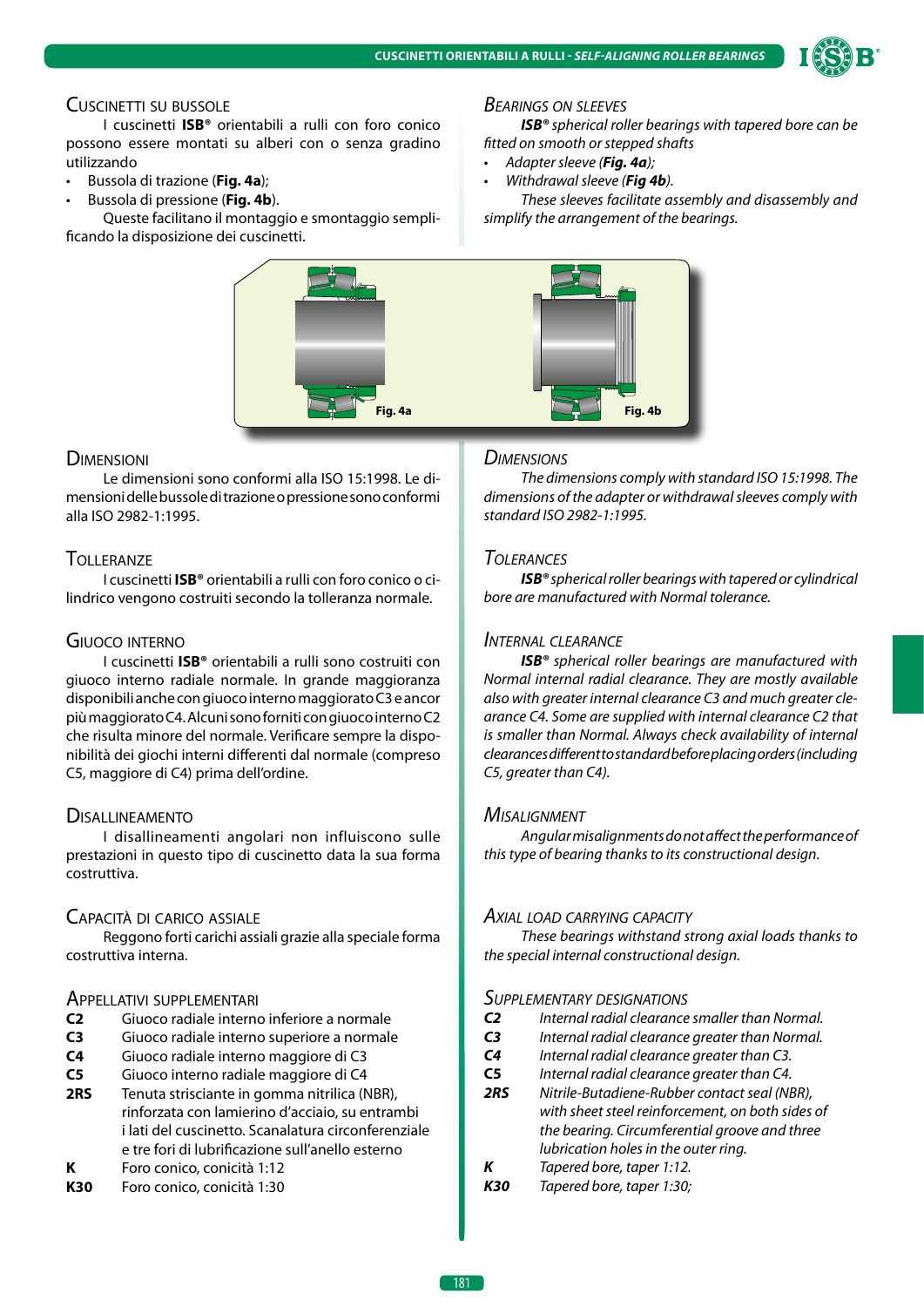

- **P5** Maggiore precisione dimensionale e di rotazione, conforme alla classe di tolleranza 5 della norma ISO
- **P6** Maggiore precisione dimensionale e di rotazione, conforme alla classe di tolleranza 6 della norma ISO
- **P62**  $P6 + C2$
- **VA** Cuscinetti per applicazioni vibranti
- **W33** Scanalatura circonferenziale e tre fori di lubrificazione sull'anello esterno
- *P5 Greater dimensional and rotation precision, compliant with tolerance class 5 of ISO standard.*
- *P6 Greater dimensional and rotation precision, compliant with tolerance class 6 of ISO standard*
- *P62 P6 + C2*
- *VA Bearings for vibratory applications*
- *W33 Circumferential groove and three lubrication holes in outer ring*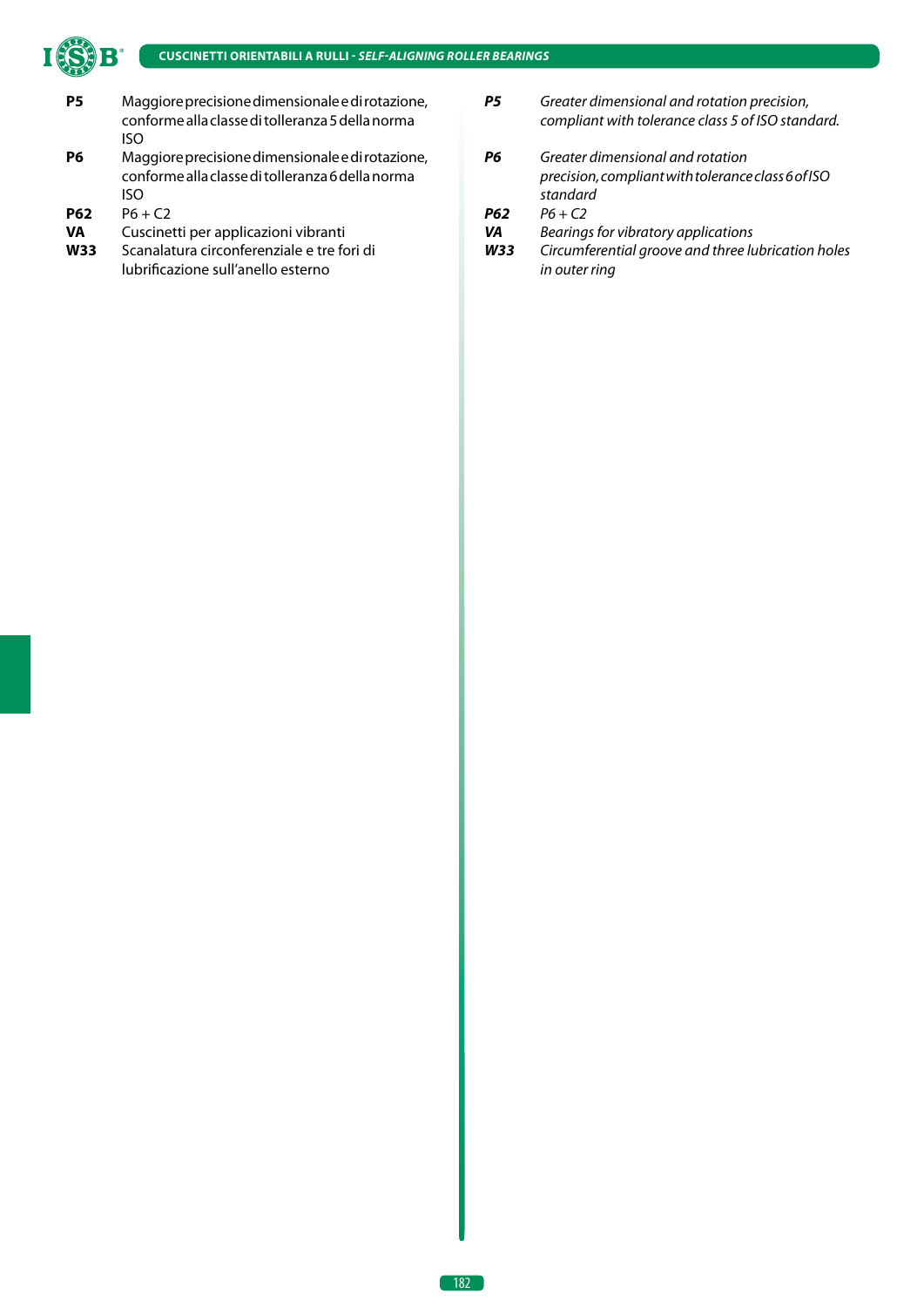



|             | <b>Dimensioni</b> (mm)<br><b>Dimension (mm)</b> |          |                         | <b>Coefficiente di carico (KN)</b><br><b>Load rating (KN)</b> |                                               |                                | Velocità limite (giri/min)<br><b>Speed limit (Rpm)</b> |                             | <b>Sigla</b><br><b>Designation</b> |                     |
|-------------|-------------------------------------------------|----------|-------------------------|---------------------------------------------------------------|-----------------------------------------------|--------------------------------|--------------------------------------------------------|-----------------------------|------------------------------------|---------------------|
| $\mathbf d$ | D                                               | B        | K                       | <b>Dinamico</b>                                               | <b>Statico</b>                                |                                | <b>Lubrificazione</b><br><b>Lubrication</b>            | Peso (Kg)<br>Weight<br>(Kg) | <b>Foro cilindrico</b>             | <b>Foro Conico</b>  |
| (mm)        | (mm)                                            | (mm)     | (mm)                    | <b>Dynamic</b><br>C                                           | <b>Static</b><br>$\mathsf{C}_{_{\mathbf{0}}}$ | <b>Grasso</b><br><b>Grease</b> | Olio<br>Oil                                            |                             | Cylindrical<br>bore                | <b>Tapered bore</b> |
| 20          | 52                                              | 18       | $\overline{2}$          | 48                                                            | 43                                            | 13005                          | 15300                                                  | 0.28                        | 22205/20                           | $\blacksquare$      |
| 25          | 52<br>62                                        | 18<br>17 | $\overline{2}$          | 48<br>41                                                      | 43<br>41                                      | 13005<br>9180                  | 15300<br>10800                                         | 0.26<br>0.28                | 22205<br>21305                     | 22205K              |
| 30          | 62<br>72                                        | 20<br>19 | $\overline{2}$          | 63<br>54                                                      | 59<br>60                                      | 10710<br>7650                  | 12600<br>9000                                          | 0.29<br>0.41                | 22206<br>21306                     | 22206K<br>21306K    |
| 35          | 72<br>80                                        | 23<br>21 | $\overline{2}$          | 85<br>64                                                      | 83<br>71                                      | 9180<br>7267.5                 | 10800<br>8550                                          | 0.45<br>0.55                | 22207<br>21307                     | 22207K<br>21307K    |
| 40          | 80                                              | 23       | $\overline{3}$          | 95                                                            | 88                                            | 8415                           | 9900                                                   | 0.53                        | 22208                              | 22208K              |
|             | 90                                              | 23       | $\mathsf 3$             | 102                                                           | 106                                           | 7267.5                         | 8550                                                   | 0.75                        | 21308                              | 21308K              |
|             | 90                                              | 33       | $\overline{3}$          | 147                                                           | 137                                           | 6120                           | 7200                                                   | 1.05                        | 22308                              | 22308K              |
| 45          | 85                                              | 23       | $\overline{3}$          | 100                                                           | 96                                            | 7650                           | 9000                                                   | 0.58                        | 22209                              | 22209K              |
|             | 100                                             | 25       | $\overline{3}$          | 123                                                           | 124                                           | 6502.5                         | 7650                                                   | 0.99                        | 21309                              | 21309K              |
|             | 100                                             | 36       | $\overline{3}$          | 179                                                           | 179                                           | 5355                           | 6300                                                   | 1.4                         | 22309                              | 22309K              |
| 50          | 90                                              | 23       | $\overline{3}$          | 102                                                           | 106                                           | 7267.5                         | 8550                                                   | 0.63                        | 22210                              | 22210K              |
|             | 110                                             | 27       | $\overline{3}$          | 153                                                           | 163                                           | 5737.5                         | 6750                                                   | 1.35                        | 21310                              | 21310K              |
|             | 110                                             | 40       | $\overline{3}$          | 216                                                           | 220                                           | 4819.5                         | 5670                                                   | 1.9                         | 22310                              | 22310K              |
| 55          | 100                                             | 25       | $\mathsf 3$             | 123                                                           | 124                                           | 6502.5                         | 7650                                                   | 0.84                        | 22211                              | 22211K              |
|             | 120                                             | 29       | $\overline{3}$          | 153                                                           | 163                                           | 5737.5                         | 6750                                                   | 1.7                         | 21311                              | 21311K              |
|             | 120                                             | 43       | $\overline{3}$          | 265                                                           | 274                                           | 4284                           | 5040                                                   | 2.45                        | 22311                              | 22311K              |
| 60          | 110                                             | 28       | $\overline{3}$          | 153                                                           | 163                                           | 5737.5                         | 6750                                                   | 1.15                        | 22212                              | 22212K              |
|             | 130                                             | 31       | $\overline{\mathbf{3}}$ | 208                                                           | 235                                           | 4819.5                         | 5670                                                   | 2.1                         | 21312                              | 21312K              |
|             | 130                                             | 46       | 4.5                     | 304                                                           | 328                                           | 4054.5                         | 4770                                                   | 3.1                         | 22312                              | 22312K              |
| 65          | 100                                             | 35       | $\overline{2}$          | 129                                                           | 170                                           | 4819.5                         | 5670                                                   | 0.95                        | 24013                              | 24013K30            |
|             | 120                                             | 31       | $\overline{3}$          | 189                                                           | 212                                           | 5355                           | 6300                                                   | 1.55                        | 22213                              | 22213K              |
|             | 140                                             | 33       | $\overline{3}$          | 231                                                           | 265                                           | 4590                           | 5400                                                   | 2.55                        | 21313                              | 21313K              |
|             | 140                                             | 48       | 4.5                     | 333                                                           | 353                                           | 3825                           | 4500                                                   | 3.75                        | 22313                              | 22313K              |
| 70          | 125                                             | 31       | $\overline{3}$          | 204                                                           | 223                                           | 5125.5                         | 6030                                                   | 1.55                        | 22214                              | 22214K              |
|             | 150                                             | 35       | $\overline{3}$          | 279                                                           | 319                                           | 4284                           | 5040                                                   | 3.1                         | 21314                              | 21314K              |
|             | 150                                             | 51       | 4.5                     | 392                                                           | 421                                           | 3442.5                         | 4050                                                   | 4.55                        | 22314                              | 22314K              |
| 75          | 115                                             | 40       | $\overline{\mathbf{3}}$ | 170                                                           | 227                                           | 4054.5                         | 4770                                                   | 1.55                        | 24015                              | 24015K30            |
|             | 130                                             | 31       | $\overline{\mathbf{3}}$ | 208                                                           | 235                                           | 4819.5                         | 5670                                                   | 1.7                         | 22215                              | 22215K              |
|             | 160                                             | 37       | $\overline{\mathbf{3}}$ | 279                                                           | 319                                           | 4284                           | 5040                                                   | 3.75                        | 21315                              | 21315K              |
|             | 160                                             | 55       | 4.5                     | 431                                                           | 466                                           | 3289.5                         | 3870                                                   | 5.55                        | 22315                              | 22315K              |
| 80          | 140                                             | 33       | $\overline{3}$          | 231                                                           | 265                                           | 4590                           | 5400                                                   | 2.1                         | 22216                              | 22216K              |
|             | 170                                             | 39       | $\overline{3}$          | 319                                                           | 368                                           | 4054.5                         | 4770                                                   | 4.45                        | 21316                              | 21316K              |
|             | 170                                             | 58       | 4.5                     | 480                                                           | 529                                           | 3060                           | 3600                                                   | 6.6                         | 22316                              | 22316K              |
| 85          | 150                                             | 36       | $\overline{3}$          | 279                                                           | 319                                           | 4284                           | 5040                                                   | 2.65                        | 22217                              | 22217K              |
|             | 180                                             | 41       | $\overline{3}$          | 319                                                           | 368                                           | 4054.5                         | 4770                                                   | 5.2                         | 21317                              | 21317K              |
|             | 180                                             | 60       | 4.5                     | 539                                                           | 608                                           | 2907                           | 3420                                                   | 7.65                        | 22317                              | 22317K              |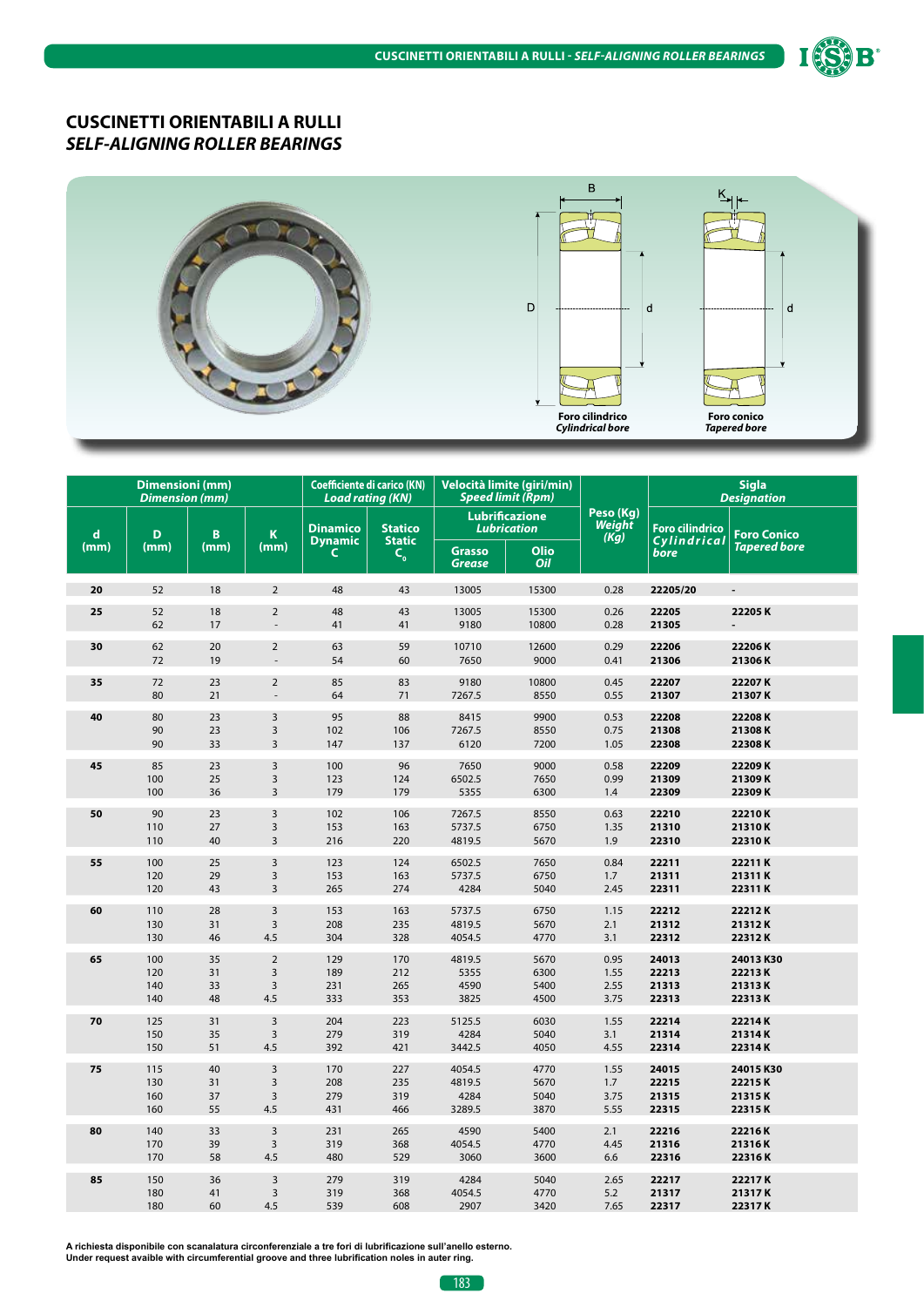

ISS



|             | <b>Dimensioni</b> (mm)<br><b>Dimension (mm)</b> |      |                         | <b>Coefficiente di carico (KN)</b><br><b>Load rating (KN)</b> |                          | Velocità limite (giri/min)<br><b>Speed limit (Rpm)</b> |                    |                             |                        | <b>Sigla</b><br><b>Designation</b> |
|-------------|-------------------------------------------------|------|-------------------------|---------------------------------------------------------------|--------------------------|--------------------------------------------------------|--------------------|-----------------------------|------------------------|------------------------------------|
| $\mathbf d$ | D                                               | B    | K                       | <b>Dinamico</b>                                               | <b>Statico</b>           | <b>Lubrificazione</b><br><b>Lubrication</b>            |                    | Peso (Kg)<br>Weight<br>(Kg) | <b>Foro cilindrico</b> | <b>Foro Conico</b>                 |
| (mm)        | (mm)                                            | (mm) | (mm)                    | <b>Dynamic</b><br>C                                           | <b>Static</b><br>$C_{o}$ | <b>Grasso</b><br><b>Grease</b>                         | <b>Olio</b><br>Oil |                             | Cylindrical<br>bore    | <b>Tapered bore</b>                |
| 90          | 160                                             | 40   | $\overline{3}$          | 319                                                           | 368                      | 4054.5                                                 | 4770               | 3.4                         | 22218                  | 22218K                             |
|             | 160                                             | 52.4 | $\overline{3}$          | 348                                                           | 431                      | 2907                                                   | 3420               | 4.65                        | 23218                  | 23218K                             |
|             | 190                                             | 43   | 4.5                     | 372                                                           | 441                      | 3672                                                   | 4320               | 6.1                         | 21318                  | 21318K                             |
|             | 190                                             | 64   | 6                       | 598                                                           | 681                      | 2754                                                   | 3240               | 9.05                        | 22318                  | 22318K                             |
| 95          | 170                                             | 43   | 4.5                     | 372                                                           | 441                      | 3672                                                   | 4320               | 4.15                        | 22219                  | 22219K                             |
|             | 200                                             | 45   | 4.5                     | 417                                                           | 480                      | 3442.5                                                 | 4050               | 7.05                        | 21319                  | 21319K                             |
|             | 200                                             | 67   | 6                       | 657                                                           | 750                      | 2601                                                   | 3060               | 10.5                        | 22319                  | 22319K                             |
| 100         | 150                                             | 50   | 3                       | 279                                                           | 407                      | 3060                                                   | 3600               | 3.15                        | 24020                  | 24020 K30                          |
|             | 165                                             | 52   | $\overline{3}$          | 358                                                           | 480                      | 3060                                                   | 3600               | 4.55                        | 23120                  | 23120K                             |
|             | 165                                             | 65   | $\overline{2}$          | 446                                                           | 627                      | 2448                                                   | 2880               | 5.65                        | 24120                  | 24120K30                           |
|             | 180                                             | 46   | 4.5                     | 417                                                           | 480                      | 3442.5                                                 | 4050               | 4.9                         | 22220                  | 22220K                             |
|             | 180                                             | 60.3 | 4.5                     | 466                                                           | 588                      | 2601                                                   | 3060               | 6.85                        | 23220                  | 23220K                             |
|             | 215                                             | 47   | 4.5                     | 417                                                           | 480                      | 3442.5                                                 | 4050               | 8.6                         | 21320                  | 21320K                             |
|             | 215                                             | 73   | 6                       | 799                                                           | 931                      | 2295                                                   | 2700               | 13.5                        | 22320                  | 22320K                             |
| 110         | 170                                             | 45   | $\overline{3}$          | 304                                                           | 431                      | 3289.5                                                 | 3870               | 3.8                         | 23022                  | 23022K                             |
|             | 170                                             | 60   | $\overline{3}$          | 407                                                           | 608                      | 2754                                                   | 3240               | 5                           | 24022                  | 24022 K30                          |
|             | 180                                             | 56   | 4.5                     | 421                                                           | 573                      | 2754                                                   | 3240               | 5.75                        | 23122                  | 23122K                             |
|             | 180                                             | 69   | $\overline{3}$          | 510                                                           | 735                      | 2295                                                   | 2700               | 7.1                         | 24122                  | 24122K30                           |
|             | 200                                             | 53   | 4.5                     | 549                                                           | 627                      | 3060                                                   | 3600               | $7^{\circ}$                 | 22222                  | 22222K                             |
|             | 200                                             | 69.8 | 4.5                     | 588                                                           | 750                      | 2448                                                   | 2880               | 9.85                        | 23222                  | 23222K                             |
|             | 240                                             | 80   | 7.5                     | 931                                                           | 1098                     | 2142                                                   | 2520               | 18.4                        | 22322                  | 22322K                             |
| 120         | 180                                             | 46   | $\overline{3}$          | 348                                                           | 500                      | 3060                                                   | 3600               | 4.2                         | 23024                  | 23024K                             |
|             | 180                                             | 60   | $\overline{3}$          | 421                                                           | 657                      | 2601                                                   | 3060               | 5.45                        | 24024                  | 24024 K30                          |
|             | 200                                             | 62   | 4.5                     | 500                                                           | 681                      | 2601                                                   | 3060               | 8                           | 23124                  | 23124K                             |
|             | 200                                             | 80   | $\overline{3}$          | 642                                                           | 931                      | 1989                                                   | 2340               | 10.3                        | 24124                  | 24124 K30                          |
|             | 215                                             | 58   | 6                       | 617                                                           | 750                      | 2907                                                   | 3420               | 8.7                         | 22224                  | 22224K                             |
|             | 215                                             | 76   | 4.5                     | 681                                                           | 911                      | 2142                                                   | 2520               | 12                          | 23224                  | 23224K                             |
|             | 260                                             | 86   | 7.5                     | 946                                                           | 1098                     | 1989                                                   | 2340               | 23                          | 22324                  | 22324K                             |
| 130         | 200                                             | 52   | 4.5                     | 421                                                           | 598                      | 2754                                                   | 3240               | 6                           | 23026                  | 23026K                             |
|             | 200                                             | 69   | $\overline{3}$          | 529                                                           | 799                      | 2295                                                   | 2700               | 8.05                        | 24026                  | 24026K30                           |
|             | 210                                             | 64   | 4.5                     | 549                                                           | 764                      | 2448                                                   | 2880               | 8.8                         | 23126                  | 23126K                             |
|             | 210                                             | 80   | $\overline{3}$          | 666                                                           | 980                      | 1836                                                   | 2160               | 11                          | 24126                  | 24126K30                           |
|             | 230                                             | 64   | 6                       | 720                                                           | 911                      | 2754                                                   | 3240               | 11                          | 22226                  | 22226K                             |
|             | 230                                             | 80   | 4.5                     | 764                                                           | 1039                     | 1989                                                   | 2340               | 14.5                        | 23226                  | 23226K                             |
|             | 280                                             | 93   | 9                       | 1098                                                          | 1294                     | 1836                                                   | 2160               | 29                          | 22326                  | 22326K                             |
| 140         | 210                                             | 53   | 4.5                     | 456                                                           | 666                      | 2601                                                   | 3060               | 6.55                        | 23028                  | 23028K                             |
|             | 210                                             | 69   | $\overline{\mathbf{3}}$ | 559                                                           | 882                      | 2142                                                   | 2520               | 8.55                        | 24028                  | 24028K30                           |
|             | 225                                             | 68   | 4.5                     | 617                                                           | 882                      | 2142                                                   | 2520               | 10.5                        | 23128                  | 23128K                             |
|             | 225                                             | 85   | 4.5                     | 750                                                           | 1137                     | 1836                                                   | 2160               | 13.5                        | 24128                  | 24128K30                           |
|             | 250                                             | 68   | 6                       | 696                                                           | 882                      | 2448                                                   | 2880               | 14                          | 22228                  | 22228K                             |
|             | 250                                             | 88   | 6                       | 897                                                           | 1225                     | 1836                                                   | 2160               | 19                          | 23228                  | 23228K                             |
|             | 300                                             | 102  | 9                       | 1264                                                          | 1529                     | 1683                                                   | 1980               | 36.5                        | 22328                  | 22328K                             |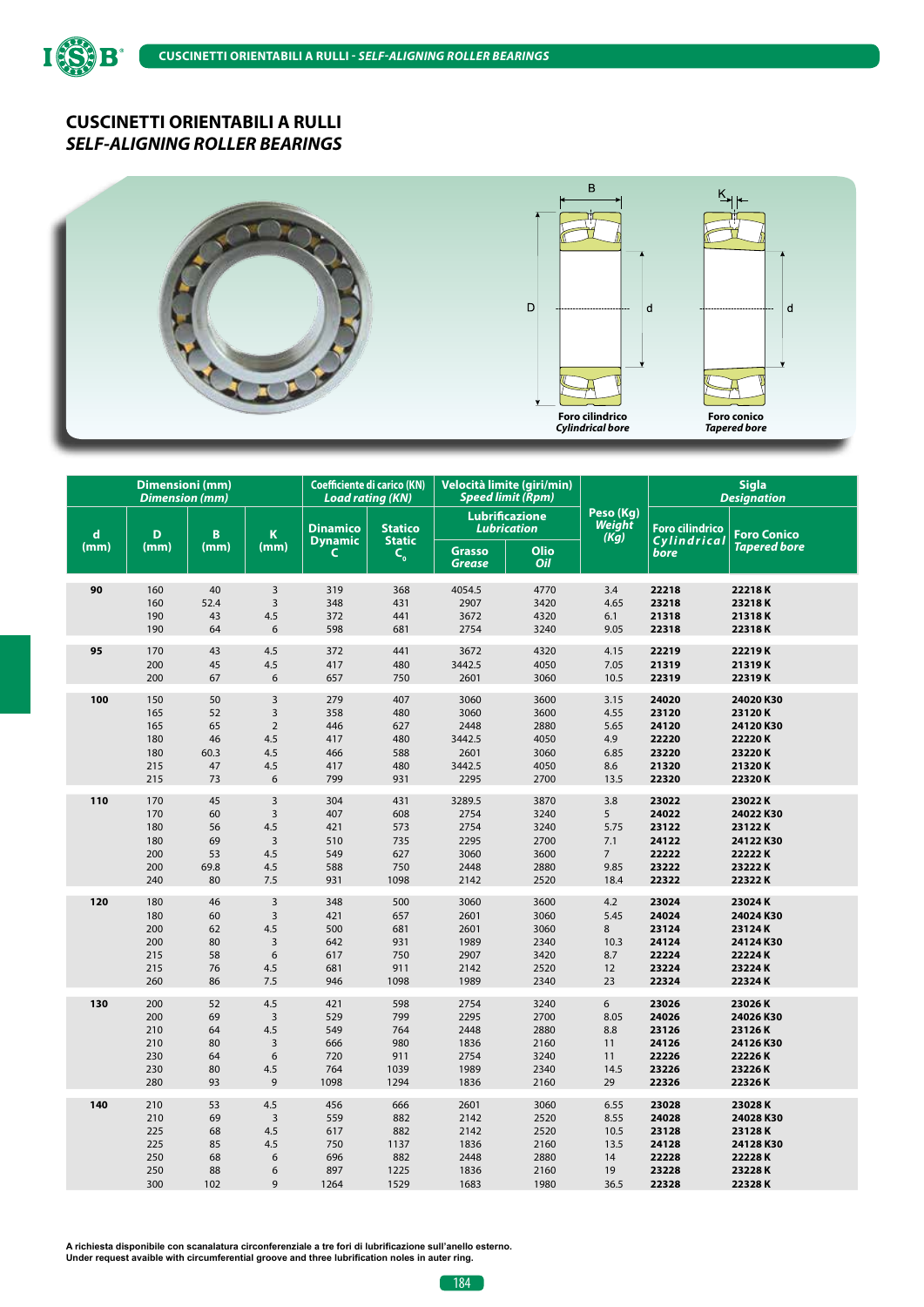



|             | <b>Dimensioni</b> (mm)<br><b>Dimension (mm)</b> |            |                | <b>Coefficiente di carico (KN)</b><br><b>Load rating (KN)</b> |                          |                         | Velocità limite (giri/min)<br><b>Speed limit (Rpm)</b> |                             | <b>Sigla</b><br><b>Designation</b> |                     |
|-------------|-------------------------------------------------|------------|----------------|---------------------------------------------------------------|--------------------------|-------------------------|--------------------------------------------------------|-----------------------------|------------------------------------|---------------------|
| $\mathbf d$ | D                                               | B          | K              | <b>Dinamico</b>                                               | <b>Statico</b>           |                         | <b>Lubrificazione</b><br><b>Lubrication</b>            | Peso (Kg)<br>Weight<br>(Kg) | <b>Foro cilindrico</b>             | <b>Foro Conico</b>  |
| (mm)        | (mm)                                            | (mm)       | (mm)           | <b>Dynamic</b><br>C.                                          | <b>Static</b><br>$C_{o}$ | <b>Grasso</b><br>Grease | Olio<br>Oil                                            |                             | Cylindrical<br>bore                | <b>Tapered bore</b> |
| 150         | 225                                             | 56         | 4.5            | 500                                                           | 735                      | 2448                    | 2880                                                   | 7.95                        | 23030                              | 23030K              |
|             | 225                                             | 75         | 3              | 642                                                           | 1019                     | 1989                    | 2340                                                   | 10.5                        | 24030                              | 24030 K30           |
|             | 250                                             | 80         | 6              | 813                                                           | 1176                     | 1989                    | 2340                                                   | 16                          | 23130                              | 23130K              |
|             | 250                                             | 100        | 4.5            | 1000                                                          | 1499                     | 1683                    | 1980                                                   | 20                          | 24130                              | 24130K30            |
|             | 270                                             | 73         | 7.5            | 833                                                           | 1058                     | 2295                    | 2700                                                   | 18                          | 22230                              | 22230K              |
|             | 270                                             | 96         | 6              | 1058                                                          | 1431                     | 1683                    | 1980                                                   | 24.5                        | 23230                              | 23230K              |
|             | 320                                             | 108        | 9              | 1431                                                          | 1725                     | 1530                    | 1800                                                   | 43.5                        | 22330                              | 22330K              |
| 160         | 240                                             | 60         | 6              | 573                                                           | 862                      | 2295                    | 2700                                                   | 9.7                         | 23032                              | 23032K              |
|             | 240                                             | 80         | 4.5            | 735                                                           | 1176                     | 1836                    | 2160                                                   | 13                          | 24032                              | 24032K30            |
|             | 270                                             | 86         | 7.5            | 960                                                           | 1343                     | 1836                    | 2160                                                   | 20.5                        | 23132                              | 23132K              |
|             | 270                                             | 109        | 4.5            | 1156                                                          | 1725                     | 1453.5                  | 1710                                                   | 25                          | 24132                              | 24132K30            |
|             | 290                                             | 80         | 7.5            | 980                                                           | 1264                     | 2142                    | 2520                                                   | 22.5                        | 22232                              | 22232K              |
|             | 290                                             | 104        | 7.5            | 1196                                                          | 1627                     | 1683                    | 1980                                                   | 31                          | 23232                              | 23232K              |
|             | 340                                             | 114        | 9              | 1568                                                          | 1921                     | 1453.5                  | 1710                                                   | 52                          | 22332                              | 22332K              |
| 170         | 260                                             | 67         | 6              | 696                                                           | 1039                     | 2142                    | 2520                                                   | 13                          | 23034                              | 23034K              |
|             | 260                                             | 90         | 4.5            | 911                                                           | 1431                     | 1836                    | 2160                                                   | 17.5                        | 24034                              | 24034K30            |
|             | 280                                             | 88         | 7.5            | 1019                                                          | 1470                     | 1836                    | 2160                                                   | 22                          | 23134                              | 23134K              |
|             | 280                                             | 109        | 4.5            | 1196                                                          | 1823                     | 1453.5                  | 1710                                                   | 27.5                        | 24134                              | 24134K30            |
|             | 310                                             | 86         | $\overline{9}$ | 1098                                                          | 1431                     | 1989                    | 2340                                                   | 28.5                        | 22234                              | 22234K              |
|             | 310                                             | 110        | 7.5            | 1372                                                          | 1891                     | 1530                    | 1800                                                   | 37.5                        | 23234                              | 23234K              |
|             | 360                                             | 120        | 9              | 1725                                                          | 2117                     | 1377                    | 1620                                                   | 61                          | 22334                              | 22334K              |
| 180         | 250                                             | 52         | $\overline{3}$ | 422                                                           | 813                      | 2142                    | 2520                                                   | 7.9                         | 23936                              | 23936K              |
|             | 280                                             | 74         | 7.5            | 813                                                           | 1225                     | 1989                    | 2340                                                   | 17                          | 23036                              | 23036K              |
|             | 280                                             | 100        | 4.5            | 1058                                                          | 1695                     | 1683                    | 1980                                                   | 23                          | 24036                              | 24036 K30           |
|             | 300                                             | 96         | 7.5            | 1176                                                          | 1725                     | 1683                    | 1980                                                   | 28                          | 23136                              | 23136K              |
|             | 300                                             | 118        | 6              | 1372                                                          | 2117                     | 1300.5                  | 1530                                                   | 34.5                        | 24136                              | 24136 K30           |
|             | 320                                             | 86         | 9              | 1156                                                          | 1529                     | 1989                    | 2340                                                   | 29.5                        | 22236                              | 22236K              |
|             | 320<br>380                                      | 112<br>126 | 7.5<br>9       | 1470<br>1960                                                  | 2078                     | 1453.5                  | 1710<br>1530                                           | 39.5<br>71.5                | 23236<br>22336                     | 23236K<br>22336K    |
|             |                                                 |            |                |                                                               | 2401                     | 1300.5                  |                                                        |                             |                                    |                     |
| 190         | 260                                             | 52         | $\overline{3}$ | 406                                                           | 784                      | 1989                    | 2340                                                   | 8.3                         | 23938                              | 23938K              |
|             | 290                                             | 75         | 7.5            | 848                                                           | 1313                     | 1836                    | 2160                                                   | 18                          | 23038                              | 23038K              |
|             | 290                                             | 100        | 4.5            | 1098                                                          | 1764                     | 1530                    | 1800                                                   | 24.5                        | 24038                              | 24038K30            |
|             | 320                                             | 104        | 7.5            | 1343                                                          | 2038                     | 1530                    | 1800                                                   | 35                          | 23138                              | 23138K              |
|             | 320                                             | 128        | 6              | 1568                                                          | 2450                     | 1224                    | 1440                                                   | 43                          | 24138                              | 24138K30            |
|             | 340<br>340                                      | 92<br>120  | 9<br>9         | 1245                                                          | 1666                     | 1836<br>1377            | 2160                                                   | 36.5                        | 22238<br>23238                     | 22238K<br>23238K    |
|             | 400                                             | 132        | 6              | 1627<br>2078                                                  | 2352<br>2597             | 1224                    | 1620<br>1440                                           | 48<br>82.5                  | 22338                              | 22338K              |
|             |                                                 |            |                |                                                               |                          |                         |                                                        |                             |                                    |                     |
| 200         | 280                                             | 60         | 4.5            | 535                                                           | 1019                     | 1836                    | 2160                                                   | 11.5                        | 23940                              | 23940K              |
|             | 310                                             | 82         | 7.5            | 980                                                           | 1499                     | 1683                    | 1980                                                   | 23.3                        | 23040                              | 23040K              |
|             | 310                                             | 109        | 6              | 1264                                                          | 2078                     | 1453.5                  | 1710                                                   | 31                          | 24040                              | 24040 K30           |
|             | 340                                             | 112        | 9              | 1568                                                          | 2313                     | 1453.5                  | 1710                                                   | 43                          | 23140                              | 23140K              |
|             | 340<br>360                                      | 140<br>98  | 6<br>9         | 1764<br>1431                                                  | 2744<br>1891             | 1147.5<br>1683          | 1350<br>1980                                           | 53.5<br>43.5                | 24140<br>22240                     | 24140 K30<br>22240K |
|             | 360                                             | 128        | 9              | 1823                                                          | 2646                     | 1300.5                  | 1530                                                   | 58                          | 23240                              | 23240K              |
|             | 420                                             | 138        | 12             | 2274                                                          | 2842                     | 1147.5                  | 1350                                                   | 95                          | 22340                              | 22340K              |
|             |                                                 |            |                |                                                               |                          |                         |                                                        |                             |                                    |                     |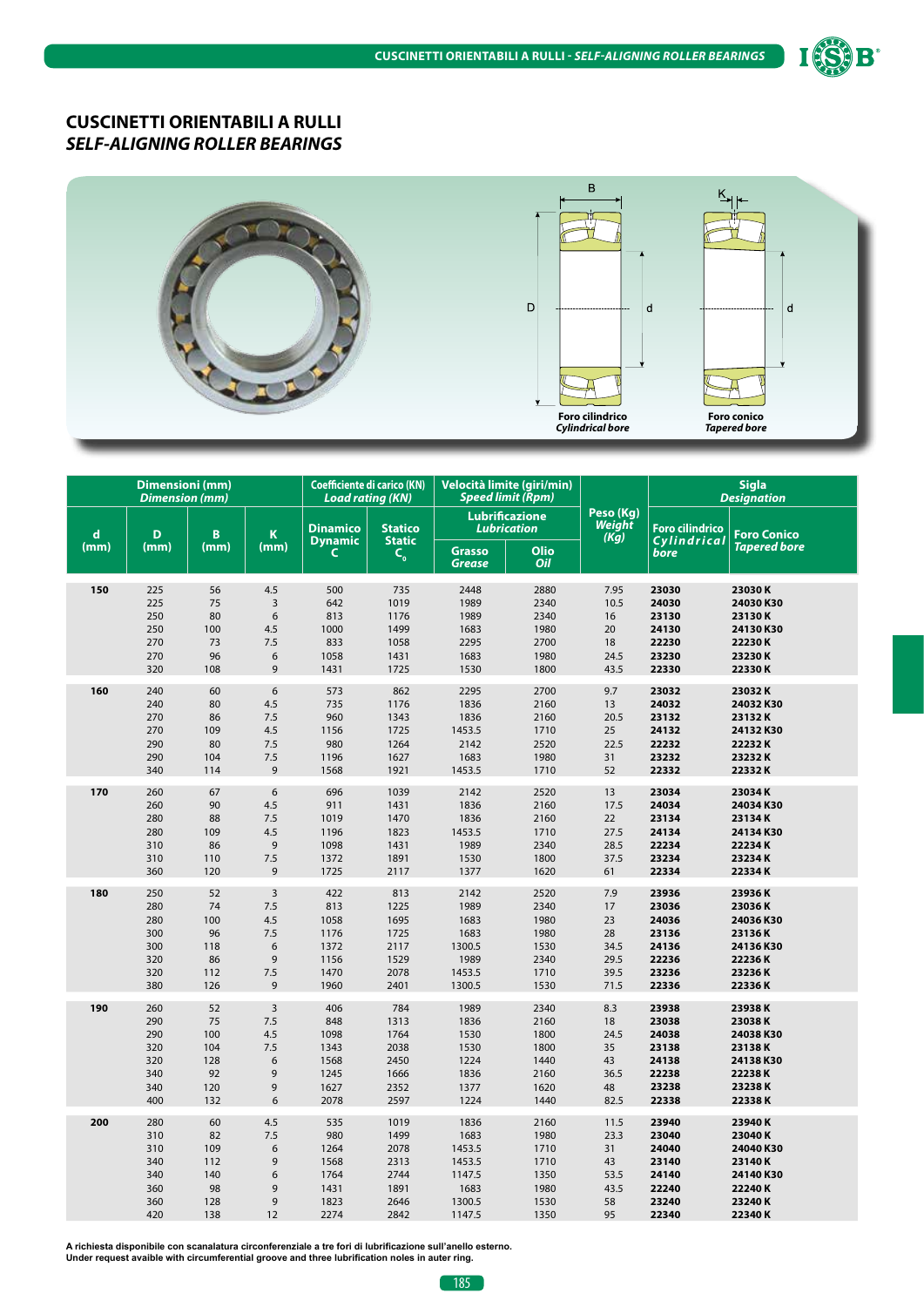ISS

B



|             | Dimensioni (mm)<br><b>Dimension (mm)</b> |      |                | <b>Coefficiente di carico (KN)</b><br><b>Load rating (KN)</b> |                                            | Velocità limite (giri/min)<br><b>Speed limit (Rpm)</b> |             |                                    | <b>Sigla</b><br><b>Designation</b> |                     |
|-------------|------------------------------------------|------|----------------|---------------------------------------------------------------|--------------------------------------------|--------------------------------------------------------|-------------|------------------------------------|------------------------------------|---------------------|
| $\mathbf d$ | D                                        | B    | K              | <b>Dinamico</b>                                               | <b>Statico</b>                             | <b>Lubrificazione</b><br><b>Lubrication</b>            |             | Peso (Kg)<br><b>Weight</b><br>(Kg) | <b>Foro cilindrico</b>             | <b>Foro Conico</b>  |
| (mm)        | (mm)                                     | (mm) | (mm)           | <b>Dynamic</b><br>C                                           | <b>Static</b><br>$\mathsf{C}_{\mathsf{o}}$ | <b>Grasso</b><br><b>Grease</b>                         | Olio<br>Oil |                                    | Cylindrical<br>bore                | <b>Tapered bore</b> |
| 220         | 300                                      | 60   | 4.5            | 535                                                           | 1058                                       | 1683                                                   | 1980        | 12.5                               | 23944                              | 23944K              |
|             | 340                                      | 90   | 7.5            | 1196                                                          | 1823                                       | 1530                                                   | 1800        | 30.5                               | 23044                              | 23044K              |
|             | 340                                      | 118  | 6              | 1529                                                          | 2548                                       | 1300.5                                                 | 1530        | 40                                 | 24044                              | 24044K30            |
|             | 370                                      | 120  | 9              | 1764                                                          | 2695                                       | 1300.5                                                 | 1530        | 53.5                               | 23144                              | 23144K              |
|             | 370                                      | 150  | 6              | 2078                                                          | 3283                                       | 1071                                                   | 1260        | 67                                 | 24144                              | 24144 K30           |
|             | 400                                      | 108  | 9              | 1725                                                          | 2313                                       | 1530                                                   | 1800        | 60.5                               | 22244                              | 22244K              |
|             | 400                                      | 144  | 9              | 2313                                                          | 3381                                       | 1147.5                                                 | 1350        | 81.5                               | 23244                              | 23244K              |
|             | 460                                      | 145  | 12             | 2646                                                          | 3381                                       | 1071                                                   | 1260        | 120                                | 22344                              | 22344K              |
| 240         | 320                                      | 60   | 4.5            | 553                                                           | 1137                                       | 1530                                                   | 1800        | 13.5                               | 23948                              | 23948K              |
|             | 360                                      | 92   | 7.5            | 1264                                                          | 2038                                       | 1453.5                                                 | 1710        | 33.5                               | 23048                              | 23048K              |
|             | 360                                      | 118  | 6              | 1568                                                          | 2646                                       | 1224                                                   | 1440        | 43                                 | 24048                              | 24048K30            |
|             | 400                                      | 128  | 9              | 2038                                                          | 3136                                       | 1224                                                   | 1440        | 66.5                               | 23148                              | 23148K              |
|             | 400                                      | 160  | 6              | 2352                                                          | 3822                                       | 994.5                                                  | 1170        | 83                                 | 24148                              | 24148K30            |
|             | 440                                      | 120  | 9              | 2156                                                          | 2940                                       | 1377                                                   | 1620        | 83                                 | 22248                              | 22248K              |
|             | 440                                      | 160  | 9              | 2842                                                          | 4214                                       | 994.5                                                  | 1170        | 110                                | 23248                              | 23248K              |
|             | 500                                      | 155  | 12             | 3038                                                          | 3920                                       | 994.5                                                  | 1170        | 155                                | 22348                              | 22348K              |
| 260         | 360                                      | 75   | 4.5            | 862                                                           | 1764                                       | 1453.5                                                 | 1710        | 23.5                               | 23952                              | 23952K              |
|             | 400                                      | 104  | 7.5            | 1568                                                          | 2499                                       | 1300.5                                                 | 1530        | 48.5                               | 23052                              | 23052K              |
|             | 400                                      | 140  | 6              | 1999                                                          | 3381                                       | 1071                                                   | 1260        | 65.5                               | 24052                              | 24052K30            |
|             | 440                                      | 144  | 9              | 2499                                                          | 3822                                       | 1071                                                   | 1260        | 90.5                               | 23152                              | 23152K              |
|             | 440                                      | 180  | 6              | 2940                                                          | 4704                                       | 918                                                    | 1080        | 110                                | 24152                              | 24152K30            |
|             | 480                                      | 130  | 12             | 2597                                                          | 3479                                       | 1224                                                   | 1440        | 110                                | 22252                              | 22252K              |
|             | 480                                      | 174  | 12             | 3185                                                          | 4655                                       | 918                                                    | 1080        | 140                                | 23252                              | 23252K              |
|             | 540                                      | 165  | 12             | 3479                                                          | 4459                                       | 841.5                                                  | 990         | 190                                | 22352                              | 22352K              |
| 280         | 380                                      | 75   | 6              | 828                                                           | 1725                                       | 1300.5                                                 | 1530        | 25                                 | 23956                              | 23956K              |
|             | 420                                      | 106  | 9              | 1695                                                          | 2793                                       | 1224                                                   | 1440        | 52.5                               | 23056                              | 23056K              |
|             | 420                                      | 140  | 6              | 2117                                                          | 3724                                       | 1071                                                   | 1260        | 69.5                               | 24056                              | 24056K30            |
|             | 460                                      | 146  | 9              | 2597                                                          | 4165                                       | 994.5                                                  | 1170        | 97                                 | 23156                              | 23156K              |
|             | 460                                      | 180  | 7.5            | 3038                                                          | 4998                                       | 841.5                                                  | 990         | 120                                | 24156                              | 24156K30            |
|             | 500                                      | 130  | 12             | 2646                                                          | 3675                                       | 1147.5                                                 | 1350        | 115                                | 22256                              | 22256K              |
|             | 500                                      | 176  | 12             | 3185                                                          | 4802                                       | 841.5                                                  | 990         | 150                                | 23256                              | 23256K              |
|             | 580                                      | 175  | 12             | 3920                                                          | 5096                                       | 841.5                                                  | 990         | 235                                | 22356                              | 22356K              |
| 300         | 380                                      | 90   | ÷.             | 620                                                           | 1560                                       | 1150                                                   | 1350        | 16.5                               | 23860                              | 23860K              |
|             | 420                                      | 90   | 6              | 1176                                                          | 2450                                       | 1224                                                   | 1440        | 39.5                               | 23960                              | 23960K              |
|             | 460                                      | 118  | $\overline{9}$ | 2078                                                          | 3381                                       | 1147.5                                                 | 1350        | 71.5                               | 23060                              | 23060K              |
|             | 460                                      | 160  | 7.5            | 2646                                                          | 4655                                       | 918                                                    | 1080        | 97                                 | 24060                              | 24060 K30           |
|             | 500                                      | 160  | 9              | 3136                                                          | 4998                                       | 918                                                    | 1080        | 125                                | 23160                              | 23160K              |
|             | 500                                      | 200  | 7.5            | 3675                                                          | 6174                                       | 765                                                    | 900         | 160                                | 24160                              | 24160K30            |
|             | 540                                      | 140  | 12             | 3087                                                          | 4165                                       | 1071                                                   | 1260        | 145                                | 22260                              | 22260K              |
|             | 540                                      | 192  | 12             | 3822                                                          | 5733                                       | 765                                                    | 900         | 190                                | 23260                              | 23260K              |
| 320         | 440                                      | 90   | 6              | 1401                                                          | 2646                                       | 1147.5                                                 | 1350        | 42                                 | 23964                              | 23964K              |
|             | 480                                      | 121  | 9              | 2195                                                          | 3724                                       | 1071                                                   | 1260        | 78                                 | 23064                              | 23064K              |
|             | 480                                      | 160  | 7.5            | 2793                                                          | 4998                                       | 918                                                    | 1080        | 100                                | 24064                              | 24064K30            |
|             | 540                                      | 176  | 12             | 3675                                                          | 5880                                       | 841.5                                                  | 990         | 165                                | 23164                              | 23164K              |
|             | 540                                      | 218  | 9              | 4165                                                          | 6958                                       | 688.5                                                  | 810         | 210                                | 24164                              | 24164K30            |
|             | 580                                      | 150  | 12             | 3528                                                          | 4802                                       | 994.5                                                  | 1170        | 175                                | 22264                              | 22264K              |
|             | 580                                      | 208  | 12             | 4312                                                          | 6566                                       | 726.75                                                 | 855         | 240                                | 23264                              | 23264K              |

**A richiesta disponibile con scanalatura circonferenziale a tre fori di lubrificazione sull'anello esterno. Under request avaible with circumferential groove and three lubrification noles in auter ring.**

 $\begin{bmatrix} 186 \end{bmatrix}$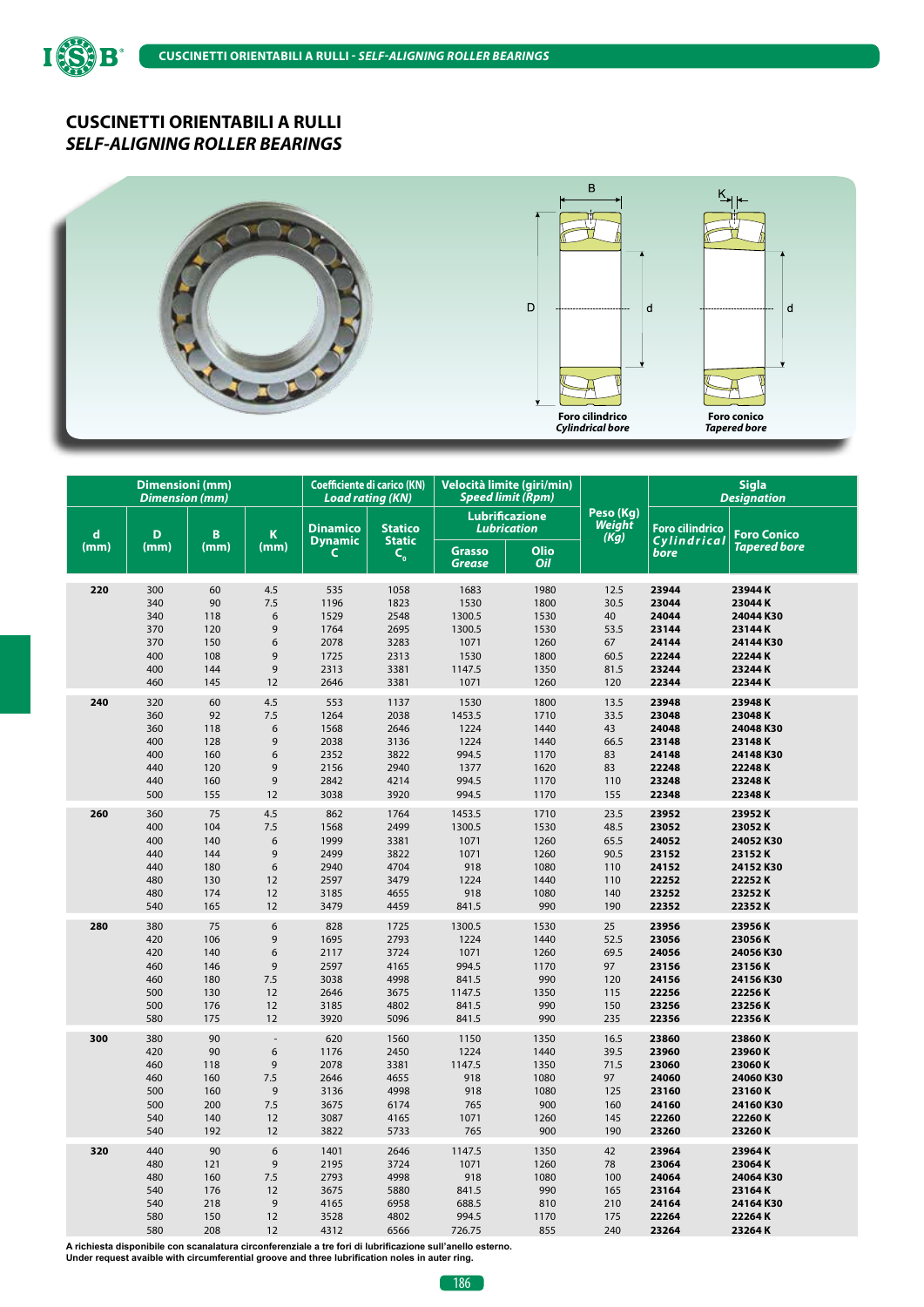



|             | <b>Dimensioni</b> (mm)<br><b>Dimension</b> (mm) |            |                | <b>Coefficiente di carico (KN)</b><br><b>Load rating (KN)</b> |                                               |                                | Velocità limite (giri/min)<br>Speed limit (Rpm) |                             |                        | <b>Sigla</b><br><b>Designation</b> |
|-------------|-------------------------------------------------|------------|----------------|---------------------------------------------------------------|-----------------------------------------------|--------------------------------|-------------------------------------------------|-----------------------------|------------------------|------------------------------------|
| $\mathbf d$ | D                                               | B          | K              | <b>Dinamico</b>                                               | <b>Statico</b>                                |                                | <b>Lubrificazione</b><br><b>Lubrication</b>     | Peso (Kg)<br>Weight<br>(Kg) | <b>Foro cilindrico</b> | <b>Foro Conico</b>                 |
| (mm)        | (mm)                                            | (mm)       | (mm)           | <b>Dynamic</b><br>C                                           | <b>Static</b><br>$\mathsf{C}_{_{\mathbf{0}}}$ | <b>Grasso</b><br><b>Grease</b> | Olio<br>Oil                                     |                             | Cylindrical<br>bore    | <b>Tapered bore</b>                |
| 340         | 460                                             | 90         | 6              | 1431                                                          | 2744                                          | 1071                           | 1260                                            | 45.5                        | 23968                  | 23968K                             |
|             | 520                                             | 133        | 12             | 2646                                                          | 4459                                          | 994.5                          | 1170                                            | 105                         | 23068                  | 23068K                             |
|             | 520                                             | 180        | 9              | 3381                                                          | 6076                                          | 841.5                          | 990                                             | 140                         | 24068                  | 24068K30                           |
|             | 580                                             | 190        | 12             | 4165                                                          | 6664                                          | 765                            | 900                                             | 210                         | 23168                  | 23168K                             |
|             | 580                                             | 243        | 9              | 5194                                                          | 8477                                          | 650.25                         | 765                                             | 280                         | 24168                  | 24168K30                           |
|             | 620                                             | 224        | 12             | 4998                                                          | 7644                                          | 612                            | 720                                             | 295                         | 23268                  | 23268K                             |
| 360         | 480                                             | 90         | 6              | 1372                                                          | 2695                                          | 994.5                          | 1170                                            | 46                          | 23972                  | 23972K                             |
|             | 540                                             | 134        | 12             | 2695                                                          | 4704                                          | 918                            | 1080                                            | 110                         | 23072                  | 23072K                             |
|             | 540                                             | 180        | 9              | 3479                                                          | 6419                                          | 765                            | 900                                             | 145                         | 24072                  | 24072K30                           |
|             | 600                                             | 192        | 12             | 4214                                                          | 6811                                          | 765                            | 900                                             | 220                         | 23172                  | 23172K                             |
|             | 600                                             | 243        | 9              | 5488                                                          | 9114                                          | 612                            | 720                                             | 280                         | 24172                  | 24172K30                           |
|             | 650                                             | 170        | 12             | 4214                                                          | 6076                                          | 650.25                         | 765                                             | 255                         | 22272                  | 22272K                             |
|             | 650                                             | 232        | 12             | 5292                                                          | 8134                                          | 573.75                         | 675                                             | 335                         | 23272                  | 23272K                             |
| 380         | 520                                             | 106        | 7.5            | 1921                                                          | 3724                                          | 918                            | 1080                                            | 69                          | 23976                  | 23976K                             |
|             | 560                                             | 135        | 12             | 2842                                                          | 4900                                          | 918                            | 1080                                            | 115                         | 23076                  | 23076K                             |
|             | 560                                             | 180        | 9              | 3528                                                          | 6664                                          | 726.75                         | 855                                             | 150                         | 24076                  | 24076K30                           |
|             | 620                                             | 194        | 12             | 4312                                                          | 6958                                          | 765                            | 900                                             | 230                         | 23176                  | 23176K                             |
|             | 620                                             | 243        | 9              | 5586                                                          | 9604                                          | 650.25                         | 765                                             | 300                         | 24176                  | 24176K30                           |
|             | 680                                             | 240        | 12             | 5733                                                          | 8967                                          | 573.75                         | 675                                             | 375                         | 23276                  | 23276K                             |
| 400         | 540                                             | 106        | 7.5            | 1960                                                          | 3822                                          | 918                            | 1080                                            | 71                          | 23980                  | 23980K                             |
|             | 600                                             | 148        | 12             | 3185                                                          | 5586                                          | 841.5                          | 990                                             | 150                         | 23080                  | 23080K                             |
|             | 600                                             | 200        | 12             | 4214                                                          | 7840                                          | 688.5                          | 810                                             | 205                         | 24080                  | 24080 K30                          |
|             | 650                                             | 200        | 12             | 4557                                                          | 7497                                          | 726.75                         | 855                                             | 265                         | 23180                  | 23180K                             |
|             | 650                                             | 250        | 12             | 6076                                                          | 10388                                         | 612                            | 720                                             | 340                         | 24180                  | 24180 K30                          |
|             | 720<br>820                                      | 256<br>243 | 12<br>12       | 6419                                                          | 10192<br>10192                                | 512.55                         | 603                                             | 450<br>650                  | 23280<br>22380         | 23280K<br>22380K                   |
|             |                                                 |            |                | 7350                                                          |                                               | 573.75                         | 675                                             |                             |                        |                                    |
| 420         | 560                                             | 106        | 9              | 1999                                                          | 4067                                          | 841.5                          | 990                                             | 74.5                        | 23984                  | 23984K                             |
|             | 620                                             | 150        | 12             | 3332                                                          | 5880                                          | 841.5                          | 990                                             | 155                         | 23084                  | 23084K                             |
|             | 620                                             | 200        | 12             | 4312                                                          | 8134                                          | 688.5                          | 810                                             | 210                         | 24084                  | 24084K30                           |
|             | 700                                             | 224        | 12             | 5488                                                          | 9114                                          | 688.5                          | 810                                             | 350                         | 23184                  | 23184K                             |
|             | 700<br>760                                      | 280<br>272 | 12<br>12       | 7203<br>7203                                                  | 12348<br>11368                                | 535.5<br>481.95                | 630<br>567                                      | 445<br>535                  | 24184<br>23284         | 24184K30<br>23284K                 |
|             |                                                 |            |                |                                                               |                                               |                                |                                                 |                             |                        |                                    |
| 440         | 600                                             | 118        | $\overline{9}$ | 2401                                                          | 4802                                          | 765                            | 900                                             | 99.5                        | 23988                  | 23988K                             |
|             | 650                                             | 157        | 12             | 3577                                                          | 6419                                          | 765                            | 900                                             | 180                         | 23088                  | 23088K                             |
|             | 650                                             | 212        | 12             | 4704                                                          | 8967                                          | 650.25                         | 765                                             | 245                         | 24088                  | 24088K30                           |
|             | 720                                             | 226<br>280 | 12<br>12       | 5880                                                          | 9800                                          | 650.25                         | 765                                             | 360<br>460                  | 23188<br>24188         | 23188K                             |
|             | 720<br>790                                      | 280        | 12             | 7350<br>7644                                                  | 12936<br>12250                                | 535.5<br>459                   | 630<br>540                                      | 590                         | 23288                  | 24188K30<br>23288K                 |
|             |                                                 |            |                |                                                               |                                               |                                |                                                 |                             |                        |                                    |
| 460         | 580                                             | 118        | 6              | 1754                                                          | 4802                                          | 841.5                          | 990                                             | 75.5                        | 24892                  | 24892K30                           |
|             | 620                                             | 118        | 9              | 2450                                                          | 4900                                          | 765                            | 900                                             | 105                         | 23992                  | 23992K                             |
|             | 680                                             | 163        | 12             | 3822                                                          | 6811                                          | 726.75                         | 855                                             | 205                         | 23092                  | 23092K                             |
|             | 680                                             | 218        | 12             | 5096                                                          | 9800                                          | 612                            | 720                                             | 275                         | 24092                  | 24092K30                           |
|             | 760<br>760                                      | 240<br>300 | 12<br>12       | 6272<br>8134                                                  | 10584<br>14308                                | 612<br>512.55                  | 720<br>603                                      | 440<br>560                  | 23192<br>24192         | 23192K<br>24192K30                 |
|             | 830                                             | 296        | 12             | 8330                                                          | 13426                                         | 428.4                          | 504                                             | 695                         | 23292                  | 23292K                             |
|             |                                                 |            |                |                                                               |                                               |                                |                                                 |                             |                        |                                    |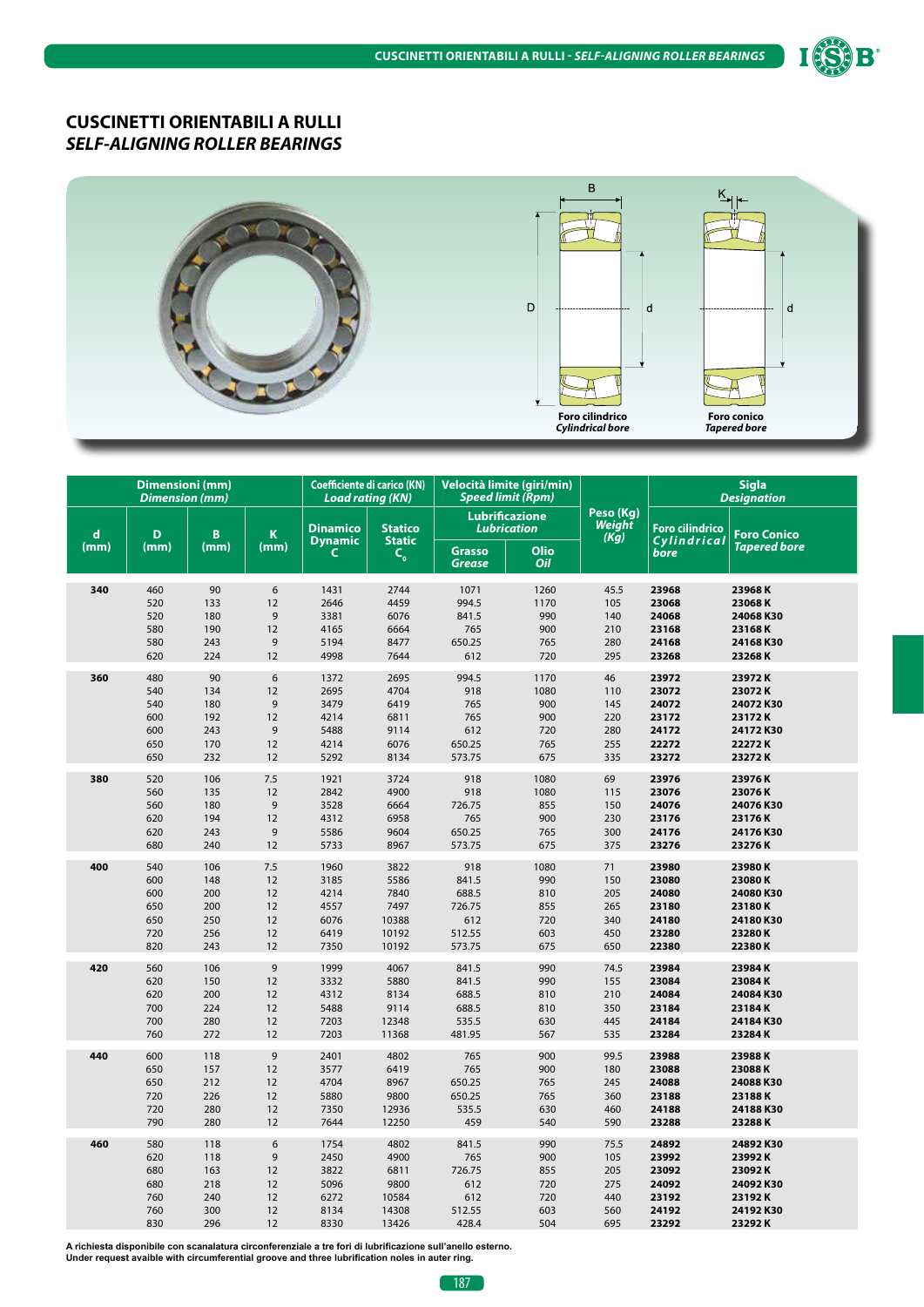ISS

B



|             | <b>Dimensioni</b> (mm)<br><b>Dimension</b> (mm) |                                        |                                | <b>Coefficiente di carico (KN)</b><br><b>Load rating (KN)</b> |                                                  | Velocità limite (giri/min)<br><b>Speed limit (Rpm)</b> |                                        |                                         |                                                                | <b>Sigla</b><br><b>Designation</b>                          |
|-------------|-------------------------------------------------|----------------------------------------|--------------------------------|---------------------------------------------------------------|--------------------------------------------------|--------------------------------------------------------|----------------------------------------|-----------------------------------------|----------------------------------------------------------------|-------------------------------------------------------------|
| $\mathbf d$ | D                                               | B                                      | K                              | <b>Dinamico</b>                                               | <b>Statico</b>                                   | <b>Lubrificazione</b><br><b>Lubrication</b>            |                                        | Peso (Kg)<br>Weight<br>(Kg)             | <b>Foro cilindrico</b>                                         | <b>Foro Conico</b>                                          |
| (mm)        | (mm)                                            | (mm)                                   | (mm)                           | <b>Dynamic</b><br>C                                           | <b>Static</b><br>$C_{o}$                         | <b>Grasso</b><br><b>Grease</b>                         | Olio<br>Oil                            |                                         | Cylindrical<br>bore                                            | <b>Tapered bore</b>                                         |
| 480         | 600                                             | 90                                     | 7.5                            | 1411                                                          | 3675                                             | 792                                                    | 990                                    | 61                                      | 23896                                                          | 23896K                                                      |
|             | 650                                             | 128                                    | 7.5                            | 2842                                                          | 5586                                             | 765                                                    | 900                                    | 125                                     | 23996                                                          | 23996K                                                      |
|             | 700                                             | 165                                    | 9                              | 3822                                                          | 6664                                             | 726.75                                                 | 855                                    | 215                                     | 23096                                                          | 23096K                                                      |
|             | 700                                             | 218                                    | 12                             | 5194                                                          | 10192                                            | 573.75                                                 | 675                                    | 285                                     | 24096                                                          | 24096K30                                                    |
|             | 790                                             | 248                                    | 12                             | 6811                                                          | 11760                                            | 573.75                                                 | 675                                    | 485                                     | 23196                                                          | 23196K                                                      |
|             | 790                                             | 308                                    | 12                             | 8820                                                          | 15288                                            | 481.95                                                 | 567                                    | 605                                     | 24196                                                          | 24196 K30                                                   |
|             | 870                                             | 310                                    | 12                             | 9114                                                          | 14700                                            | 405.45                                                 | 477                                    | 800                                     | 23296                                                          | 23296K                                                      |
| 500         | 620                                             | 90                                     | 7.5                            | 1450                                                          | 3920                                             | 900                                                    | 720                                    | 62                                      | 238/500                                                        | 238/500K                                                    |
|             | 670                                             | 128                                    | 7.5                            | 2842                                                          | 5880                                             | 726.75                                                 | 855                                    | 130                                     | 239/500                                                        | 239/500K                                                    |
|             | 720                                             | 167                                    | 12                             | 4067                                                          | 7644                                             | 688.5                                                  | 810                                    | 225                                     | 230/500                                                        | 230/500K                                                    |
|             | 720                                             | 218                                    | 12                             | 5390                                                          | 10780                                            | 535.5                                                  | 630                                    | 295                                     | 240/500                                                        | 240/500 K30                                                 |
|             | 830                                             | 264                                    | 12                             | 7497                                                          | 12642                                            | 535.5                                                  | 630                                    | 580                                     | 231/500                                                        | 231/500K                                                    |
|             | 830                                             | 325                                    | 12                             | 9604                                                          | 16660                                            | 459                                                    | 540                                    | 700                                     | 241/500                                                        | 241/500 K30                                                 |
|             | 920                                             | 336                                    | 12                             | 10388                                                         | 16954                                            | 382.5                                                  | 450                                    | 985                                     | 232/500                                                        | 232/500K                                                    |
| 530         | 650                                             | 118                                    | 7.5                            | 1803                                                          | 5194                                             | 726.75                                                 | 855                                    | 86                                      | 248/530                                                        | 248/530 K30                                                 |
|             | 710                                             | 136                                    | 12                             | 3136                                                          | 6566                                             | 688.5                                                  | 810                                    | 155                                     | 239/530                                                        | 239/530K                                                    |
|             | 780                                             | 185                                    | 12                             | 4998                                                          | 9114                                             | 612                                                    | 720                                    | 310                                     | 230/530                                                        | 230/530K                                                    |
|             | 780                                             | 250                                    | 12                             | 6566                                                          | 12936                                            | 512.55                                                 | 603                                    | 410                                     | 240/530                                                        | 240/530 K30                                                 |
|             | 870                                             | 272                                    | 12                             | 7987                                                          | 13720                                            | 512.55                                                 | 603                                    | 645                                     | 231/530                                                        | 231/530K                                                    |
|             | 870                                             | 335                                    | 12                             | 10388                                                         | 18620                                            | 428.4                                                  | 504                                    | 830                                     | 241/530                                                        | 241/530 K30                                                 |
|             | 980                                             | 355                                    | 12                             | 10878                                                         | 19992                                            | 367.2                                                  | 432                                    | 1200                                    | 232/530                                                        | 232/530K                                                    |
| 560         | 750                                             | 140                                    | 12                             | 3381                                                          | 7056                                             | 650.25                                                 | 765                                    | 175                                     | 239/560                                                        | 239/560K                                                    |
|             | 820                                             | 195                                    | 12                             | 5488                                                          | 9996                                             | 573.75                                                 | 675                                    | 355                                     | 230/560                                                        | 230/560K                                                    |
|             | 820                                             | 258                                    | 12                             | 7203                                                          | 14308                                            | 481.95                                                 | 567                                    | 465                                     | 240/560                                                        | 240/560 K30                                                 |
|             | 920                                             | 280                                    | 12                             | 8967                                                          | 15680                                            | 481.95                                                 | 567                                    | 740                                     | 231/560                                                        | 231/560K                                                    |
|             | 920                                             | 355                                    | 12                             | 11760                                                         | 21168                                            | 382.5                                                  | 450                                    | 985                                     | 241/560                                                        | 241/560 K30                                                 |
|             | 1030                                            | 365                                    | 12                             | 11270                                                         | 21560                                            | 328.95                                                 | 387                                    | 1350                                    | 232/560                                                        | 232/560K                                                    |
| 600         | 800                                             | 150                                    | 12                             | 3822                                                          | 8134                                             | 573.75                                                 | 675                                    | 220                                     | 239/600                                                        | 239/600K                                                    |
|             | 870                                             | 200                                    | 12                             | 5880                                                          | 11172                                            | 535.5                                                  | 630                                    | 405                                     | 230/600                                                        | 230/600 K                                                   |
|             | 870                                             | 272                                    | 12                             | 7987                                                          | 16660                                            | 428.4                                                  | 504                                    | 520                                     | 240/600                                                        | 240/600 K30                                                 |
|             | 980                                             | 300                                    | 12                             | 9996                                                          | 17640                                            | 428.4                                                  | 504                                    | 895                                     | 231/600                                                        | 231/600K                                                    |
|             | 980                                             | 375                                    | 12                             | 11270                                                         | 23128                                            | 367.2                                                  | 432                                    | 1200                                    | 241/600                                                        | 241/600 K30                                                 |
|             | 1090                                            | 388                                    | 12                             | 12838                                                         | 24990                                            | 306                                                    | 360                                    | 1600                                    | 232/600                                                        | 232/600K                                                    |
| 630         | 780                                             | 112                                    | 9                              | 2146                                                          | 5978                                             | 573.75                                                 | 675                                    | 120                                     | 238/630                                                        | 238/630K                                                    |
|             | 850                                             | 165                                    | 12                             | 4557                                                          | 9604                                             | 535.5                                                  | 630                                    | 280                                     | 239/630                                                        | 239/630K                                                    |
|             | 920                                             | 212                                    | 12                             | 6566                                                          | 12250                                            | 512.55                                                 | 603                                    | 485                                     | 230/630                                                        | 230/630K                                                    |
|             | 920                                             | 290                                    | 12                             | 8624                                                          | 17640                                            | 405.45                                                 | 477                                    | 645                                     | 240/630                                                        | 240/630 K30                                                 |
|             | 1030                                            | 315                                    | 12                             | 10290                                                         | 20384                                            | 405.45                                                 | 477                                    | 1050                                    | 231/630                                                        | 231/630K                                                    |
|             | 1030                                            | 400                                    | 12                             | 12446                                                         | 26460                                            | 344.25                                                 | 405                                    | 1400                                    | 241/630                                                        | 241/630 K30                                                 |
| 670         | 820<br>820<br>900<br>980<br>980<br>1090         | 112<br>150<br>170<br>230<br>308<br>336 | 9<br>9<br>12<br>12<br>12<br>12 | 2205<br>3048<br>4900<br>7497<br>9800<br>10682                 | 6272<br>9310<br>10584<br>14308<br>19992<br>21952 | 535.5<br>535.5<br>512.55<br>459<br>382.5<br>382.5      | 630<br>630<br>603<br>540<br>450<br>450 | 130<br>172<br>315<br>600<br>790<br>1250 | 238/670<br>248/670<br>239/670<br>230/670<br>240/670<br>231/670 | 238/670K<br>239/670K<br>230/670K<br>240/670 K30<br>231/670K |

**A richiesta disponibile con scanalatura circonferenziale a tre fori di lubrificazione sull'anello esterno. Under request avaible with circumferential groove and three lubrification noles in auter ring.**

 $\begin{bmatrix} 188 \end{bmatrix}$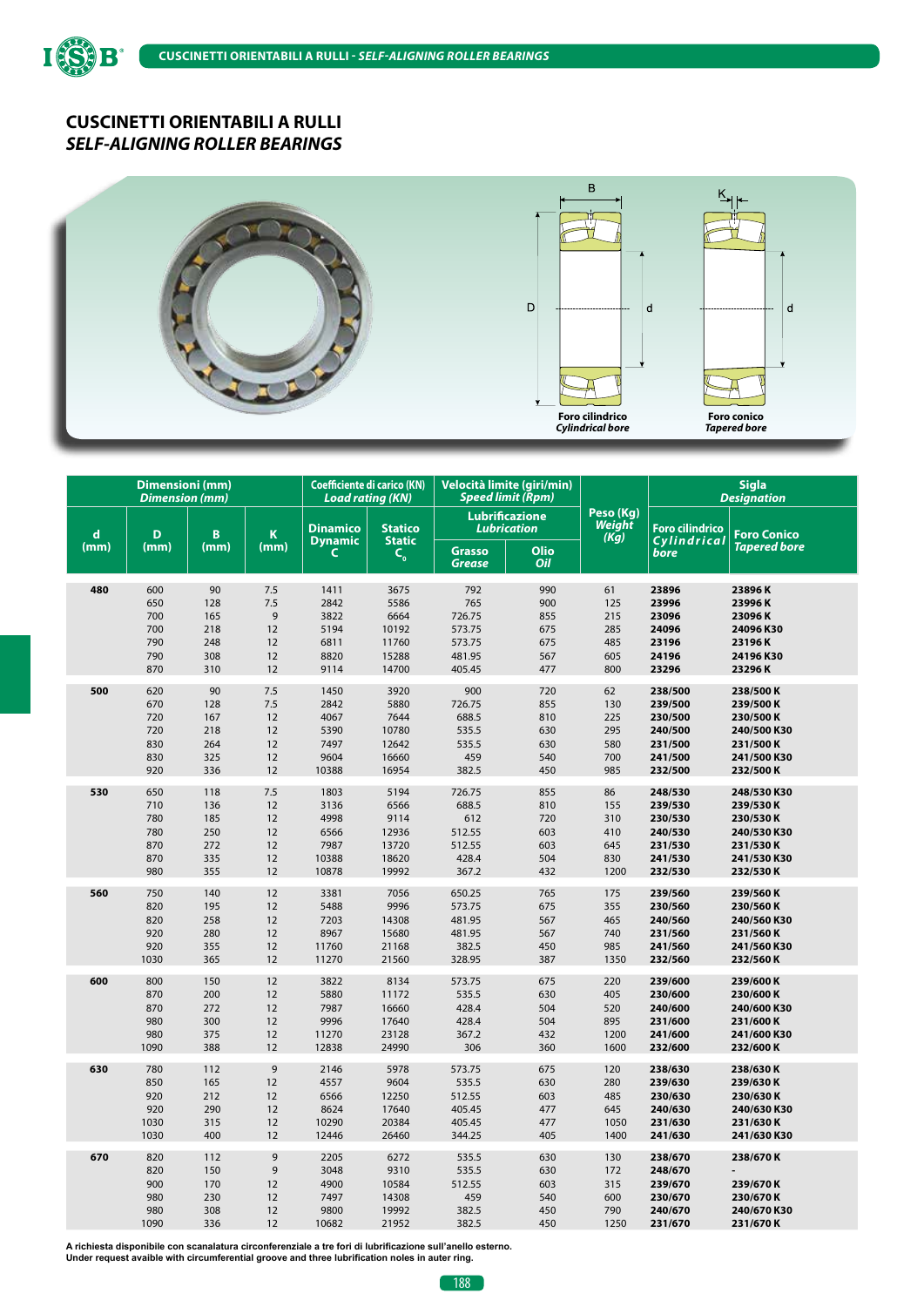



|      | Dimensioni (mm)<br><b>Dimension (mm)</b>                  |                                                      |                                              | <b>Coefficiente di carico (KN)</b><br><b>Load rating (KN)</b>    |                                                                     | Velocità limite (giri/min)<br><b>Speed limit (Rpm)</b>                |                                                      |                                                         | <b>Sigla</b><br><b>Designation</b>                                                   |                                                                                           |
|------|-----------------------------------------------------------|------------------------------------------------------|----------------------------------------------|------------------------------------------------------------------|---------------------------------------------------------------------|-----------------------------------------------------------------------|------------------------------------------------------|---------------------------------------------------------|--------------------------------------------------------------------------------------|-------------------------------------------------------------------------------------------|
| d    | D                                                         | B                                                    | K                                            | <b>Dinamico</b><br><b>Dynamic</b>                                | <b>Statico</b><br><b>Static</b>                                     | <b>Lubrication</b>                                                    | <b>Lubrificazione</b>                                | Peso (Kg)<br>Weight<br>(Kg)                             | <b>Foro cilindrico</b><br>Cylindrical                                                | <b>Foro Conico</b>                                                                        |
| (mm) | (mm)                                                      | (mm)                                                 | (mm)                                         | C                                                                | $C_{o}$                                                             | <b>Grasso</b><br>Grease                                               | Olio<br>Oil                                          |                                                         | bore                                                                                 | <b>Tapered bore</b>                                                                       |
| 670  | 1090                                                      | 412                                                  | 12                                           | 13524                                                            | 28420                                                               | 306                                                                   | 360                                                  | 1600                                                    | 241/670                                                                              | 241/670 K30                                                                               |
|      | 1220                                                      | 438                                                  | 12                                           | 15092                                                            | 29890                                                               | 275.4                                                                 | 324                                                  | 2270                                                    | 232/670                                                                              | 232/670K                                                                                  |
| 710  | 870<br>950<br>950<br>1030<br>1030<br>1150<br>1150<br>1280 | 118<br>180<br>243<br>236<br>315<br>345<br>438<br>450 | 12<br>12<br>12<br>12<br>12<br>12<br>12<br>12 | 2528<br>5488<br>6664<br>8134<br>10388<br>11956<br>14896<br>17248 | 7350<br>11760<br>15288<br>15974<br>22344<br>25480<br>31850<br>33810 | 512.55<br>459<br>382.5<br>428.4<br>344.25<br>344.25<br>290.7<br>244.8 | 603<br>540<br>450<br>504<br>405<br>405<br>342<br>288 | 153<br>365<br>495<br>670<br>895<br>1450<br>1900<br>2610 | 238/710<br>239/710<br>249/710<br>230/710<br>240/710<br>231/710<br>241/710<br>232/710 | 239/710K<br>249/710 K30<br>230/710K<br>240/710 K30<br>231/710K<br>241/710 K30<br>232/710K |
| 750  | 920                                                       | 128                                                  | 12                                           | 2871                                                             | 8330                                                                | 459                                                                   | 540                                                  | 180                                                     | 238/750                                                                              | 238/750K                                                                                  |
|      | 1000                                                      | 185                                                  | 12                                           | 5880                                                             | 12936                                                               | 428.4                                                                 | 504                                                  | 420                                                     | 239/750                                                                              | 239/750K                                                                                  |
|      | 1000                                                      | 250                                                  | 12                                           | 7497                                                             | 17640                                                               | 367.2                                                                 | 432                                                  | 560                                                     | 249/750                                                                              | 249/750 K30                                                                               |
|      | 1090                                                      | 250                                                  | 12                                           | 9457                                                             | 18228                                                               | 405.45                                                                | 477                                                  | 795                                                     | 230/750                                                                              | 230/750K                                                                                  |
|      | 1090                                                      | 335                                                  | 12                                           | 11564                                                            | 24500                                                               | 328.95                                                                | 387                                                  | 1065                                                    | 240/750                                                                              | 240/750 K30                                                                               |
|      | 1220                                                      | 365                                                  | 12                                           | 13524                                                            | 28420                                                               | 328.95                                                                | 387                                                  | 1700                                                    | 231/750                                                                              | 231/750K                                                                                  |
|      | 1220                                                      | 475                                                  | 12                                           | 16954                                                            | 36750                                                               | 275.4                                                                 | 324                                                  | 2100                                                    | 241/750                                                                              | 241/750 K30                                                                               |
|      | 1360                                                      | 475                                                  | 12                                           | 18326                                                            | 35770                                                               | 229.5                                                                 | 270                                                  | 3050                                                    | 232/750                                                                              | 232/750K                                                                                  |
| 800  | 980                                                       | 180                                                  | 12                                           | 4057                                                             | 12642                                                               | 428.4                                                                 | 504                                                  | 300                                                     | 248/800                                                                              | 248/800 K30                                                                               |
|      | 1060                                                      | 195                                                  | 12                                           | 6272                                                             | 14014                                                               | 405.45                                                                | 477                                                  | 470                                                     | 239/800                                                                              | 239/800K                                                                                  |
|      | 1060                                                      | 258                                                  | 12                                           | 7840                                                             | 18914                                                               | 328.95                                                                | 387                                                  | 640                                                     | 249/800                                                                              | 249/800 K30                                                                               |
|      | 1150                                                      | 258                                                  | 12                                           | 9800                                                             | 19600                                                               | 367.2                                                                 | 432                                                  | 895                                                     | 230/800                                                                              | 230/800K                                                                                  |
|      | 1150                                                      | 345                                                  | 12                                           | 12642                                                            | 27930                                                               | 306                                                                   | 360                                                  | 1200                                                    | 240/800                                                                              | 240/800 K30                                                                               |
|      | 1280                                                      | 375                                                  | 12                                           | 14504                                                            | 30870                                                               | 306                                                                   | 360                                                  | 1920                                                    | 231/800                                                                              | 231/800K                                                                                  |
|      | 1280                                                      | 475                                                  | 12                                           | 18032                                                            | 39690                                                               | 244.8                                                                 | 288                                                  | 2300                                                    | 241/800                                                                              | 241/800 K30                                                                               |
| 850  | 1030                                                      | 136                                                  | 12                                           | 3273                                                             | 9800                                                                | 405.45                                                                | 477                                                  | 240                                                     | 238/850                                                                              | 238/850K                                                                                  |
|      | 1120                                                      | 200                                                  | 12                                           | 6811                                                             | 15288                                                               | 367.2                                                                 | 432                                                  | 560                                                     | 239/850                                                                              | 239/850K                                                                                  |
|      | 1120                                                      | 272                                                  | 12                                           | 9114                                                             | 22344                                                               | 306                                                                   | 360                                                  | 740                                                     | 249/850                                                                              | 249/850 K30                                                                               |
|      | 1220                                                      | 272                                                  | 12                                           | 9183                                                             | 21168                                                               | 344.25                                                                | 405                                                  | 1050                                                    | 230/850                                                                              | 230/850K                                                                                  |
|      | 1220                                                      | 365                                                  | 12                                           | 12446                                                            | 30870                                                               | 275.4                                                                 | 324                                                  | 1410                                                    | 240/850                                                                              | 240/850 K30                                                                               |
|      | 1360                                                      | 400                                                  | 12                                           | 15778                                                            | 33810                                                               | 275.4                                                                 | 324                                                  | 2200                                                    | 231/850                                                                              | 231/850K                                                                                  |
|      | 1360                                                      | 500                                                  | 12                                           | 19796                                                            | 44100                                                               | 229.5                                                                 | 270                                                  | 2710                                                    | 241/850                                                                              | 241/850 K30                                                                               |
| 900  | 1090                                                      | 190                                                  | 12                                           | 4567                                                             | 14994                                                               | 367.2                                                                 | 432                                                  | 370                                                     | 248/900                                                                              | 248/900 K30                                                                               |
|      | 1180                                                      | 206                                                  | 12                                           | 7350                                                             | 16660                                                               | 344.25                                                                | 405                                                  | 605                                                     | 239/900                                                                              | 239/900K                                                                                  |
|      | 1280                                                      | 280                                                  | 12                                           | 9898                                                             | 22736                                                               | 306                                                                   | 360                                                  | 1200                                                    | 230/900                                                                              | 230/900K                                                                                  |
|      | 1280                                                      | 375                                                  | 12                                           | 13328                                                            | 33810                                                               | 260.1                                                                 | 306                                                  | 1570                                                    | 240/900                                                                              | 240/900 K30                                                                               |
|      | 1420                                                      | 515                                                  | 12                                           | 20972                                                            | 48020                                                               | 214.2                                                                 | 252                                                  | 3350                                                    | 241/900                                                                              | 241/900 K30                                                                               |
| 950  | 1250                                                      | 224                                                  | 12                                           | 7105                                                             | 19208                                                               | 328.95                                                                | 387                                                  | 755                                                     | 239/950                                                                              | 239/950K                                                                                  |
|      | 1250                                                      | 300                                                  | 12                                           | 9016                                                             | 25480                                                               | 260.1                                                                 | 306                                                  | 1015                                                    | 249/950                                                                              | 249/950 K30                                                                               |
|      | 1360                                                      | 300                                                  | 12                                           | 11760                                                            | 27930                                                               | 290.7                                                                 | 342                                                  | 1450                                                    | 230/950                                                                              | 230/950K                                                                                  |
|      | 1360                                                      | 412                                                  | 12                                           | 14504                                                            | 38220                                                               | 229.5                                                                 | 270                                                  | 1990                                                    | 240/950                                                                              | 240/950 K30                                                                               |
|      | 1500                                                      | 545                                                  | 12                                           | 23422                                                            | 53900                                                               | 198.9                                                                 | 234                                                  | 3535                                                    | 241/950                                                                              | 241/950 K30                                                                               |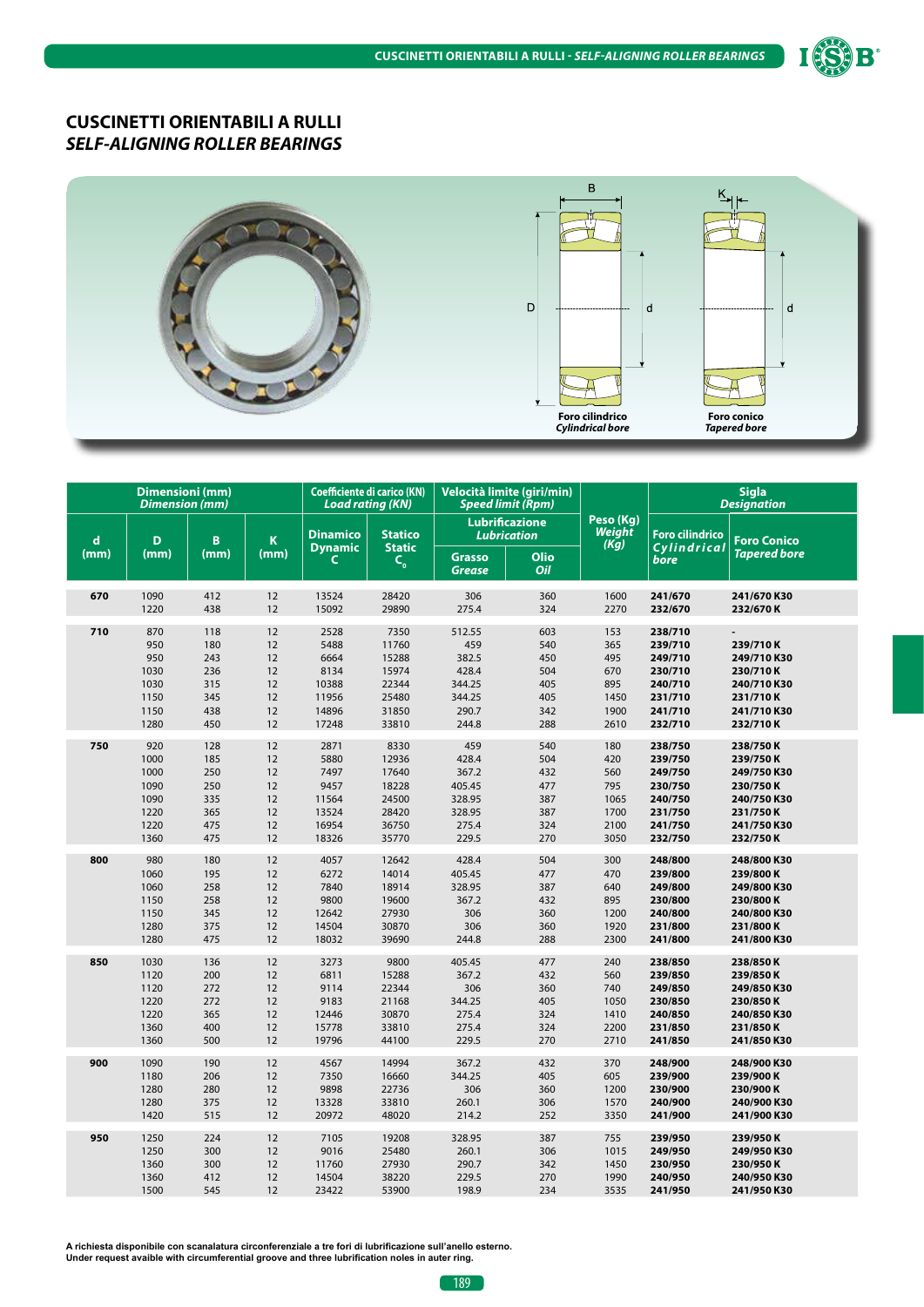ISS

B



|             | <b>Dimensioni</b> (mm)<br><b>Dimension (mm)</b> |                                        |                                  | Coefficiente di carico (KN)<br><b>Load rating (KN)</b> |                                                    |                                                    | Velocità limite (giri/min)<br><b>Speed limit (Rpm)</b> |                                             |                                                                      | <b>Sigla</b><br><b>Designation</b>                                                    |
|-------------|-------------------------------------------------|----------------------------------------|----------------------------------|--------------------------------------------------------|----------------------------------------------------|----------------------------------------------------|--------------------------------------------------------|---------------------------------------------|----------------------------------------------------------------------|---------------------------------------------------------------------------------------|
| $\mathbf d$ | D                                               | B                                      | K                                | <b>Dinamico</b><br><b>Dynamic</b>                      | <b>Statico</b><br><b>Static</b>                    |                                                    | <b>Lubrificazione</b><br><b>Lubrication</b>            | Peso (Kg)<br>Weight<br>(Kg)                 | <b>Foro cilindrico</b><br>Cylindrical                                | <b>Foro Conico</b>                                                                    |
| (mm)        | (mm)                                            | (mm)                                   | (mm)                             | C                                                      | $C_{o}$                                            | <b>Grasso</b><br><b>Grease</b>                     | Olio<br>Oil                                            |                                             | bore                                                                 | <b>Tapered bore</b>                                                                   |
| 1000        | 1220<br>1320<br>1420<br>1420<br>1580<br>1580    | 165<br>315<br>308<br>412<br>462<br>580 | 12<br>12<br>12<br>12<br>12<br>12 | 4567<br>10192<br>12446<br>15092<br>20972<br>26166      | 14014<br>28420<br>29890<br>39690<br>47040<br>60760 | 306<br>244.8<br>275.4<br>214.2<br>214.2<br>183.6   | 360<br>288<br>324<br>252<br>252<br>216                 | 410<br>1200<br>1600<br>2140<br>3500<br>4300 | 238/1000<br>249/1000<br>230/1000<br>240/1000<br>231/1000<br>241/1000 | 238/1000K<br>249/1000 K30<br>230/1000 K<br>240/1000 K30<br>231/1000 K<br>241/1000 K30 |
| 1060        | 1280<br>1280<br>1400<br>1400<br>1500<br>1500    | 165<br>218<br>250<br>335<br>325<br>438 | 12<br>12<br>12<br>12<br>12<br>12 | 4674.6<br>5978<br>9359<br>11270<br>13524<br>16954      | 14700<br>19600<br>25480<br>31850<br>33320<br>44590 | 273.6<br>273.6<br>259.2<br>201.6<br>230.4<br>187.2 | 342<br>342<br>324<br>252<br>288<br>234                 | 435<br>570<br>1100<br>1400<br>2250<br>2515  | 238/1060<br>248/1060<br>239/1060<br>249/1060<br>230/1060<br>240/1060 | 238/1060K<br>248/1060K<br>239/1060K<br>249/1060K<br>230/1060K<br>240/1060K            |
| 1120        | 1360<br>1460<br>1580                            | 243<br>335<br>462                      | 12<br>12<br>12                   | 7105<br>11466<br>18326                                 | 23520<br>33810<br>4900                             | 244.8<br>187.2<br>172.8                            | 306<br>234<br>216                                      | 735<br>1500<br>2925                         | 248/1120<br>249/1120<br>240/1120                                     | 248/1120K<br>249/1120K<br>240/1120K                                                   |
| 1180        | 1420<br>1420<br>1540<br>1540                    | 180<br>243<br>272<br>355               | 12<br>12<br>12<br>12             | 5752.6<br>7555.8<br>10878<br>13328                     | 18228<br>26460<br>30380<br>39690                   | 230.4<br>230.4<br>216<br>172.8                     | 288<br>288<br>270<br>216                               | 575<br>770<br>1400<br>1800                  | 238/1180<br>248/1180<br>239/1180<br>249/1180                         | 238/1180K<br>248/1180K<br>239/1180K<br>249/1180K                                      |
| 1250        | 1750                                            | 375                                    | 12                               | 17542                                                  | 44100                                              | 93.6                                               | 117                                                    | 2840                                        | 230/1250                                                             | 230/1250K                                                                             |
| 1320        | 1600<br>1720                                    | 280<br>400                             | 12<br>12                         | 9584.4<br>15778                                        | 32830<br>48020                                     | 187.2<br>144                                       | 234<br>180                                             | 1160<br>2500                                | 248/1320<br>249/1320                                                 | 248/1320K<br>249/1320K                                                                |
| 1500        | 1820                                            | 315                                    | 12                               | 12446                                                  | 44100                                              | 144                                                | 180                                                    | 1710                                        | 248/1500                                                             | 248/1500K                                                                             |
| 1800        | 2180                                            | 375                                    | 12                               | 17248                                                  | 61740                                              | 93.6                                               | 117                                                    | 2900                                        | 248/1800                                                             | 248/1800K                                                                             |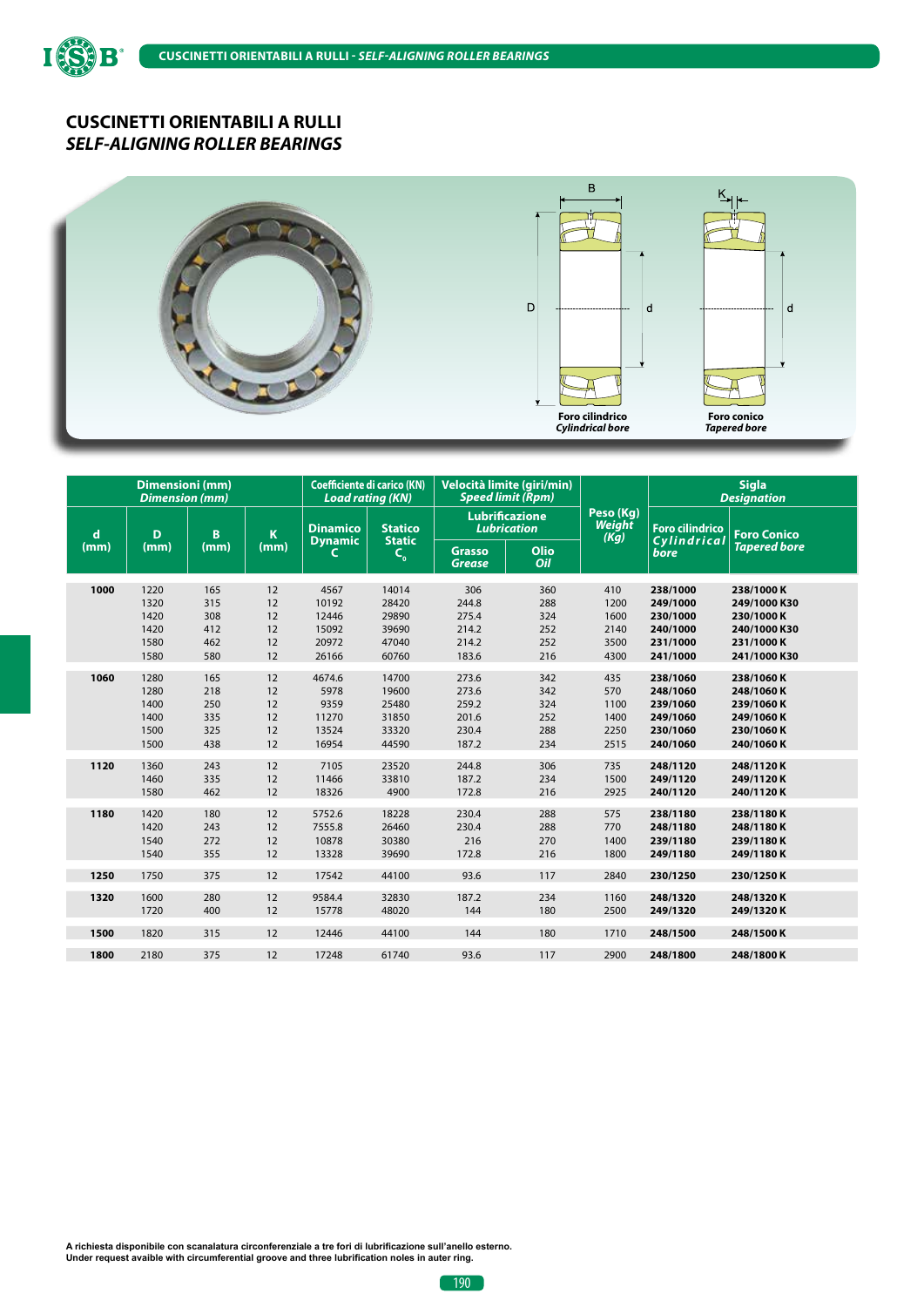

#### **CUSCINETTI ORIENTABILI A RULLI SCHERMATI** *SEALED SELF-ALIGNING ROLLER BEARINGS*



|                     | <b>Dimensioni</b> (mm)<br><b>Dimension</b> (mm) |                        |                                         | <b>Coefficiente di carico (KN)</b><br><b>Load rating (KN)</b> |                                                                                  | <b>Velocità</b><br>limite                 |                                    |                                                   | <b>Sigla</b><br><b>Designation</b>                                             |
|---------------------|-------------------------------------------------|------------------------|-----------------------------------------|---------------------------------------------------------------|----------------------------------------------------------------------------------|-------------------------------------------|------------------------------------|---------------------------------------------------|--------------------------------------------------------------------------------|
| $\mathbf d$<br>(mm) | D<br>(mm)                                       | $\overline{B}$<br>(mm) | K<br>(mm)                               | <b>Dinamico</b><br><b>Dynamic</b><br>$\mathsf{C}$             | <b>Statico</b><br><b>Static</b><br>$\mathsf{C}^{\phantom{\dagger}}_{\mathsf{o}}$ | (giri/min)<br><b>Speed limit</b><br>(Rpm) | Peso (Kg)<br><b>Weight</b><br>(Kg) | <b>Foro cilindrico</b><br>Cylindrical<br>bore     | <b>Foro Conico</b><br><b>Tapered bore</b>                                      |
| 25                  | 52                                              | 23                     | $\overline{2}$                          | 48.02                                                         | 43.12                                                                            | 3060                                      | 0.31                               | 22205-2RS*                                        |                                                                                |
| 30                  | 62                                              | 25                     | $\overline{2}$                          | 62.72                                                         | 58.8                                                                             | 2380                                      | 0.34                               | 22206-2RS*                                        |                                                                                |
| 35                  | 72                                              | 28                     | $\overline{2}$                          | 84.77                                                         | 83.3                                                                             | 2040                                      | 0.52                               | 22207-2RS*                                        | $\frac{1}{2}$                                                                  |
| 40                  | 80<br>90                                        | 28<br>38               | 3<br>$\overline{\mathbf{3}}$            | 94.57<br>147                                                  | 88.2<br>137.2                                                                    | 1870<br>1615                              | 0.57<br>1.2                        | 22208-2RS*<br>22308-2RS                           | 22208-2RSK                                                                     |
| 45                  | 85                                              | 28                     | 3                                       | 99.96                                                         | 96.04                                                                            | 1700                                      | 0.66                               | 22209-2RS*                                        | 22209-2RSK                                                                     |
| 50                  | 90                                              | 28                     | 3                                       | 101.92                                                        | 105.84                                                                           | 1615                                      | 0.7                                | 22210-2RS*                                        | 22210-2RSK                                                                     |
| 55                  | 100<br>120                                      | 31<br>49               | $\mathsf{3}$<br>3                       | 122.5<br>264.6                                                | 124.46<br>274.4                                                                  | 1445<br>1190                              | $\mathbf{1}$<br>2.8                | 22211-2RS*<br>22311-2RS                           | 22211-2RSK                                                                     |
| 60                  | 110                                             | 34                     | 3                                       | 152.88                                                        | 162.68                                                                           | 1360                                      | 1.3                                | 22212-2RS*                                        | 22212-2RSK                                                                     |
| 65                  | 120                                             | 38                     | 3                                       | 189.14                                                        | 211.68                                                                           | 1275                                      | 1.6                                | 22213-2RS*                                        | 22213-2RSK                                                                     |
| 70                  | 125                                             | 38                     | 3                                       | 203.84                                                        | 223.44                                                                           | 1190                                      | 1.8                                | 22214-2RS*                                        | 22214-2RSK                                                                     |
| 75                  | 130<br>160                                      | 38<br>64               | $\overline{3}$<br>4.5                   | 207.76<br>431.2                                               | 235.2<br>465.5                                                                   | 1105<br>807.5                             | 2.1<br>6.5                         | 22215-2RS*<br>22315-2RS                           | 22215-2RSK                                                                     |
| 80                  | 140                                             | 40                     | $\overline{\mathbf{3}}$                 | 231.28                                                        | 264.6                                                                            | 1020                                      | 2.4                                | 22216-2RS*                                        | 22216-2RSK                                                                     |
| 85                  | 150                                             | 44                     | 3                                       | 279.3                                                         | 318.5                                                                            | 935                                       | $\overline{3}$                     | 22217-2RS*                                        | 22217-2RSK                                                                     |
| 90                  | 160                                             | 48                     | 3                                       | 318.5                                                         | 367.5                                                                            | 850                                       | 3.7                                | 22218-2RS*                                        | 22218-2RSK                                                                     |
| 100                 | 180                                             | 55                     | 4.5                                     | 416.5                                                         | 480.2                                                                            | 765                                       | 5.5                                | 22220-2RS*                                        | $\blacksquare$                                                                 |
| 110                 | 170<br>180<br>180<br>200                        | 45<br>56<br>69<br>63   | 4.5<br>4.5<br>$\overline{3}$<br>4.5     | 303.8<br>421.4<br>509.6<br>548.8                              | 431.2<br>573.3<br>735<br>627.2                                                   | 765<br>680<br>535.5<br>680                | 3.75<br>5.55<br>6.85<br>7.6        | 23022-2RS<br>23122-2RS<br>24122-2RS<br>22222-2RS* | $\blacksquare$<br>$\overline{\phantom{a}}$<br>$\overline{a}$<br>$\overline{a}$ |
| 120                 | 180<br>180<br>200<br>215                        | 46<br>60<br>80<br>69   | $\overline{3}$<br>3<br>3<br>6           | 347.9<br>421.4<br>641.9<br>617.4                              | 499.8<br>656.6<br>931<br>749.7                                                   | 722.5<br>569.5<br>476<br>637.5            | 4.2<br>5.45<br>10.5<br>9.75        | 23024-2RS<br>24024-2RS<br>24124-2RS<br>22224-2RS* | $\overline{a}$<br>$\overline{\phantom{a}}$<br>$\blacksquare$                   |
| 130                 | 200<br>200<br>210                               | 52<br>69<br>80         | 4.5<br>$\overline{3}$<br>$\overline{3}$ | 421.4<br>529.2<br>666.4                                       | 597.8<br>798.7<br>980                                                            | 680<br>510<br>450.5                       | 6<br>8.05<br>11                    | 23026-2RS<br>24026-2RS<br>24126-2RS               | $\overline{\phantom{a}}$<br>$\overline{\phantom{a}}$<br>$\blacksquare$         |
| 140                 | 210<br>225<br>250                               | 69<br>85<br>88         | $\overline{3}$<br>4.5<br>6              | 558.6<br>749.7<br>896.7                                       | 882<br>1136.8<br>1225                                                            | 476<br>382.5<br>450.5                     | 8.55<br>13.5<br>19.5               | 24028-2RS<br>24128-2RS<br>23228-2RS               | $\blacksquare$<br>÷,                                                           |
| 150                 | 225<br>250                                      | 75<br>100              | $\overline{\mathbf{3}}$<br>4.5          | 641.9<br>999.6                                                | 1019.2<br>1499.4                                                                 | 450.5<br>340                              | 10.5<br>20                         | 24030-2RS<br>24130-2RS                            | $\blacksquare$<br>÷,                                                           |
| 160                 | 240<br>270                                      | 80<br>86               | 4.5<br>7.5                              | 735<br>960.4                                                  | 1176<br>1342.6                                                                   | 382.5<br>450.5                            | 13<br>20.5                         | 24032-2RS<br>23132-2RS                            | $\blacksquare$<br>$\overline{\phantom{a}}$                                     |

**\* Equivalente SKF BS2-22..-2CS** *\* SKF Equivalent BS2-22..-2CS*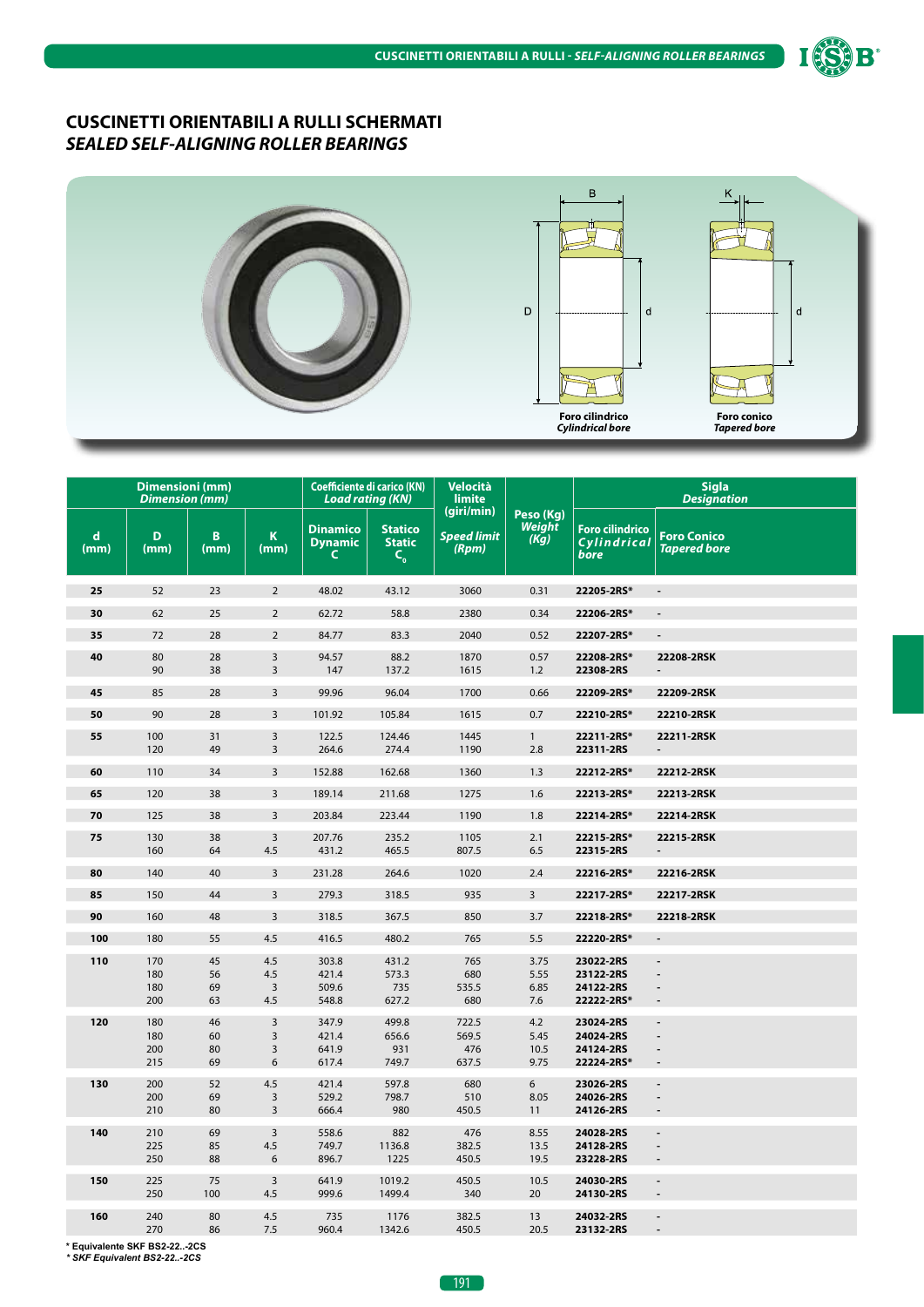

# **CUSCINETTI ORIENTABILI A RULLI SCHERMATI** *SEALED SELF-ALIGNING ROLLER BEARINGS*



|                     | Dimensioni (mm)<br><b>Dimension</b> (mm) |            |            | <b>Load rating (KN)</b>           | <b>Coefficiente di carico (KN)</b>              | <b>Velocità</b><br>limite          |                                    |                                               | <b>Sigla</b><br><b>Designation</b>                   |
|---------------------|------------------------------------------|------------|------------|-----------------------------------|-------------------------------------------------|------------------------------------|------------------------------------|-----------------------------------------------|------------------------------------------------------|
| $\mathbf d$<br>(mm) | D<br>(mm)                                | B<br>(mm)  | K<br>(mm)  | <b>Dinamico</b><br><b>Dynamic</b> | <b>Statico</b><br><b>Static</b><br>$\mathbf{G}$ | (qiri/min)<br>Speed limit<br>(Rpm) | Peso (Kg)<br><b>Weight</b><br>(Kg) | <b>Foro cilindrico</b><br>Cylindrical<br>bore | <b>Foro Conico</b><br><b>Tapered bore</b>            |
| 170                 | 260<br>280                               | 90<br>109  | 4.5<br>4.5 | 911.4<br>1195.6                   | 1430.8<br>1822.8                                | 340<br>306                         | 17.5<br>27.5                       | 24034-2RS<br>24134-2RS                        | $\blacksquare$<br>$\overline{\phantom{a}}$           |
| 180                 | 280                                      | 100        | 4.5        | 1058.4                            | 1695.4                                          | 323                                | 23                                 | 24036-2RS                                     | $\overline{\phantom{a}}$                             |
| 190                 | 320                                      | 128        | 6          | 1568                              | 2450                                            | 289                                | 43                                 | 24138-2RS                                     | $\overline{\phantom{a}}$                             |
| 200                 | 340<br>360                               | 140<br>128 | 6<br>9     | 1764<br>1822.8                    | 2744<br>2646                                    | 272<br>365.5                       | 53.5<br>58                         | 24140-2RS<br>23240-2RS                        | $\overline{\phantom{a}}$<br>$\overline{\phantom{a}}$ |
| 220                 | 300                                      | 60         | 4.5        | 535.08                            | 1059                                            | 510                                | 12.5                               | 23944-2RS                                     | $\blacksquare$                                       |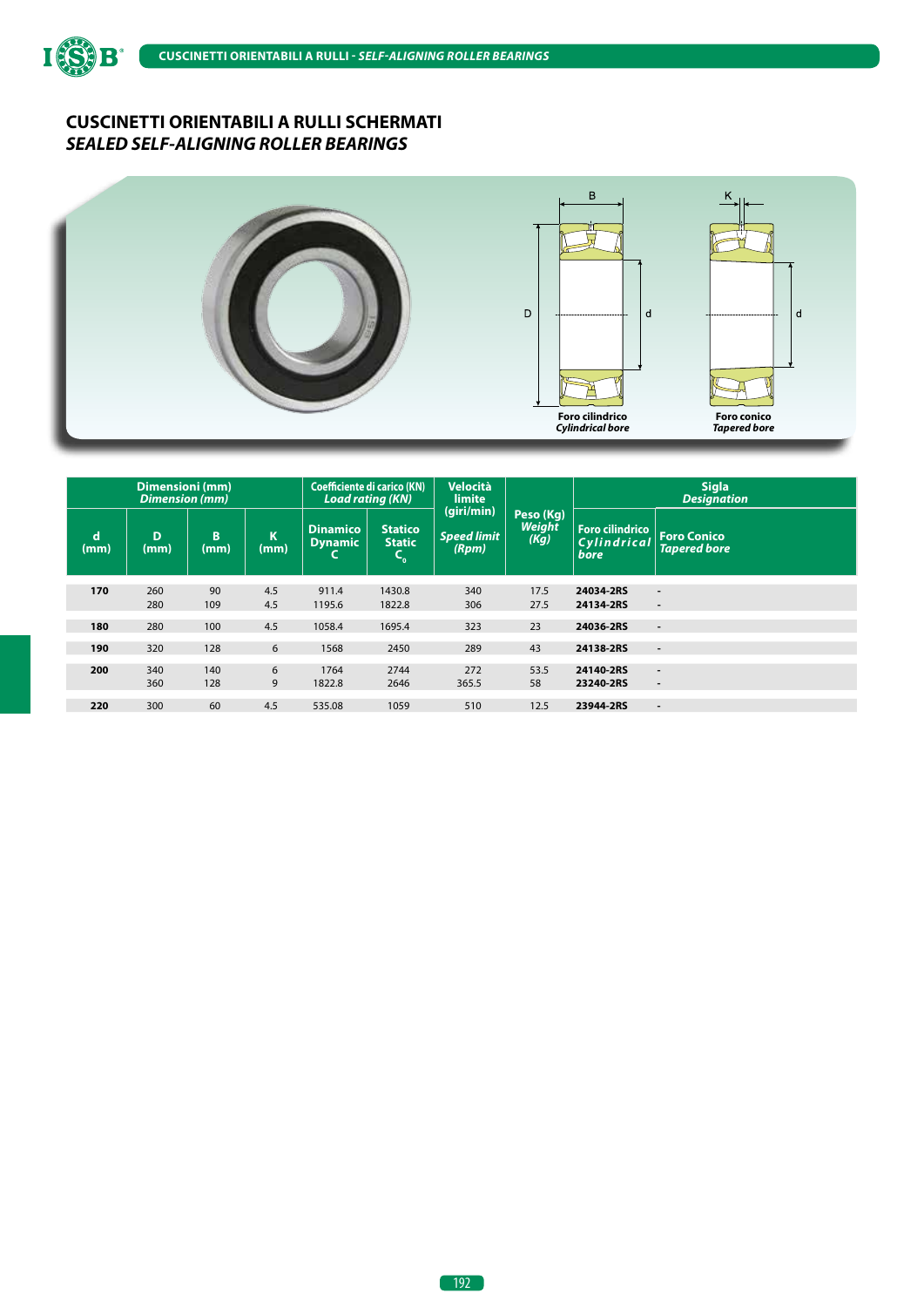

# **CUSCINETTI ORIENTABILI A RULLI PER APPLICAZIONI VIBRANTI** *SELF-ALIGNING ROLLER VIBRATING SCREEN BEARINGS*



|           | <b>Dimensioni</b> (mm)<br><b>Dimension (mm)</b> |           |                     | <b>Coefficiente di carico (KN)</b><br><b>Load rating (KN)</b> |                          | Velocità limite (giri/min)<br><b>Speed limit (Rpm)</b> |             |             | <b>Sigla</b><br><b>Designation</b> |                                           |
|-----------|-------------------------------------------------|-----------|---------------------|---------------------------------------------------------------|--------------------------|--------------------------------------------------------|-------------|-------------|------------------------------------|-------------------------------------------|
|           |                                                 |           |                     | <b>Dinamico</b>                                               | <b>Statico</b>           | <b>Lubrificazione</b><br><b>Lubrication</b>            |             | Peso (Kg)   | Foro cilindrico                    |                                           |
| d<br>(mm) | D<br>(mm)                                       | B<br>(mm) | $\mathbf K$<br>(mm) | <b>Dynamic</b><br>C                                           | <b>Static</b><br>$C_{0}$ | <b>Grasso</b><br><b>Grease</b>                         | Olio<br>Oil | Weight (Kg) | <b>Cylindrical</b><br>bore         | <b>Foro Conico</b><br><b>Tapered bore</b> |
| 40        | 90                                              | 33        | $\overline{3}$      | 147                                                           | 137                      | 6120                                                   | 7200        | 1.05        | 22308 VA                           | $\blacksquare$                            |
| 45        | 100                                             | 36        | $\overline{3}$      | 179                                                           | 179                      | 5355                                                   | 6300        | 1.4         | 22309 VA                           | $\blacksquare$                            |
| 50        | 110                                             | 40        | $\overline{3}$      | 216                                                           | 220                      | 4820                                                   | 5670        | 1.9         | 22310 VA                           | $\blacksquare$                            |
| 55        | 120                                             | 43        | $\overline{3}$      | 265                                                           | 274                      | 4284                                                   | 5040        | 2.45        | 22311 VA                           | 22311 KVA                                 |
| 60        | 130                                             | 46        | 4.5                 | 304                                                           | 328                      | 4055                                                   | 4770        | 3.1         | 22312 VA                           | 22312 KVA                                 |
| 65        | 140                                             | 48        | 4.5                 | 333                                                           | 353                      | 3825                                                   | 4500        | 3.75        | 22313 VA                           | 22313 KVA                                 |
| 70        | 150                                             | 51        | 4.5                 | 392                                                           | 421                      | 3443                                                   | 4050        | 4.55        | 22314 VA                           | 22314 KVA                                 |
| 75        | 160                                             | 55        | 4.5                 | 431                                                           | 466                      | 3290                                                   | 3870        | 5.55        | 22315 VA                           | 22315 KVA                                 |
| 80        | 170                                             | 58        | 4.5                 | 480                                                           | 529                      | 3060                                                   | 3600        | 6.6         | 22316 VA                           | 22316 KVA                                 |
| 85        | 180                                             | 60        | 4.5                 | 539                                                           | 608                      | 2907                                                   | 3420        | 7.65        | 22317 VA                           | <b>22317 KVA</b>                          |
| 90        | 190                                             | 64        | 6                   | 598                                                           | 681                      | 2754                                                   | 3240        | 9.05        | 22318 VA                           | <b>22318 KVA</b>                          |
| 95        | 200                                             | 67        | 6                   | 657                                                           | 750                      | 2601                                                   | 3060        | 10.5        | 22319 VA                           | 22319 KVA                                 |
| 100       | 215                                             | 73        | 6                   | 799                                                           | 931                      | 2295                                                   | 2700        | 13.5        | 22320 VA                           | 22320 KVA                                 |
| 110       | 240                                             | 80        | 7.5                 | 931                                                           | 1098                     | 2142                                                   | 2520        | 18.4        | 22322 VA                           | 22322 KVA                                 |
| 120       | 260                                             | 86        | 7.5                 | 946                                                           | 1098                     | 1989                                                   | 2340        | 23          | 22324 VA                           | 22324 KVA                                 |
| 130       | 280                                             | 93        | 9                   | 1098                                                          | 1294                     | 1836                                                   | 2160        | 29          | 22326 VA                           | 22326 KVA                                 |
| 140       | 300                                             | 102       | 9                   | 1264                                                          | 1529                     | 1683                                                   | 1980        | 36.5        | 22328 VA                           | 22328 KVA                                 |
| 150       | 320                                             | 108       | 9                   | 1431                                                          | 1725                     | 1530                                                   | 1800        | 43.5        | 22330 VA                           | 22330 KVA                                 |
| 160       | 340                                             | 114       | 9                   | 1568                                                          | 1921                     | 1454                                                   | 1710        | 52          | 22332 VA                           | 22332 KVA                                 |
| 170       | 360                                             | 120       | 9                   | 1725                                                          | 2117                     | 1377                                                   | 1620        | 61          | 22334 VA                           | 22334 KVA                                 |
| 180       | 380                                             | 126       | 12                  | 1960                                                          | 2401                     | 1301                                                   | 1530        | 71.5        | 22336 VA                           | 22336 KVA                                 |
| 190       | 400                                             | 132       | 12                  | 2078                                                          | 2597                     | 1224                                                   | 1440        | 82.5        | 22338 VA                           | 22338 KVA                                 |
| 200       | 420                                             | 138       | 12                  | 2274                                                          | 2842                     | 1148                                                   | 1350        | 95          | 22340 VA                           | 22340 KVA                                 |
| 220       | 460                                             | 145       | 12                  | 2646                                                          | 3381                     | 1071                                                   | 1260        | 120         | 22344 VA                           | <b>22344 KVA</b>                          |
| 240       | 500                                             | 155       | 12                  | 3038                                                          | 3920                     | 995                                                    | 1170        | 155         | 22348 VA                           | 22348 KVA                                 |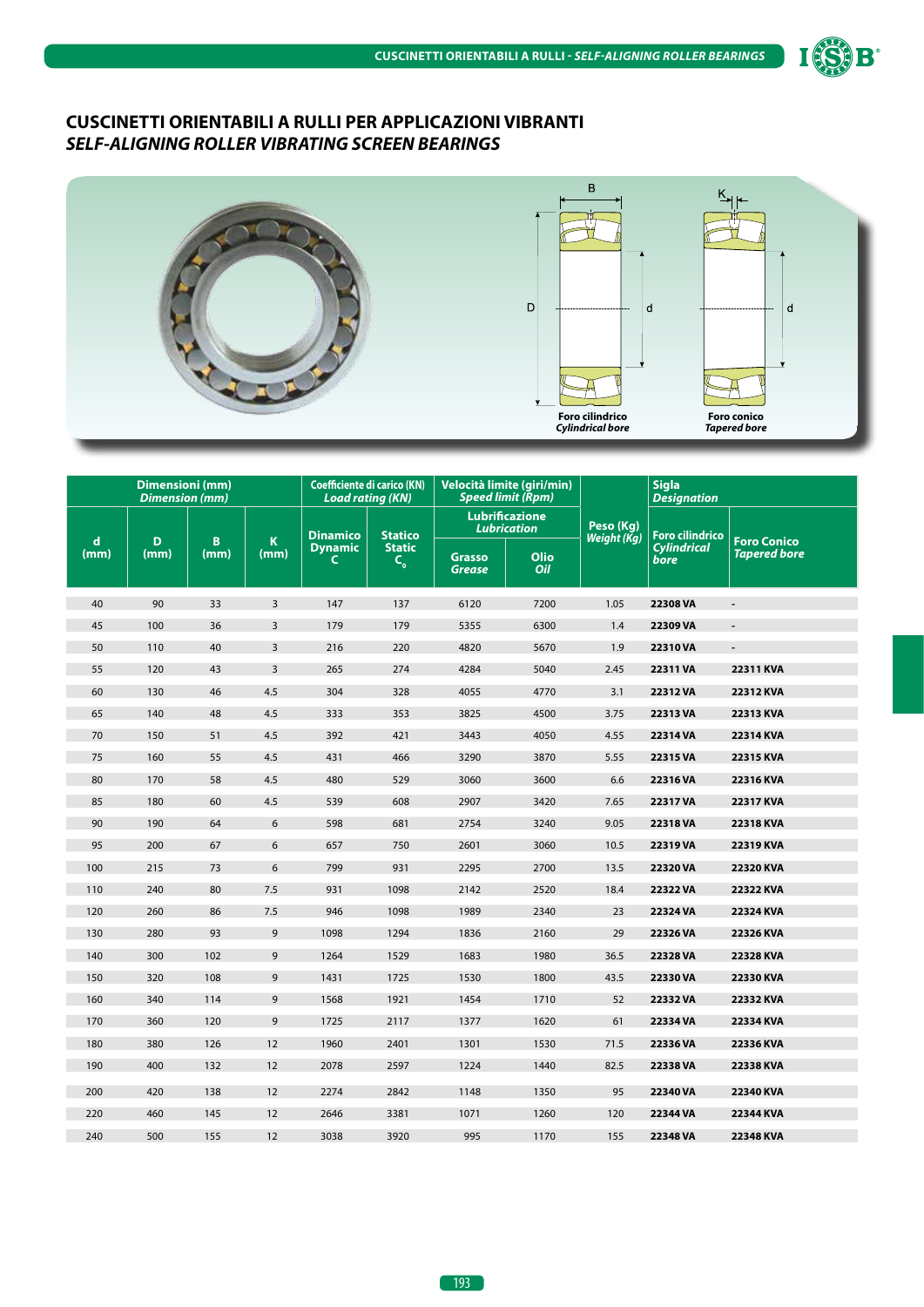



|             |      | <b>Dimensioni</b> (mm)<br><b>Dimension (mm)</b> |                         |           | <b>Coefficiente di carico (KN)</b><br><b>Load rating (KN)</b> |                          |                                | Velocità limite (giri/min)<br><b>Speed limit (Rpm)</b> |                             | <b>Sigla</b>      | <b>Designation</b>            |
|-------------|------|-------------------------------------------------|-------------------------|-----------|---------------------------------------------------------------|--------------------------|--------------------------------|--------------------------------------------------------|-----------------------------|-------------------|-------------------------------|
| $\mathbf d$ | D    | B                                               | K                       | <b>B1</b> | <b>Dinamico</b>                                               | <b>Statico</b>           |                                | <b>Lubrificazione</b><br><b>Lubrication</b>            | Peso (Kg)<br>Weight<br>(Kg) | <b>Cuscinetto</b> | <b>Bussola</b> di<br>trazione |
| (mm)        | (mm) | (mm)                                            | (mm)                    | (mm)      | <b>Dynamic</b><br>C                                           | <b>Static</b><br>$C_{o}$ | <b>Grasso</b><br><b>Grease</b> | Olio<br>Oil                                            |                             | Bearing           | <b>Adapters</b><br>sleeve     |
| 20          | 52   | 18                                              | $\overline{2}$          | 29        | 48                                                            | 43                       | 13005                          | 15300                                                  | 0.33                        | 22205 EKW33       | H305                          |
| 25          | 62   | 20                                              | $\overline{2}$          | 31        | 63                                                            | 59                       | 10710                          | 12600                                                  | 0.39                        | 22206 EKW33       | H306                          |
|             | 72   | 19                                              | $\overline{a}$          | 31        | 54                                                            | 60                       | 7650                           | 9000                                                   | 0.51                        | 21306 EKW33       | H306                          |
| 30          | 72   | 23                                              | $\overline{2}$          | 53        | 85                                                            | 83                       | 9180                           | 10800                                                  | 0.59                        | 22207 EKW33       | H307                          |
|             | 80   | 21                                              | $\overline{a}$          | 35        | 64                                                            | 71                       | 7268                           | 8550                                                   | 0.69                        | 21307 EKW33       | H307                          |
| 35          | 80   | 23                                              | $\overline{3}$          | 36        | 95                                                            | 88                       | 8415                           | 9900                                                   | 0.68                        | 22208 EKW33       | H308                          |
|             | 90   | 23                                              | $\overline{3}$          | 36        | 102                                                           | 106                      | 7268                           | 8550                                                   | 0.92                        | 21308 EKW33       | H308                          |
|             | 90   | 33                                              | $\overline{3}$          | 46        | 147                                                           | 137                      | 6120                           | 7200                                                   | 1.25                        | 22308 EKW33       | H 2308                        |
| 40          | 85   | 23                                              | $\overline{3}$          | 39        | 100                                                           | 96                       | 7650                           | 9000                                                   | 0.81                        | 22209 EKW33       | H309                          |
|             | 100  | 25                                              | $\overline{3}$          | 39        | 123                                                           | 124                      | 6503                           | 7650                                                   | 1.2                         | 21309 EKW33       | H309                          |
|             | 100  | 36                                              | $\overline{3}$          | 50        | 179                                                           | 179                      | 5355                           | 6300                                                   | 1.7                         | 22309 EKW33       | H 2309                        |
| 45          | 90   | 23                                              | $\overline{\mathbf{3}}$ | 42        | 102                                                           | 106                      | 7268                           | 8550                                                   | 0.9                         | 22210 EKW33       | H310                          |
|             | 110  | 27                                              | $\overline{\mathbf{3}}$ | 42        | 153                                                           | 163                      | 5738                           | 6750                                                   | 1.6                         | 21310 EKW33       | H310                          |
|             | 110  | 40                                              | $\overline{3}$          | 55        | 216                                                           | 220                      | 4820                           | 5670                                                   | 2.25                        | 22310 EKW33       | H <sub>2310</sub>             |
| 50          | 100  | 25                                              | $\overline{3}$          | 45        | 123                                                           | 124                      | 6503                           | 7650                                                   | 1.1                         | 22211 EKW33       | H311                          |
|             | 120  | 29                                              | $\overline{\mathbf{3}}$ | 45        | 153                                                           | 163                      | 5738                           | 6750                                                   | 1.95                        | 21311 EKW33       | H311                          |
|             | 120  | 43                                              | $\overline{3}$          | 59        | 265                                                           | 274                      | 4284                           | 5040                                                   | 2.85                        | 22311 EKW33       | H2311                         |
| 55          | 110  | 28                                              | $\overline{3}$          | 47        | 153                                                           | 163                      | 5738                           | 6750                                                   | 1.45                        | 22212 EKW33       | H312                          |
|             | 130  | 31                                              | $\overline{3}$          | 47        | 208                                                           | 235                      | 4820                           | 5670                                                   | 2.35                        | 21312 EKW33       | H312                          |
|             | 130  | 46                                              | 4.5                     | 62        | 304                                                           | 328                      | 4055                           | 4770                                                   | 3.5                         | 22312 EKW33       | H2312                         |
| 60          | 120  | 31                                              | $\overline{3}$          | 50        | 189                                                           | 212                      | 5355                           | 6300                                                   | 1.95                        | 22213 EKW33       | H313                          |
|             | 140  | 33                                              | $\overline{3}$          | 50        | 231                                                           | 265                      | 4590                           | 5400                                                   | 2.9                         | 21313 EKW33       | H313                          |
|             | 140  | 48                                              | 4.5                     | 65        | 333                                                           | 353                      | 3825                           | 4500                                                   | 4.2                         | 22313 EKW33       | H 2313                        |
| 65          | 130  | 31                                              | $\overline{3}$          | 55        | 208                                                           | 235                      | 4820                           | 5670                                                   | 2.45                        | 22215 EKW33       | H315                          |
|             | 160  | 37                                              | $\overline{3}$          | 55        | 279                                                           | 319                      | 4284                           | 5040                                                   | 4.5                         | 21315 EKW33       | H315                          |
|             | 160  | 55                                              | 4.5                     | 73        | 431                                                           | 466                      | 3290                           | 3870                                                   | 6.5                         | 22315 EKW33       | H2315                         |
| 70          | 140  | 33                                              | $\overline{\mathbf{3}}$ | 59        | 231                                                           | 265                      | 4590                           | 5400                                                   | 3                           | 22216 EKW33       | H316                          |
|             | 170  | 39                                              | $\overline{\mathbf{3}}$ | 59        | 319                                                           | 368                      | 4055                           | 4770                                                   | 5.3                         | 21316 EKW33       | H316                          |
|             | 170  | 58                                              | 4.5                     | 78        | 480                                                           | 529                      | 3060                           | 3600                                                   | 7.65                        | 22316 EKW33       | H2316                         |
| 75          | 150  | 36                                              | $\overline{3}$          | 63        | 279                                                           | 319                      | 4284                           | 5040                                                   | 3.7                         | 22217 EKW33       | H317                          |
|             | 180  | 41                                              | $\overline{3}$          | 63        | 319                                                           | 368                      | 4055                           | 4770                                                   | 6.2                         | 21317 EKW33       | H317                          |
|             | 180  | 60                                              | 4.5                     | 82        | 539                                                           | 608                      | 2907                           | 3420                                                   | 8.85                        | 22317 EKW33       | H2317                         |
| 80          | 160  | 40                                              | 3                       | 65        | 319                                                           | 368                      | 4055                           | 4770                                                   | 4.55                        | 22218 EKW33       | H318                          |
|             | 160  | 52.4                                            | $\overline{3}$          | 86        | 348                                                           | 431                      | 2907                           | 3420                                                   | 6                           | 23218 EKW33       | H 2318                        |
|             | 190  | 43                                              | 4.5                     | 65        | 372                                                           | 441                      | 3672                           | 4320                                                   | 7.25                        | 21318 EKW33       | H318                          |
|             | 190  | 64                                              | 6                       | 86        | 598                                                           | 681                      | 2754                           | 3240                                                   | 10.5                        | 22318 EKW33       | H 2318                        |
| 85          | 170  | 43                                              | 4.5                     | 68        | 372                                                           | 441                      | 3672                           | 4320                                                   | 5.45                        | 22219 EKW33       | H319                          |
|             | 200  | 45                                              | 4.5                     | 68        | 417                                                           | 480                      | 3443                           | 4050                                                   | 8.25                        | 21319 EKW33       | H319                          |
|             | 200  | 67                                              | 6                       | 90        | 657                                                           | 750                      | 2601                           | 3060                                                   | 12                          | 22319 EKW33       | H 2319                        |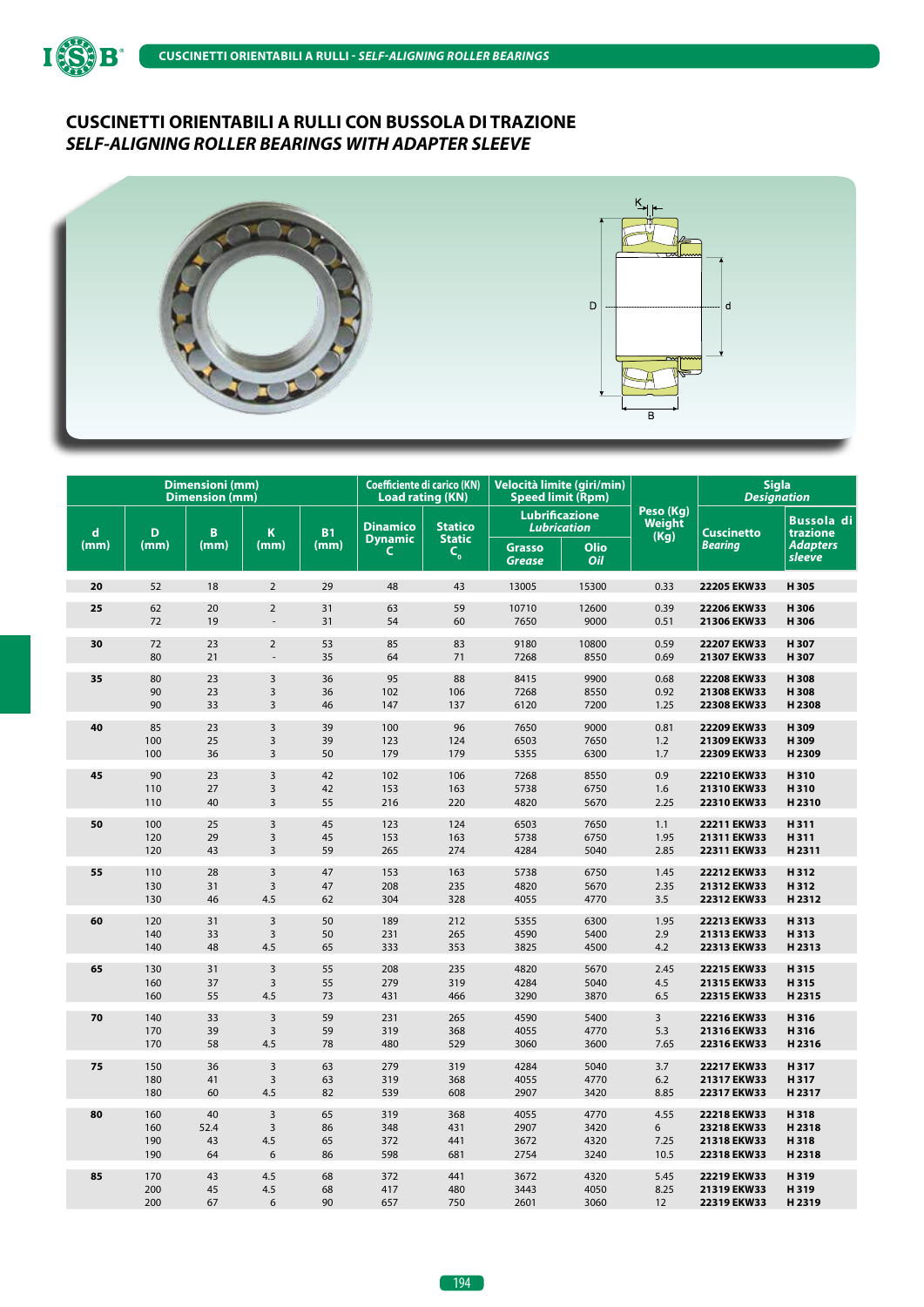



|      |      | <b>Dimensioni</b> (mm)<br><b>Dimension (mm)</b> |                |           | <b>Coefficiente di carico (KN)</b><br><b>Load rating (KN)</b> |                                               |                                | Velocità limite (giri/min)<br><b>Speed limit (Rpm)</b> |                             |                   | <b>Sigla</b><br><b>Designation</b> |
|------|------|-------------------------------------------------|----------------|-----------|---------------------------------------------------------------|-----------------------------------------------|--------------------------------|--------------------------------------------------------|-----------------------------|-------------------|------------------------------------|
| d    | D    | B                                               | K              | <b>B1</b> | <b>Dinamico</b>                                               | <b>Statico</b>                                |                                | <b>Lubrificazione</b><br><b>Lubrication</b>            | Peso (Kg)<br>Weight<br>(Kg) | <b>Cuscinetto</b> | <b>Bussola di</b><br>trazione      |
| (mm) | (mm) | (mm)                                            | (mm)           | (mm)      | <b>Dynamic</b><br>C                                           | <b>Static</b><br>$\mathsf{C}_{_{\mathbf{0}}}$ | <b>Grasso</b><br><b>Grease</b> | Olio<br>Oil                                            |                             | <b>Bearing</b>    | <b>Adapters</b><br>sleeve          |
| 90   | 165  | 52                                              | $\overline{3}$ | 76        | 358                                                           | 480                                           | 3060                           | 3600                                                   | 6.15                        | 23120 EKW33       | H3120                              |
|      | 180  | 46                                              | 4.5            | 71        | 417                                                           | 480                                           | 3443                           | 4050                                                   | 6.4                         | 22220 EKW33       | H320                               |
|      | 180  | 60.3                                            | 4.5            | 97        | 466                                                           | 588                                           | 2601                           | 3060                                                   | 8.75                        | 23220 EKW33       | H 2320                             |
|      | 215  | 47                                              | 4.5            | 71        | 417                                                           | 480                                           | 3443                           | 4050                                                   | 10.5                        | 21320 EKW33       | H320                               |
|      | 215  | 73                                              | 6              | 97        | 799                                                           | 931                                           | 2295                           | 2700                                                   | 15.2                        | 22320 EKW33       | H 2320                             |
| 100  | 170  | 45                                              | $\overline{3}$ | 77        | 304                                                           | 431                                           | 3290                           | 3870                                                   | 5.75                        | 23022 EKW33       | H322                               |
|      | 180  | 56                                              | 4.5            | 81        | 421                                                           | 573                                           | 2754                           | 3240                                                   | 7.7                         | 23122 EKW33       | H3122                              |
|      | 200  | 53                                              | 4.5            | 77        | 549                                                           | 627                                           | 3060                           | 3600                                                   | 8.9                         | 22222 EKW33       | H322                               |
|      | 200  | 69.8                                            | 4.5            | 105       | 588                                                           | 750                                           | 2448                           | 2880                                                   | 12.5                        | 23222 EKW33       | H 2322                             |
|      | 240  | 80                                              | 7.5            | 105       | 931                                                           | 1098                                          | 2142                           | 2520                                                   | 21                          | 22322 EKW33       | H 2322                             |
| 110  | 180  | 46                                              | 3              | 72        | 348                                                           | 500                                           | 3060                           | 3600                                                   | 5.95                        | 23024 EKW33       | H3024                              |
|      | 200  | 62                                              | 4.5            | 88        | 500                                                           | 681                                           | 2601                           | 3060                                                   | 10                          | 23124 EKW33       | H3124                              |
|      | 215  | 58                                              | 6              | 88        | 617                                                           | 750                                           | 2907                           | 3420                                                   | 11                          | 22224 EKW33       | H3124                              |
|      | 215  | 76                                              | 4.5            | 112       | 681                                                           | 911                                           | 2142                           | 2520                                                   | 14.7                        | 23224 EKW33       | H 2324                             |
|      | 260  | 86                                              | 7.5            | 112       | 946                                                           | 1098                                          | 1989                           | 2340                                                   | 25.5                        | 22324 EKW33       | H 2324                             |
| 115  | 200  | 52                                              | 4.5            | 80        | 421                                                           | 598                                           | 2754                           | 3240                                                   | 8.6                         | 23026 EKW33       | H3026                              |
|      | 210  | 64                                              | 4.5            | 92        | 549                                                           | 764                                           | 2448                           | 2880                                                   | 12                          | 23126 EKW33       | H3126                              |
|      | 230  | 64                                              | 6              | 92        | 720                                                           | 911                                           | 2754                           | 3240                                                   | 14                          | 22226 EKW33       | H3126                              |
|      | 230  | 80                                              | 4.5            | 121       | 764                                                           | 1039                                          | 1989                           | 2340                                                   | 18.5                        | 23226 EKW33       | H 2326                             |
|      | 280  | 93                                              | $\mathsf 9$    | 121       | 1098                                                          | 1294                                          | 1836                           | 2160                                                   | 33                          | 22326 EKW33       | H 2326                             |
| 125  | 210  | 53                                              | 4.5            | 82        | 456                                                           | 666                                           | 2601                           | 3060                                                   | 9.4                         | 23028 EKW33       | H3028                              |
|      | 225  | 68                                              | 4.5            | 97        | 617                                                           | 882                                           | 2142                           | 2520                                                   | 14.3                        | 23128 EKW33       | H3128                              |
|      | 250  | 68                                              | 6              | 97        | 696                                                           | 882                                           | 2448                           | 2880                                                   | 17.8                        | 22228 EKW33       | H3128                              |
|      | 250  | 88                                              | 6              | 131       | 897                                                           | 1225                                          | 1836                           | 2160                                                   | 24                          | 23228 EKW33       | H 2328                             |
|      | 300  | 102                                             | 9              | 131       | 1264                                                          | 1529                                          | 1683                           | 1980                                                   | 41                          | 22328 EKW33       | H 2328                             |
| 135  | 225  | 56                                              | 4.5            | 87        | 500                                                           | 735                                           | 2448                           | 2880                                                   | 11                          | 23030 EKW33       | H3030                              |
|      | 250  | 80                                              | 6              | 111       | 813                                                           | 1176                                          | 1989                           | 2340                                                   | 20.8                        | 23130 EKW33       | H3130                              |
|      | 270  | 73                                              | 7.5            | 111       | 833                                                           | 1058                                          | 2295                           | 2700                                                   | 22.8                        | 22230 EKW33       | H3130                              |
|      | 270  | 96                                              | 6              | 139       | 1058                                                          | 1431                                          | 1683                           | 1980                                                   | 30                          | 23230 EKW33       | H 2330                             |
|      | 320  | 108                                             | 9              | 139       | 1431                                                          | 1725                                          | 1530                           | 1800                                                   | 47.4                        | 22330 EKW33       | H 2330                             |
| 140  | 240  | 60                                              | 6              | 93        | 573                                                           | 862                                           | 2295                           | 2700                                                   | 14.5                        | 23032 EKW33       | H3032                              |
|      | 270  | 86                                              | 7.5            | 119       | 960                                                           | 1343                                          | 1836                           | 2160                                                   | 27.3                        | 23132 EKW33       | H3132                              |
|      | 290  | 80                                              | 7.5            | 119       | 980                                                           | 1264                                          | 2142                           | 2520                                                   | 29.3                        | 22232 EKW33       | H3132                              |
|      | 290  | 104                                             | 7.5            | 147       | 1196                                                          | 1627                                          | 1683                           | 1980                                                   | 38.8                        | 23232 EKW33       | H 2332                             |
|      | 340  | 114                                             | 9              | 147       | 1568                                                          | 1921                                          | 1454                           | 1710                                                   | 60                          | 22332 EKW33       | H 2332                             |
| 150  | 260  | 67                                              | 6              | 101       | 696                                                           | 1039                                          | 2142                           | 2520                                                   | 18.3                        | 23034 EKW33       | H3034                              |
|      | 280  | 88                                              | 7.5            | 122       | 1019                                                          | 1470                                          | 1836                           | 2160                                                   | 29.5                        | 23134 EKW33       | H3134                              |
|      | 310  | 86                                              | 9              | 122       | 1098                                                          | 1431                                          | 1989                           | 2340                                                   | 36                          | 22234 EKW33       | H3134                              |
|      | 310  | 110                                             | 7.5            | 154       | 1372                                                          | 1891                                          | 1530                           | 1800                                                   | 46.4                        | 23234 EKW33       | H 2334                             |
|      | 360  | 120                                             | 9              | 154       | 1725                                                          | 2117                                          | 1377                           | 1620                                                   | 69.5                        | 22334 EKW33       | H 2334                             |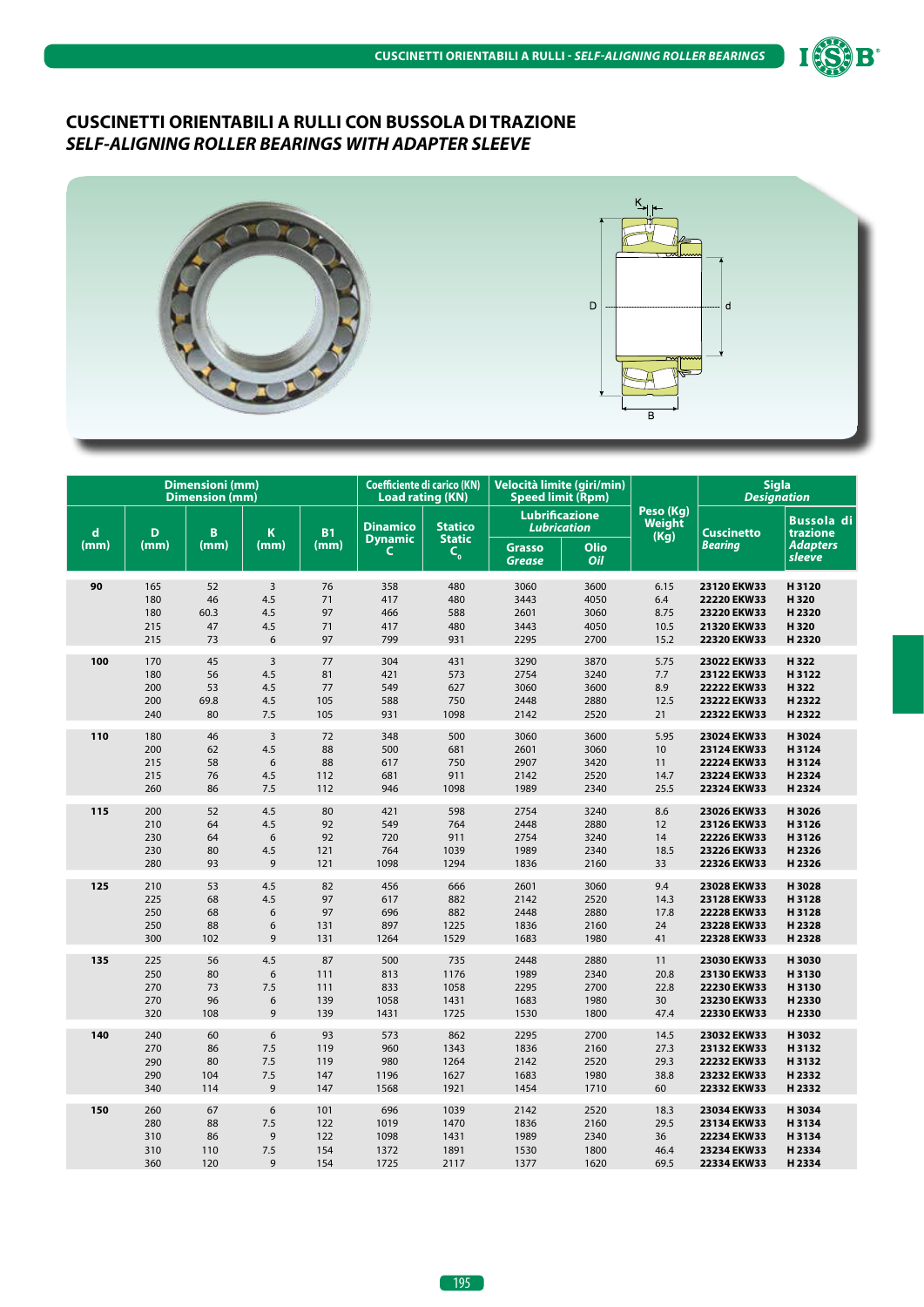



|      |      | <b>Dimensioni</b> (mm)<br><b>Dimension (mm)</b> |                |           | <b>Coefficiente di carico (KN)</b><br><b>Load rating (KN)</b> |                                               |                                | Velocità limite (giri/min)<br><b>Speed limit (Rpm)</b> |                                    | <b>Sigla</b><br><b>Designation</b> |                               |
|------|------|-------------------------------------------------|----------------|-----------|---------------------------------------------------------------|-----------------------------------------------|--------------------------------|--------------------------------------------------------|------------------------------------|------------------------------------|-------------------------------|
| d    | D    | B                                               | K              | <b>B1</b> | <b>Dinamico</b>                                               | <b>Statico</b>                                |                                | <b>Lubrificazione</b><br><b>Lubrication</b>            | Peso (Kg)<br><b>Weight</b><br>(Kg) | <b>Cuscinetto</b>                  | <b>Bussola</b> di<br>trazione |
| (mm) | (mm) | (mm)                                            | (mm)           | (mm)      | <b>Dynamic</b><br>C                                           | <b>Static</b><br>$\mathsf{C}_{_{\mathbf{0}}}$ | <b>Grasso</b><br><b>Grease</b> | Olio<br>Oil                                            |                                    | Bearing                            | <b>Adapters</b><br>sleeve     |
| 160  | 250  | 52                                              | $\overline{3}$ | 87        | 422                                                           | 813                                           | 2142                           | 2520                                                   | 13.4                               | 23936 EKW33                        | H3936                         |
|      | 280  | 74                                              | 7.5            | 109       | 813                                                           | 1225                                          | 1989                           | 2340                                                   | 23.2                               | 23036 EKW33                        | H3036                         |
|      | 300  | 96                                              | 7.5            | 131       | 1176                                                          | 1725                                          | 1683                           | 1980                                                   | 37                                 | 23136 EKW33                        | H3136                         |
|      | 320  | 86                                              | 9              | 131       | 1156                                                          | 1529                                          | 1989                           | 2340                                                   | 38.2                               | 22236 EKW33                        | H3136                         |
|      | 320  | 112                                             | 7.5            | 161       | 1470                                                          | 2078                                          | 1454                           | 1710                                                   | 49.5                               | 23236 EKW33                        | H 2336                        |
|      | 380  | 126                                             | 12             | 161       | 1960                                                          | 2401                                          | 1301                           | 1530                                                   | 80                                 | 22336 EKW33                        | H 2336                        |
| 170  | 260  | 52                                              | 9              | 89        | 406                                                           | 784                                           | 1989                           | 2340                                                   | 14.5                               | 23938 EKW33                        | H3938                         |
|      | 290  | 75                                              | 7.5            | 112       | 848                                                           | 1313                                          | 1836                           | 2160                                                   | 24.8                               | 23038 EKW33                        | H3038                         |
|      | 320  | 104                                             | 7.5            | 141       | 1343                                                          | 2038                                          | 1530                           | 1800                                                   | 44.5                               | 23138 EKW33                        | H3138                         |
|      | 340  | 92                                              | 9              | 141       | 1245                                                          | 1666                                          | 1836                           | 2160                                                   | 46                                 | 22238 EKW33                        | H3138                         |
|      | 340  | 120                                             | 9              | 169       | 1627                                                          | 2352                                          | 1377                           | 1620                                                   | 59                                 | 23238 EKW33                        | H 2338                        |
|      | 400  | 132                                             | 12             | 169       | 2078                                                          | 2597                                          | 1224                           | 1440                                                   | 93                                 | 22338 EKW33                        | H 2338                        |
| 180  | 280  | 60                                              | 4.5            | 98        | 535                                                           | 1019                                          | 1836                           | 2160                                                   | 19                                 | 23940 EKW33                        | H3940                         |
|      | 310  | 82                                              | 7.5            | 120       | 980                                                           | 1499                                          | 1683                           | 1980                                                   | 31.7                               | 23040 EKW33                        | H3040                         |
|      | 340  | 112                                             | 9              | 150       | 1568                                                          | 2313                                          | 1454                           | 1710                                                   | 55.5                               | 23140 EKW33                        | H3140                         |
|      | 360  | 98                                              | $\mathsf 9$    | 150       | 1431                                                          | 1891                                          | 1683                           | 1980                                                   | 66                                 | 22240 EKW33                        | H3140                         |
|      | 360  | 128                                             | $\mathsf g$    | 176       | 1823                                                          | 2646                                          | 1301                           | 1530                                                   | 70                                 | 23240 EKW33                        | H 2340                        |
|      | 420  | 138                                             | 12             | 176       | 2274                                                          | 2842                                          | 1148                           | 1350                                                   | 107                                | 22340 EKW33                        | H2340                         |
| 200  | 300  | 60                                              | 4.5            | 96        | 535                                                           | 1058                                          | 1683                           | 1980                                                   | 22.5                               | 23944 EKW33                        | OH 3944 H                     |
|      | 340  | 90                                              | 7.5            | 126       | 1196                                                          | 1823                                          | 1530                           | 1800                                                   | 39.4                               | 23044 EKW33                        | OH 3044 H                     |
|      | 370  | 120                                             | $\mathsf g$    | 161       | 1764                                                          | 2695                                          | 1301                           | 1530                                                   | 67.5                               | 23144 EKW33                        | OH 3144 H                     |
|      | 400  | 108                                             | 9              | 161       | 1725                                                          | 2313                                          | 1530                           | 1800                                                   | 74                                 | 22244 EKW33                        | OH 3144 H                     |
|      | 400  | 144                                             | $\mathsf g$    | 186       | 2313                                                          | 3381                                          | 1148                           | 1350                                                   | 96.5                               | 23244 EKW33                        | OH 2344 H                     |
|      | 460  | 145                                             | 12             | 186       | 2646                                                          | 3381                                          | 1071                           | 1260                                                   | 135                                | 22344 EKW33                        | OH 2344 H                     |
| 220  | 320  | 60                                              | 4.5            | 101       | 553                                                           | 1137                                          | 1530                           | 1800                                                   | 24.5                               | 23948 EKW33                        | OH 3948 H                     |
|      | 360  | 92                                              | 7.5            | 133       | 1264                                                          | 2038                                          | 1454                           | 1710                                                   | 44.5                               | 23048 EKW33                        | OH 3048 H                     |
|      | 400  | 128                                             | $\mathsf g$    | 172       | 2038                                                          | 3136                                          | 1224                           | 1440                                                   | 80.5                               | 23148 EKW33                        | OH 3148 H                     |
|      | 440  | 120                                             | 12             | 172       | 2156                                                          | 2940                                          | 1377                           | 1620                                                   | 99                                 | 22248 EKW33                        | OH 3148 H                     |
|      | 440  | 160                                             | 12             | 199       | 2842                                                          | 4214                                          | 995                            | 1170                                                   | 125                                | 23248 EKW33                        | OH 2348 H                     |
|      | 500  | 155                                             | 12             | 199       | 3038                                                          | 3920                                          | 995                            | 1170                                                   | 170                                | 22348 EKW33                        | OH 2348 H                     |
| 240  | 360  | 75                                              | 4.5            | 116       | 862                                                           | 1764                                          | 1454                           | 1710                                                   | 35                                 | 23952 EKW33                        | OH 3952 H                     |
|      | 400  | 104                                             | 9              | 145       | 1568                                                          | 2499                                          | 1301                           | 1530                                                   | 60.5                               | 23052 EKW33                        | OH 3052 H                     |
|      | 440  | 144                                             | 9              | 190       | 2499                                                          | 3822                                          | 1071                           | 1260                                                   | 109                                | 23152 EKW33                        | OH 3152 H                     |
|      | 480  | 130                                             | 12             | 190       | 2597                                                          | 3479                                          | 1224                           | 1440                                                   | 130                                | 22252 EKW33                        | OH 3152 H                     |
|      | 480  | 174                                             | 12             | 211       | 3185                                                          | 4655                                          | 918                            | 1080                                                   | 160                                | 23252 EKW33                        | OH 2352 H                     |
|      | 540  | 165                                             | 12             | 211       | 3479                                                          | 4459                                          | 842                            | 990                                                    | 215                                | 22352 EKW33                        | OH 2352 H                     |
| 260  | 380  | 75                                              | 6              | 121       | 828                                                           | 1725                                          | 1301                           | 1530                                                   | 40                                 | 23956 EKW33                        | OH 3956 H                     |
|      | 420  | 106                                             | 9              | 152       | 1695                                                          | 2793                                          | 1224                           | 1440                                                   | 67                                 | 23056 EKW33                        | OH 3056 H                     |
|      | 460  | 146                                             | 9              | 195       | 2597                                                          | 4165                                          | 995                            | 1170                                                   | 115                                | 23156 EKW33                        | OH 3156 H                     |
|      | 500  | 130                                             | 12             | 195       | 2646                                                          | 3675                                          | 1148                           | 1350                                                   | 135                                | 22256 EKW33                        | OH 3156 H                     |
|      | 500  | 176                                             | 12             | 224       | 3185                                                          | 4802                                          | 842                            | 990                                                    | 165                                | 23256 EKW33                        | OH 2356 H                     |
|      | 580  | 175                                             | 12             | 224       | 3920                                                          | 5096                                          | 842                            | 990                                                    | 250                                | 22356 EKW33                        | OH 2356 H                     |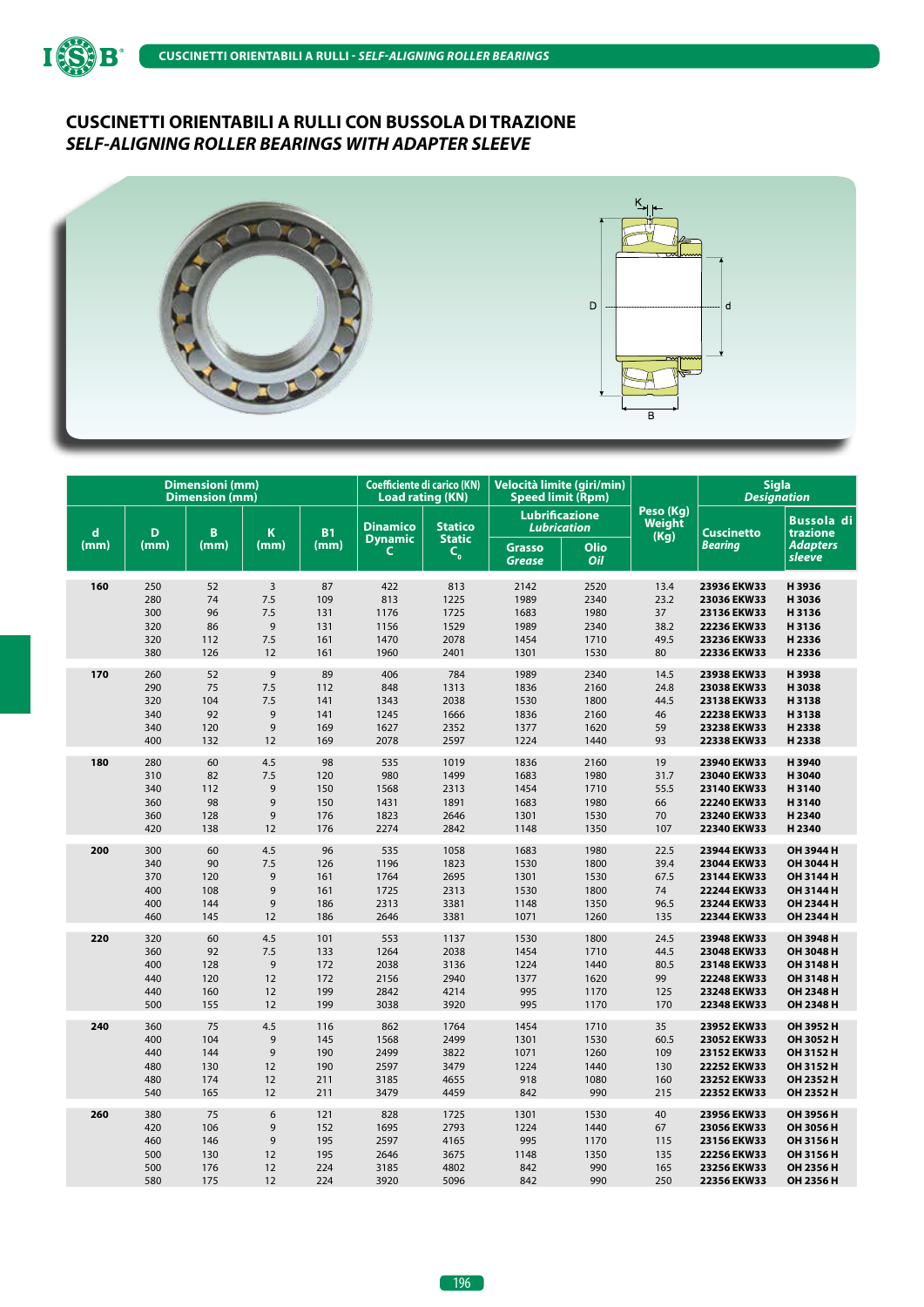



|             |      | <b>Dimensioni</b> (mm)<br><b>Dimension (mm)</b> |       |           |                                   | <b>Coefficiente di carico (KN)</b><br><b>Load rating (KN)</b> |                                | Velocità limite (giri/min)<br><b>Speed limit (Rpm)</b> |                             |                   | <b>Sigla</b><br><b>Designation</b> |
|-------------|------|-------------------------------------------------|-------|-----------|-----------------------------------|---------------------------------------------------------------|--------------------------------|--------------------------------------------------------|-----------------------------|-------------------|------------------------------------|
| $\mathbf d$ | D    | B                                               | K     | <b>B1</b> | <b>Dinamico</b><br><b>Dynamic</b> | <b>Statico</b><br><b>Static</b>                               |                                | <b>Lubrificazione</b><br><b>Lubrication</b>            | Peso (Kg)<br>Weight<br>(Kg) | <b>Cuscinetto</b> | <b>Bussola</b> di<br>trazione      |
| (mm)        | (mm) | (mm)                                            | (mm)  | (mm)      | $\mathsf{C}$                      | $C_{o}$                                                       | <b>Grasso</b><br><b>Grease</b> | Olio<br>Oil                                            |                             | <b>Bearing</b>    | <b>Adapters</b><br>sleeve          |
| 280         | 420  | 90                                              | 6     | 140       | 1176                              | 2450                                                          | 1224                           | 1440                                                   | 58.5                        | 23960 EKW33       | OH 3960 H                          |
|             | 460  | 118                                             | 9     | 168       | 2078                              | 3381                                                          | 1148                           | 1350                                                   | 90                          | 23060 EKW33       | OH 3060 H                          |
|             | 500  | 160                                             | 9     | 208       | 3136                              | 4998                                                          | 918                            | 1080                                                   | 150                         | 23160 EKW33       | OH 3160 H                          |
|             | 540  | 140                                             | 12    | 208       | 3087                              | 4165                                                          | 1071                           | 1260                                                   | 170                         | 22260 EKW33       | OH 3160 H                          |
|             | 540  | 192                                             | 12    | 240       | 3822                              | 5733                                                          | 765                            | 900                                                    | 210                         | 23260 EKW33       | OH 3260 H                          |
| 300         | 440  | 90                                              | $6\,$ | 140       | 1401                              | 2646                                                          | 1148                           | 1350                                                   | 61                          | 23964 EKW33       | OH 3964 H                          |
|             | 480  | 121                                             | 9     | 171       | 2195                              | 3724                                                          | 1071                           | 1260                                                   | 97                          | 23064 EKW33       | OH 3064 H                          |
|             | 540  | 176                                             | 12    | 226       | 3675                              | 5880                                                          | 842                            | 990                                                    | 185                         | 23164 EKW33       | OH 3164 H                          |
|             | 580  | 150                                             | 12    | 226       | 3528                              | 4802                                                          | 995                            | 1170                                                   | 200                         | 22264 EKW33       | OH 3164 H                          |
|             | 580  | 208                                             | 12    | 258       | 4312                              | 6566                                                          | 727                            | 855                                                    | 260                         | 23264 EKW33       | OH 3264 H                          |
| 320         | 460  | 90                                              | 6     | 144       | 1431                              | 2744                                                          | 1071                           | 1260                                                   | 67.5                        | 23968 EKW33       | OH 3968 H                          |
|             | 520  | 133                                             | 12    | 187       | 2646                              | 4459                                                          | 995                            | 1170                                                   | 130                         | 23068 EKW33       | OH 3068 H                          |
|             | 580  | 190                                             | 12    | 254       | 4165                              | 6664                                                          | 765                            | 900                                                    | 250                         | 23168 EKW33       | OH 3168 H                          |
|             | 620  | 224                                             | 12    | 288       | 4998                              | 7644                                                          | 612                            | 720                                                    | 335                         | 23268 EKW33       | OH 3268 H                          |
| 340         | 480  | 90                                              | 6     | 144       | 1372                              | 2695                                                          | 995                            | 1170                                                   | 70.5                        | 23972 EKW33       | OH 3972 H                          |
|             | 540  | 134                                             | 12    | 188       | 2695                              | 4704                                                          | 918                            | 1080                                                   | 135                         | 23072 EKW33       | OH 3072 H                          |
|             | 600  | 192                                             | 12    | 259       | 4214                              | 6811                                                          | 765                            | 900                                                    | 260                         | 23172 EKW33       | OH 3172 H                          |
|             | 650  | 170                                             | 12    | 259       | 4214                              | 6076                                                          | 650                            | 765                                                    | 375                         | 22272 EKW33       | OH 3172 H                          |
|             | 650  | 232                                             | 12    | 299       | 5292                              | 8134                                                          | 574                            | 675                                                    | 375                         | 23272 EKW33       | OH 3272 H                          |
| 360         | 520  | 106                                             | 7.5   | 164       | 1921                              | 3724                                                          | 918                            | 1080                                                   | 95                          | 23976 EKW33       | OH 3976 H                          |
|             | 560  | 135                                             | 12    | 193       | 2842                              | 4900                                                          | 918                            | 1080                                                   | 145                         | 23076 EKW33       | OH 3076 H                          |
|             | 620  | 194                                             | 12    | 264       | 4312                              | 6958                                                          | 765                            | 900                                                    | 275                         | 23176 EKW33       | OH 3176 H                          |
|             | 680  | 240                                             | 12    | 310       | 5733                              | 8967                                                          | 574                            | 675                                                    | 420                         | 23276 EKW33       | OH 3276 H                          |
| 380         | 540  | 106                                             | 7.5   | 168       | 1960                              | 3822                                                          | 918                            | 1080                                                   | 100                         | 23980 EKW33       | OH 3980 H                          |
|             | 600  | 148                                             | 12    | 210       | 3185                              | 5586                                                          | 842                            | 990                                                    | 180                         | 23080 EKW33       | OH 3080 H                          |
|             | 650  | 200                                             | 12    | 272       | 4557                              | 7497                                                          | 727                            | 855                                                    | 325                         | 23180 EKW33       | OH 3180 H                          |
|             | 720  | 256                                             | 12    | 328       | 6419                              | 10192                                                         | 513                            | 603                                                    | 505                         | 23280 EKW33       | OH 3280 H                          |
|             | 820  | 243                                             | 12    | 328       | 7350                              | 10192                                                         | 574                            | 675                                                    | 735                         | 22380 EKW33       | OH 3280 H                          |
| 400         | 560  | 106                                             | 9     | 168       | 1999                              | 4067                                                          | 842                            | 990                                                    | 105                         | 23984 EKW33       | OH 3984 H                          |
|             | 620  | 150                                             | 12    | 212       | 3332                              | 5880                                                          | 842                            | 990                                                    | 190                         | 23084 EKW33       | OH 3084 H                          |
|             | 700  | 224                                             | 12    | 304       | 5488                              | 9114                                                          | 689                            | 810                                                    | 410                         | 23184 EKW33       | OH 3184 H                          |
|             | 760  | 272                                             | 12    | 352       | 7203                              | 11368                                                         | 482                            | 567                                                    | 590                         | 23284 EKW33       | OH 3284 H                          |
| 410         | 600  | 118                                             | 9     | 189       | 2401                              | 4802                                                          | 765                            | 900                                                    | 150                         | 23988 EKW33       | OH 3988 H                          |
|             | 650  | 157                                             | 12    | 228       | 3577                              | 6419                                                          | 765                            | 900                                                    | 235                         | 23088 EKW33       | OH 3088 H                          |
|             | 720  | 226                                             | 12    | 307       | 5880                              | 9800                                                          | 650                            | 765                                                    | 430                         | 23188 EKW33       | OH 3188 H                          |
|             | 790  | 280                                             | 12    | 361       | 7644                              | 12250                                                         | 459                            | 540                                                    | 670                         | 23288 EKW33       | OH 3288 H                          |
| 430         | 620  | 118                                             | 9     | 189       | 2450                              | 4900                                                          | 765                            | 900                                                    | 160                         | 23992 EKW33       | OH 3992 H                          |
|             | 680  | 163                                             | 12    | 234       | 3822                              | 6811                                                          | 727                            | 855                                                    | 265                         | 23092 EKW33       | OH 3092 H                          |
|             | 760  | 240                                             | 12    | 326       | 6272                              | 10584                                                         | 612                            | 720                                                    | 530                         | 23192 EKW33       | OH 3192 H                          |
|             | 830  | 296                                             | 12    | 382       | 8330                              | 13426                                                         | 428                            | 504                                                    | 790                         | 23292 EKW33       | 20H 3292 H                         |
| 450         | 650  | 128                                             | 9     | 200       | 2842                              | 5586                                                          | 765                            | 900                                                    | 185                         | 23996 EKW33       | OH 3996 H                          |
|             | 700  | 165                                             | 12    | 237       | 3822                              | 6664                                                          | 727                            | 855                                                    | 275                         | 23096 EKW33       | OH 3096 H                          |
|             | 790  | 248                                             | 12    | 335       | 6811                              | 11760                                                         | 574                            | 675                                                    | 590                         | 23196 EKW33       | OH 3196 H                          |
|             | 870  | 310                                             | 12    | 397       | 9114                              | 14700                                                         | 405                            | 477                                                    | 935                         | 23296 EKW33       | OH 3296 H                          |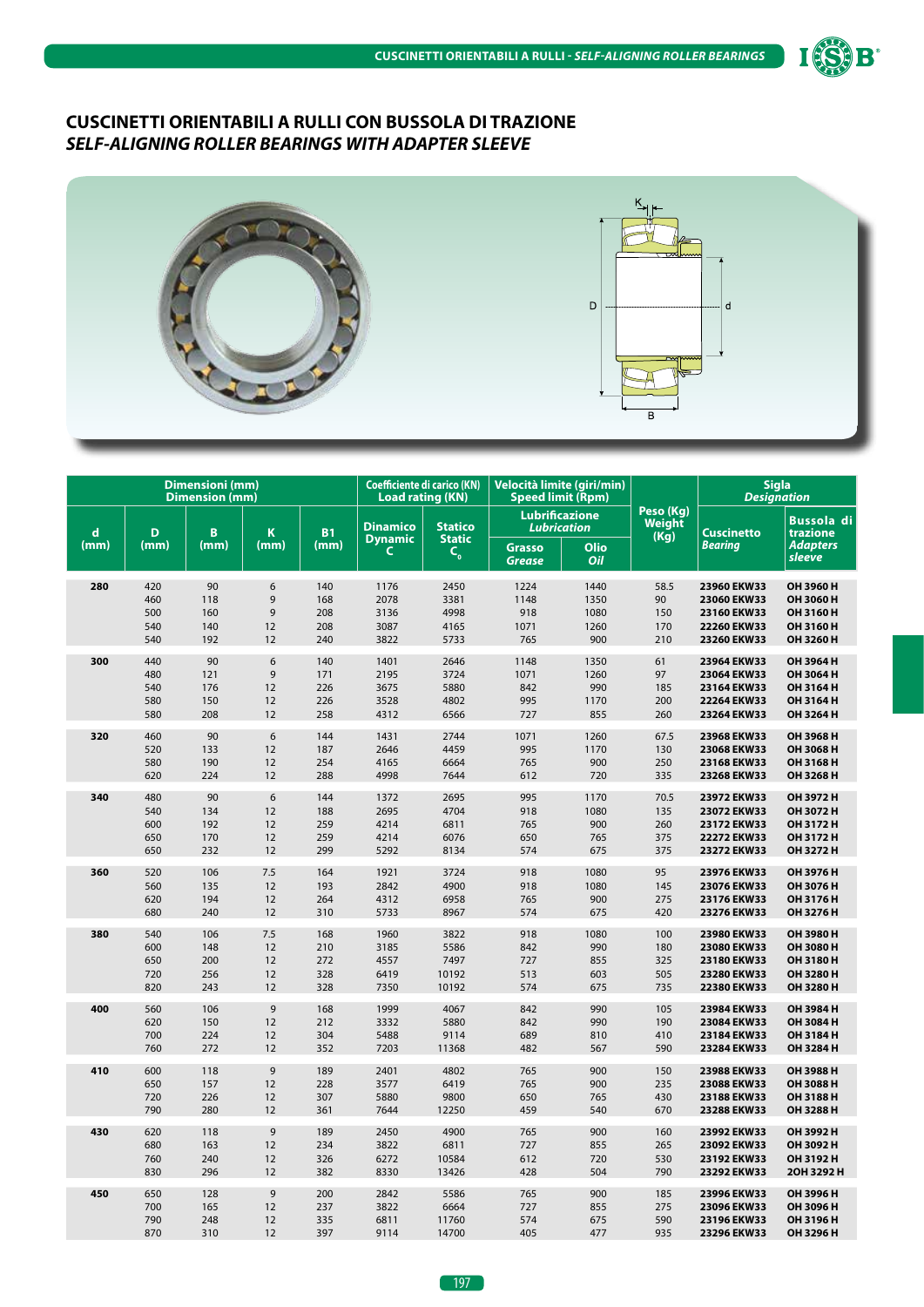



|             |      | Dimensioni (mm)<br><b>Dimension (mm)</b> |      |           | <b>Coefficiente di carico (KN)</b><br><b>Load rating (KN)</b> |                                         | Velocità limite (giri/min)<br><b>Speed limit (Rpm)</b> |             |                             | <b>Sigla</b><br><b>Designation</b> |                               |
|-------------|------|------------------------------------------|------|-----------|---------------------------------------------------------------|-----------------------------------------|--------------------------------------------------------|-------------|-----------------------------|------------------------------------|-------------------------------|
| $\mathbf d$ | D    | B                                        | K    | <b>B1</b> | <b>Dinamico</b>                                               | <b>Statico</b><br><b>Static</b>         | <b>Lubrificazione</b><br>Lubrication                   |             | Peso (Kg)<br>Weight<br>(Kg) | <b>Cuscinetto</b>                  | <b>Bussola di</b><br>trazione |
| (mm)        | (mm) | (mm)                                     | (mm) | (mm)      | <b>Dynamic</b><br>C                                           | $\mathsf{C}_{_{\scriptscriptstyle{0}}}$ | <b>Grasso</b><br><b>Grease</b>                         | Olio<br>Oil |                             | Bearing                            | <b>Adapters</b><br>sleeve     |
| 470         | 670  | 128                                      | 12   | 208       | 2842                                                          | 5880                                    | 727                                                    | 855         | 195                         | 239/500 EKW33                      | OH 39/500 H                   |
|             | 720  | 167                                      | 12   | 247       | 4067                                                          | 7644                                    | 689                                                    | 810         | 290                         | 230/500 EKW33                      | OH 30/500 H                   |
|             | 830  | 264                                      | 12   | 356       | 7497                                                          | 12642                                   | 536                                                    | 630         | 690                         | 231/500 EKW33                      | OH 31/500 H                   |
|             | 920  | 336                                      | 12   | 428       | 10388                                                         | 16954                                   | 383                                                    | 450         | 1100                        | 232/500 EKW33                      | OH 32/500 H                   |
| 500         | 710  | 136                                      | 12   | 216       | 3136                                                          | 6566                                    | 689                                                    | 810         | 255                         | 239/530 EKW33                      | OH 39/530 H                   |
|             | 780  | 185                                      | 12   | 265       | 4998                                                          | 9114                                    | 612                                                    | 720         | 405                         | 230/530 EKW33                      | OH 30/530 H                   |
|             | 870  | 272                                      | 12   | 364       | 7987                                                          | 13720                                   | 513                                                    | 603         | 785                         | 231/530 EKW33                      | OH 31/530 H                   |
|             | 980  | 355                                      | 12   | 447       | 10878                                                         | 19992                                   | 367                                                    | 432         | 1360                        | 232/530 EKW33                      | OH 32/530 H                   |
| 530         | 750  | 140                                      | 12   | 227       | 3381                                                          | 7056                                    | 612                                                    | 765         | 260                         | 239/560 EKW33                      | OH 39/560 H                   |
|             | 820  | 195                                      | 12   | 282       | 5488                                                          | 9996                                    | 540                                                    | 675         | 445                         | 230/560 EKW33                      | OH 30/560 H                   |
|             | 920  | 280                                      | 12   | 377       | 8967                                                          | 15680                                   | 453.6                                                  | 567         | 880                         | 231/560 EKW33                      | OH 31/560 H                   |
|             | 1030 | 365                                      | 12   | 462       | 11270                                                         | 21560                                   | 309.6                                                  | 387         | 1490                        | 232/560 EKW33                      | OH 32/560 H                   |
| 560         | 800  | 150                                      | 12   | 239       | 3822                                                          | 8134                                    | 540                                                    | 675         | 330                         | 239/600 EKW33                      | OH 39/600 H                   |
|             | 870  | 200                                      | 12   | 289       | 5880                                                          | 11172                                   | 504                                                    | 630         | 525                         | 230/600 EKW33                      | OH 30/600 H                   |
|             | 980  | 300                                      | 12   | 399       | 9996                                                          | 17640                                   | 403.2                                                  | 504         | 1070                        | 231/600 EKW33                      | OH 31/600 H                   |
|             | 1090 | 388                                      | 12   | 487       | 12838                                                         | 24990                                   | 288                                                    | 360         | 1780                        | 232/600 EKW33                      | OH 32/600 H                   |
| 600         | 850  | 165                                      | 12   | 254       | 4557                                                          | 9604                                    | 504                                                    | 630         | 385                         | 239/630 EKW33                      | OH 39/630 H                   |
|             | 920  | 212                                      | 12   | 301       | 6566                                                          | 12250                                   | 482.4                                                  | 603         | 595                         | 230/630 EKW33                      | OH 30/630 H                   |
|             | 1030 | 315                                      | 12   | 424       | 10290                                                         | 20384                                   | 381.6                                                  | 477         | 1240                        | 231/630 EKW33                      | OH 31/630 H                   |
| 630         | 900  | 170                                      | 12   | 264       | 4900                                                          | 10584                                   | 482.4                                                  | 603         | 455                         | 239/670 EKW33                      | OH 39/670 H                   |
|             | 980  | 230                                      | 12   | 324       | 7497                                                          | 14308                                   | 432                                                    | 540         | 755                         | 230/670 EKW33                      | OH 30/670 H                   |
|             | 1090 | 336                                      | 12   | 456       | 10682                                                         | 21952                                   | 360                                                    | 450         | 1510                        | 231/670 EKW33                      | OH 31/670 H                   |
|             | 1220 | 438                                      | 12   | 558       | 15092                                                         | 29890                                   | 259.2                                                  | 324         | 2535                        | 232/670 EKW33                      | OH 32/670 H                   |
| 670         | 950  | 180                                      | 12   | 286       | 5488                                                          | 11760                                   | 432                                                    | 540         | 525                         | 239/710 EKW33                      | OH 39/710 H                   |
|             | 1030 | 236                                      | 12   | 342       | 8134                                                          | 15974                                   | 403.2                                                  | 504         | 860                         | 230/710 EKW33                      | OH 30/710 H                   |
|             | 1150 | 345                                      | 12   | 467       | 11956                                                         | 25480                                   | 324                                                    | 405         | 1750                        | 231/710 EKW33                      | OH 31/710 H                   |
|             | 1280 | 450                                      | 12   | 572       | 17248                                                         | 33810                                   | 230.4                                                  | 288         | 2995                        | 232/710 EKW33                      | OH 32/710 H                   |
| 710         | 1000 | 185                                      | 12   | 291       | 5880                                                          | 12936                                   | 403.2                                                  | 504         | 605                         | 239/750 EKW33                      | OH 39/750 H                   |
|             | 1090 | 250                                      | 12   | 356       | 9457                                                          | 18228                                   | 381.6                                                  | 477         | 990                         | 230/750 EKW33                      | OH 30/750 H                   |
|             | 1220 | 365                                      | 12   | 493       | 13524                                                         | 28420                                   | 309.6                                                  | 387         | 2045                        | 231/750 EKW33                      | OH 31/750 H                   |
|             | 1360 | 475                                      | 12   | 603       | 18326                                                         | 35770                                   | 216                                                    | 270         | 3485                        | 232/750 EKW33                      | OH 32/750 H                   |
| 750         | 1060 | 195                                      | 12   | 303       | 6272                                                          | 14014                                   | 381.6                                                  | 477         | 730                         | 239/800 EKW33                      | OH 39/800 H                   |
|             | 1150 | 258                                      | 12   | 366       | 9800                                                          | 19600                                   | 345.6                                                  | 432         | 1200                        | 230/800 EKW33                      | OH 30/800 H                   |
|             | 1280 | 375                                      | 12   | 505       | 14504                                                         | 30870                                   | 288                                                    | 360         | 2430                        | 231/800 EKW33                      | OH 31/800 H                   |
| 800         | 1120 | 200                                      | 12   | 308       | 6811                                                          | 15288                                   | 345.6                                                  | 432         | 950                         | 239/850 EKW33                      | OH 39/850 H                   |
|             | 1220 | 272                                      | 12   | 380       | 9182.6                                                        | 21168                                   | 324                                                    | 405         | 1390                        | 230/850 EKW33                      | OH 30/850 H                   |
|             | 1360 | 400                                      | 12   | 536       | 15778                                                         | 33810                                   | 259.2                                                  | 324         | 2800                        | 231/850 EKW33                      | OH 31/850 H                   |
| 850         | 1180 | 206                                      | 12   | 326       | 7350                                                          | 16660                                   | 324                                                    | 405         | 930                         | 239/900 EKW33                      | OH 39/900 H                   |
|             | 1280 | 280                                      | 12   | 400       | 9898                                                          | 22736                                   | 288                                                    | 360         | 1580                        | 230/900 EKW33                      | OH 30/900 H                   |
| 900         | 1250 | 224                                      | 12   | 344       | 7105                                                          | 19208                                   | 309.6                                                  | 387         | 1120                        | 239/950 EKW33                      | OH 39/950 H                   |
|             | 1360 | 300                                      | 12   | 420       | 11760                                                         | 27930                                   | 273.6                                                  | 342         | 1870                        | 230/950 EKW33                      | OH 30/950 H                   |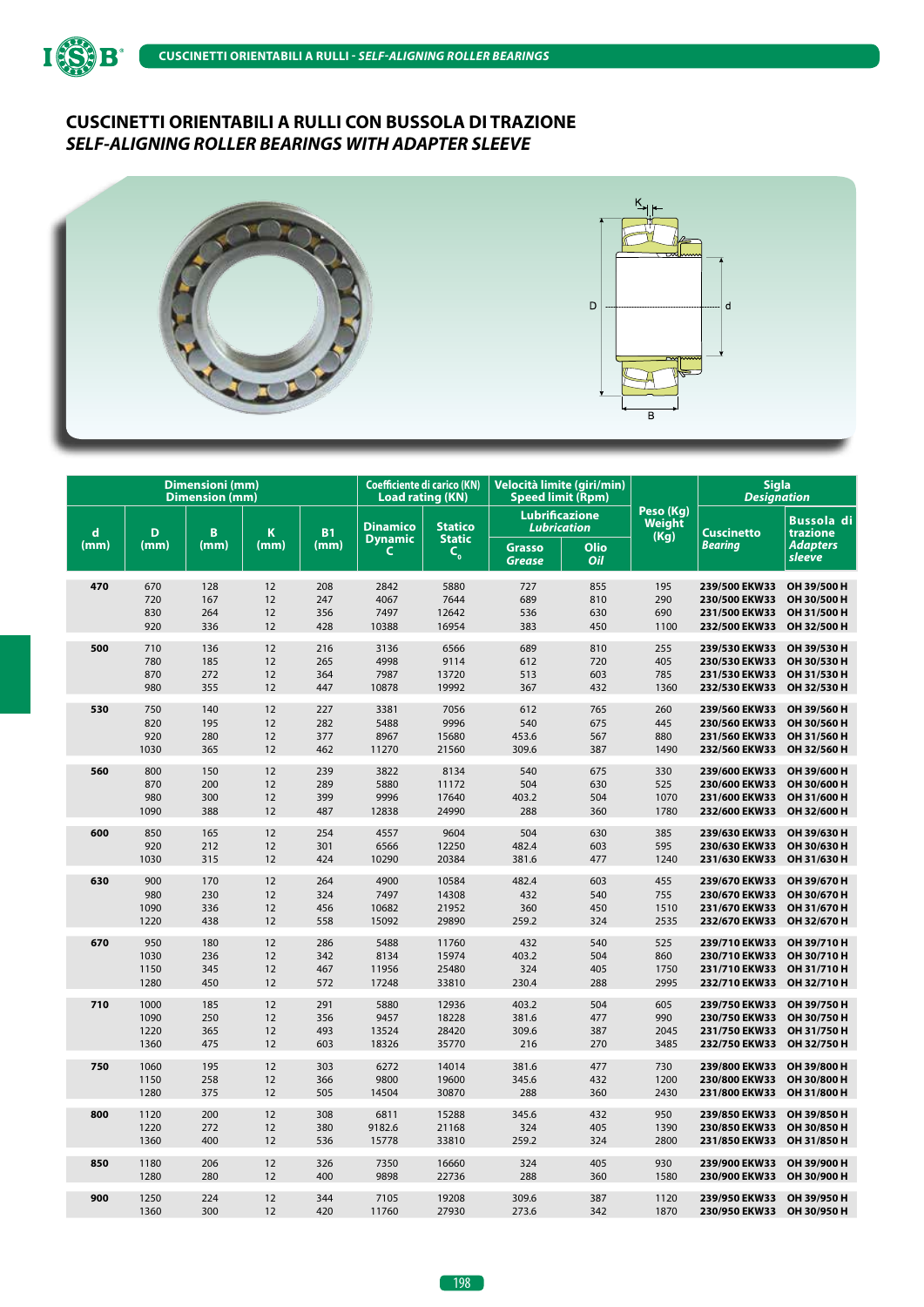



|      | Dimensioni (mm)<br><b>Dimension (mm)</b> |            |          |            |                     | <b>Coefficiente di carico (KN)</b><br><b>Load rating (KN)</b> |                                                              | Velocità limite (giri/min)<br><b>Speed limit (Rpm)</b>             |                | <b>Sigla</b><br><b>Designation</b>                         |                               |
|------|------------------------------------------|------------|----------|------------|---------------------|---------------------------------------------------------------|--------------------------------------------------------------|--------------------------------------------------------------------|----------------|------------------------------------------------------------|-------------------------------|
| d    | D                                        | B          | κ        | <b>B1</b>  | <b>Dinamico</b>     | <b>Statico</b>                                                |                                                              | Peso (Kg)<br><b>Lubrificazione</b><br>Weight<br><b>Lubrication</b> |                | <b>Cuscinetto</b>                                          | <b>Bussola di</b><br>trazione |
| (mm) | (mm)                                     | (mm)       | (mm)     | (mm)       | <b>Dynamic</b><br>◟ | <b>Static</b><br>Чò.                                          | (Kg)<br><b>Olio</b><br><b>Grasso</b><br>Oil<br><b>Grease</b> |                                                                    | <b>Bearing</b> | <b>Adapters</b><br>sleeve                                  |                               |
| 950  | 1420<br>1580                             | 308<br>462 | 12<br>12 | 430<br>609 | 12446<br>20972      | 29890<br>47040                                                | 259.2<br>201.6                                               | 324<br>252                                                         | 2070<br>4340   | 230/1000 EKW33 OH 30/1000 H<br>231/1000 EKW33 OH 31/1000 H |                               |
| 1000 | 1400<br>1500                             | 250<br>325 | 12<br>12 | 372<br>447 | 9359<br>13524       | 25480<br>33320                                                | 259.2<br>230.4                                               | 324<br>288                                                         | 1590<br>2800   | 239/1060 EKW33 OH 39/1060 H<br>230/1060 EKW33 OH 30/1060 H |                               |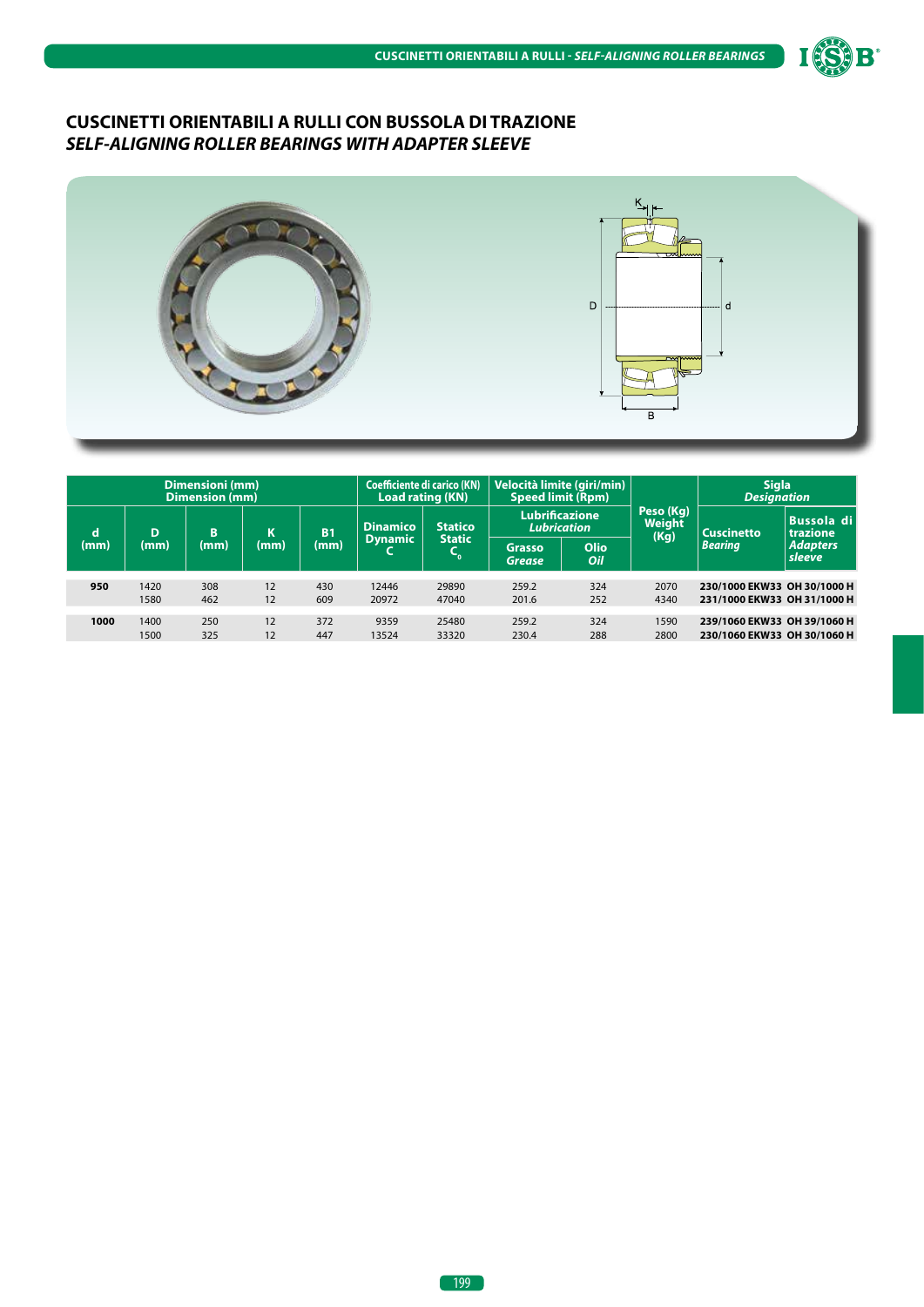



|             | <b>Dimensioni</b> (mm)<br><b>Dimension</b> (mm) |      |                | <b>Coefficiente di carico (KN)</b><br>Load rating (KN) |                          | Velocità limite (giri/min)<br><b>Speed limit (Rpm)</b> |                                             |                          | <b>Sigla</b><br><b>Designation</b> |                                |
|-------------|-------------------------------------------------|------|----------------|--------------------------------------------------------|--------------------------|--------------------------------------------------------|---------------------------------------------|--------------------------|------------------------------------|--------------------------------|
| $\mathbf d$ | D                                               | B    | K              | <b>Dinamico</b>                                        | <b>Statico</b>           |                                                        | <b>Lubrificazione</b><br><b>Lubrication</b> | Peso (Kg)<br>Weight (Kg) | <b>Cuscinetto</b>                  | <b>Bussola di</b><br>pressione |
| (mm)        | (mm)                                            | (mm) | (mm)           | <b>Dynamic</b><br>$\mathsf{C}$                         | <b>Static</b><br>$C_{o}$ | <b>Grasso</b><br><b>Grease</b>                         | Olio<br>Oil                                 |                          | <b>Bearing</b>                     | <b>Withdrawal</b><br>sleeve    |
| 35          | 80                                              | 23   | 3              | 95                                                     | 88                       | 8415.00                                                | 9900                                        | 0.6                      | 22208K                             | <b>AH 308</b>                  |
|             | 90                                              | 23   | 3              | 102                                                    | 106                      | 7267.50                                                | 8550                                        | 0.84                     | 21308K                             | <b>AH308</b>                   |
|             | 90                                              | 33   | 3              | 147                                                    | 137                      | 6120.00                                                | 7200                                        | 1.2                      | 22308K                             | AH 2308                        |
| 40          | 85                                              | 23   | 3              | 100                                                    | 96                       | 7650.00                                                | 9000                                        | 0.7                      | 22209K                             | AH 309                         |
|             | 100                                             | 25   | 3              | 123                                                    | 124                      | 6502.50                                                | 7650                                        | 1.1                      | 21309K                             | AH 309                         |
|             | 100                                             | 36   | 3              | 179                                                    | 179                      | 5355.00                                                | 6300                                        | 1.55                     | 22309K                             | AH 2309                        |
| 45          | 90                                              | 23   | 3              | 102                                                    | 106                      | 7267.50                                                | 8550                                        | 0.75                     | 22210K                             | <b>AHX 310</b>                 |
|             | 110                                             | 27   | 3              | 153                                                    | 163                      | 5737.50                                                | 6750                                        | 1.45                     | 21310K                             | <b>AHX 310</b>                 |
|             | 110                                             | 40   | $\overline{3}$ | 216                                                    | 220                      | 4819.50                                                | 5670                                        | 2.1                      | 22310K                             | <b>AHX 2310</b>                |
| 50          | 100                                             | 25   | 3              | 123                                                    | 124                      | 6502.50                                                | 7650                                        | 0.95                     | 22211K                             | <b>AHX 311</b>                 |
|             | 120                                             | 29   | 3              | 153                                                    | 163                      | 5737.50                                                | 6750                                        | 1.8                      | 21311K                             | <b>AHX 311</b>                 |
|             | 120                                             | 43   | $\overline{3}$ | 265                                                    | 274                      | 4284.00                                                | 5040                                        | 2.7                      | 22311K                             | AHX 2311                       |
| 55          | 110                                             | 28   | 3              | 153                                                    | 163                      | 5737.50                                                | 6750                                        | 1.3                      | 22212K                             | <b>AHX 312</b>                 |
|             | 130                                             | 31   | 3              | 208                                                    | 235                      | 4819.50                                                | 5670                                        | 2.2                      | 21312K                             | <b>AHX 312</b>                 |
|             | 130                                             | 46   | 4.5            | 304                                                    | 328                      | 4054.50                                                | 4770                                        | 3.3                      | 22312K                             | <b>AHX 2312</b>                |
| 60          | 120                                             | 31   | $\mathsf 3$    | 189                                                    | 212                      | 5355.00                                                | 6300                                        | 1.7                      | 22213K                             | AH 313                         |
|             | 140                                             | 33   | 3              | 231                                                    | 265                      | 4590.00                                                | 5400                                        | 2.75                     | 21313K                             | AH 313                         |
|             | 140                                             | 48   | 4.5            | 333                                                    | 353                      | 3825.00                                                | 4500                                        | 4.1                      | 22313K                             | AH 2313                        |
| 65          | 125                                             | 31   | 3              | 204                                                    | 223                      | 5125.50                                                | 6030                                        | 1.8                      | 22214K                             | AH 314                         |
|             | 150                                             | 35   | $\mathsf 3$    | 279                                                    | 319                      | 4284.00                                                | 5040                                        | 3.35                     | 21314K                             | AH 314                         |
|             | 150                                             | 51   | 4.5            | 392                                                    | 421                      | 3442.50                                                | 4050                                        | 4.9                      | 22314K                             | AHX 2314                       |
| 70          | 130                                             | 31   | 3              | 208                                                    | 235                      | 4819.50                                                | 5670                                        | 1.95                     | 22215K                             | AH 315                         |
|             | 160                                             | 37   | 3              | 279                                                    | 319                      | 4284.00                                                | 5040                                        | 4.15                     | 21315K                             | AH 315                         |
|             | 160                                             | 55   | 4.5            | 431                                                    | 466                      | 3289.50                                                | 3870                                        | 6                        | 22315K                             | <b>AHX 2315</b>                |
| 75          | 140                                             | 33   | $\mathsf 3$    | 231                                                    | 265                      | 4590.00                                                | 5400                                        | 2.4                      | 22216K                             | AH 316                         |
|             | 170                                             | 39   | 3              | 319                                                    | 368                      | 4054.50                                                | 4770                                        | 4.75                     | 21316K                             | AH 316                         |
|             | 170                                             | 58   | 4.5            | 480                                                    | 529                      | 3060.00                                                | 3600                                        | $\overline{7}$           | 22316K                             | AHX 2316                       |
| 80          | 150                                             | 36   | 3              | 279                                                    | 319                      | 4284.00                                                | 5040                                        | 3.05                     | 22217K                             | <b>AHX 317</b>                 |
|             | 180                                             | 41   | 3              | 319                                                    | 368                      | 4054.50                                                | 4770                                        | 5.55                     | 21317K                             | <b>AHX 317</b>                 |
|             | 180                                             | 60   | 4.5            | 539                                                    | 608                      | 2907.00                                                | 3420                                        | 8.15                     | 22317K                             | AHX 2317                       |
| 85          | 160                                             | 40   | 3              | 319                                                    | 368                      | 4054.50                                                | 4770                                        | 3.7                      | 22218K                             | <b>AHX 318</b>                 |
|             | 160                                             | 52.4 | 3              | 348                                                    | 431                      | 2907.00                                                | 3420                                        | 5                        | 23218 EKW33                        | <b>AHX 3218</b>                |
|             | 190                                             | 43   | 4.5            | 372                                                    | 441                      | 3672.00                                                | 4320                                        | 6.4                      | 21318K                             | <b>AHX 318</b>                 |
|             | 190                                             | 64   | 6              | 598                                                    | 681                      | 2754.00                                                | 3240                                        | 9.5                      | 22318K                             | <b>AHX 2318</b>                |
| 90          | 170                                             | 43   | 4.5            | 372                                                    | 441                      | 3672.00                                                | 4320                                        | 4.6                      | 22219K                             | <b>AHX 319</b>                 |
|             | 200                                             | 45   | 4.5            | 417                                                    | 480                      | 3442.50                                                | 4050                                        | 7.4                      | 21319K                             | <b>AHX 319</b>                 |
|             | 200                                             | 67   | 6              | 657                                                    | 750                      | 2601.00                                                | 3060                                        | 11                       | 22319K                             | <b>AHX 2319</b>                |
| 95          | 165                                             | 52   | $\overline{3}$ | 358                                                    | 480                      | 3060.00                                                | 3600                                        | 5                        | 23120 EKW33                        | <b>AHX 3120</b>                |
|             | 180                                             | 46   | 4.5            | 417                                                    | 480                      | 3442.50                                                | 4050                                        | 5.4                      | 22220K                             | <b>AHX 320</b>                 |
|             | 180                                             | 60.3 | 4.5            | 466                                                    | 588                      | 2601.00                                                | 3060                                        | 7.3                      | 23220 EKW33                        | <b>AHX 3220</b>                |
|             | 215                                             | 47   | 4.5            | 417                                                    | 480                      | 3442.50                                                | 4050                                        | 9.1                      | 21320K                             | <b>AHX 320</b>                 |
|             | 215                                             | 73   | 6              | 799                                                    | 931                      | 2295.00                                                | 2700                                        | 14                       | 22320K                             | <b>AHX 2320</b>                |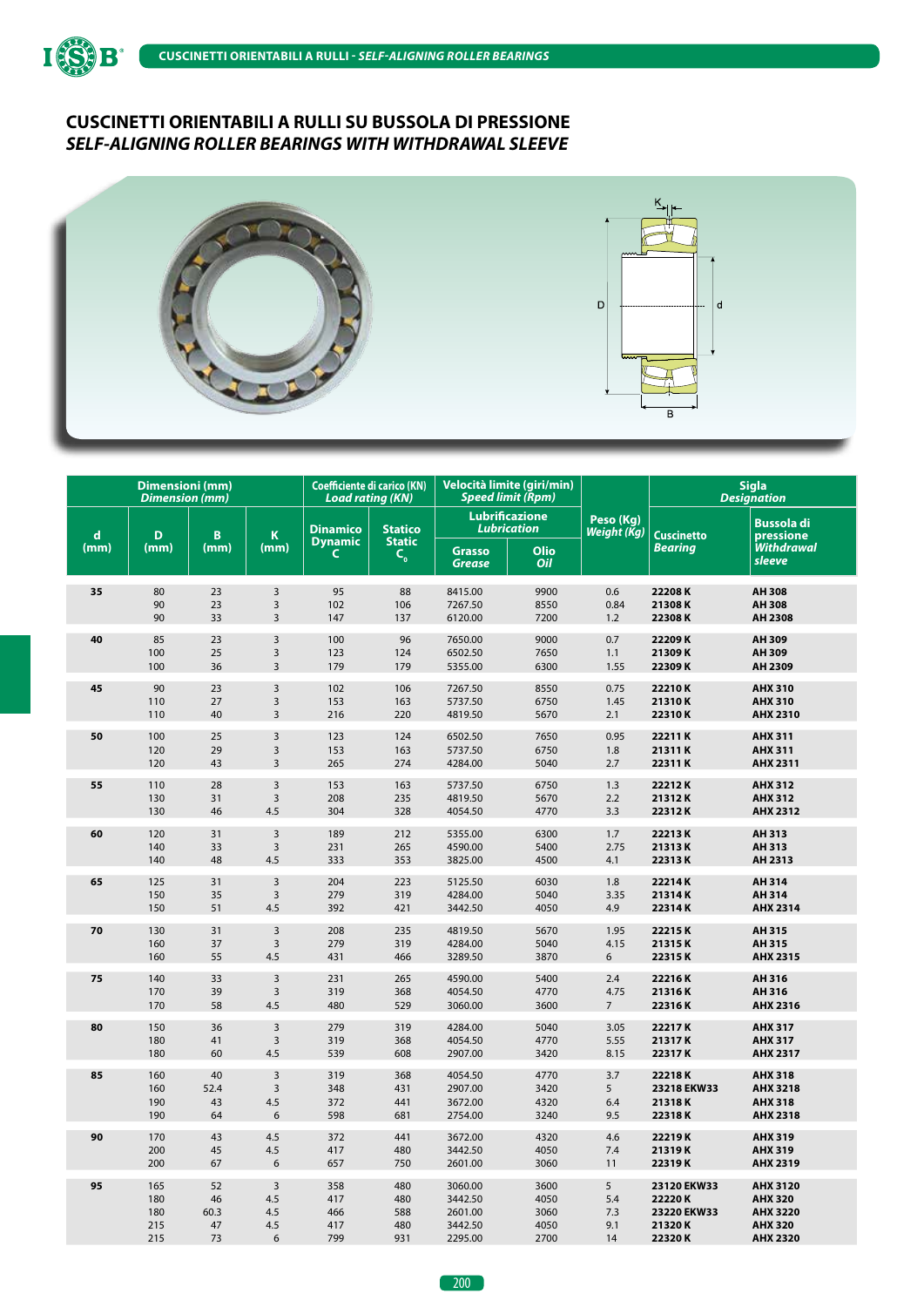



|             | <b>Dimensioni</b> (mm)<br><b>Dimension</b> (mm) |      |                | <b>Coefficiente di carico (KN)</b><br><b>Load rating (KN)</b> |                                 | Velocità limite (giri/min)<br><b>Speed limit (Rpm)</b> |                       |                                 |                    | <b>Sigla</b><br><b>Designation</b> |
|-------------|-------------------------------------------------|------|----------------|---------------------------------------------------------------|---------------------------------|--------------------------------------------------------|-----------------------|---------------------------------|--------------------|------------------------------------|
| $\mathbf d$ | D                                               | B    | K              | <b>Dinamico</b><br><b>Dynamic</b>                             | <b>Statico</b><br><b>Static</b> | Lubrication                                            | <b>Lubrificazione</b> | Peso (Kg)<br><b>Weight (Kg)</b> | <b>Cuscinetto</b>  | <b>Bussola di</b><br>pressione     |
| (mm)        | (mm)                                            | (mm) | (mm)           | C.                                                            | $\mathsf{C}_{_{\mathbf{0}}}$    | <b>Grasso</b><br><b>Grease</b>                         | Olio<br>Oil           |                                 | <b>Bearing</b>     | <b>Withdrawal</b><br>sleeve        |
| 105         | 170                                             | 45   | $\overline{3}$ | 304                                                           | 431                             | 3289.50                                                | 3870                  | 4.45                            | 23022 EKW33        | AH 322                             |
|             | 180                                             | 56   | 4.5            | 421                                                           | 573                             | 2754.00                                                | 3240                  | 6.35                            | 23122 EKW33        | <b>AHX 3122</b>                    |
|             | 180                                             | 69   | $\overline{3}$ | 510                                                           | 735                             | 2295.00                                                | 2700                  | 7.7                             | 24122 EK30W33      | AH 24122                           |
|             | 200                                             | 53   | 4.5            | 549                                                           | 627                             | 3060.00                                                | 3600                  | 7.5                             | 22222 EKW33        | <b>AHX 3122</b>                    |
|             | 200                                             | 69.8 | 4.5            | 588                                                           | 750                             | 2448.00                                                | 2880                  | 10.5                            | 23222 EKW33        | <b>AHX 3222</b>                    |
|             | 240                                             | 80   | 7.5            | 931                                                           | 1098                            | 2142.00                                                | 2520                  | 19.5                            | 22322 EKW33        | <b>AHX 2322</b>                    |
| 115         | 180                                             | 46   | 3              | 348                                                           | 500                             | 3060.00                                                | 3600                  | 4.8                             | 23024 EKW33        | AHX 3024                           |
|             | 180                                             | 60   | $\overline{3}$ | 421                                                           | 657                             | 2601.00                                                | 3060                  | 5.95                            | 24024 EK30W33      | AH 24024                           |
|             | 200                                             | 62   | 4.5            | 500                                                           | 681                             | 2601.00                                                | 3060                  | 8.7                             | 23124 EKW33        | <b>AHX 3124</b>                    |
|             | 200                                             | 80   | $\overline{3}$ | 642                                                           | 931                             | 1989.00                                                | 2340                  | 10.8                            | 24124 EK30W33      | AH 24124                           |
|             | 215                                             | 58   | 6              | 617                                                           | 750                             | 2907.00                                                | 3420                  | 9.55                            | 22224 EKW33        | <b>AHX 3124</b>                    |
|             | 215                                             | 76   | 4.5            | 681                                                           | 911                             | 2142.00                                                | 2520                  | 13                              | 23224 EKW33        | <b>AHX 3224</b>                    |
|             | 260                                             | 86   | 7.5            | 946                                                           | 1098                            | 1989.00                                                | 2340                  | 24                              | 22324 EKW33        | <b>AHX 2324</b>                    |
| 125         | 200                                             | 52   | 4.5            | 421                                                           | 598                             | 2754.00                                                | 3240                  | 6.75                            | 23026 EKW33        | AHX 3026                           |
|             | 200                                             | 69   | $\overline{3}$ | 529                                                           | 799                             | 2295.00                                                | 2700                  | 8.65                            | 24026 EK30W33      | AH 24026                           |
|             | 210                                             | 64   | 4.5            | 549                                                           | 764                             | 2448.00                                                | 2880                  | 9.6                             | 23126 EKW33        | AHX 3126                           |
|             | 210                                             | 80   | $\overline{3}$ | 666                                                           | 980                             | 1836.00                                                | 2160                  | 11.7                            | 24126 EK30W33      | AH 24126                           |
|             | 230                                             | 64   | 6              | 720                                                           | 911                             | 2754.00                                                | 3240                  | 11.6                            | 22226 EKW33        | AHX 3126                           |
|             | 230                                             | 80   | 4.5            | 764                                                           | 1039                            | 1989.00                                                | 2340                  | 15.5                            | 23226 EKW33        | <b>AHX 3226</b>                    |
|             | 280                                             | 93   | 9              | 1098                                                          | 1294                            | 1836.00                                                | 2160                  | 30.5                            | 22326 EKW33        | AHX 2326                           |
| 135         | 210                                             | 53   | 4.5            | 456                                                           | 666                             | 2601.00                                                | 3060                  | 7.35                            | 23028 EKW33        | <b>AHX 3028</b>                    |
|             | 210                                             | 69   | $\overline{3}$ | 559                                                           | 882                             | 2142.00                                                | 2520                  | 9.2                             | 24028 EK30W33      | AH 24028                           |
|             | 225                                             | 68   | 4.5            | 617                                                           | 882                             | 2142.00                                                | 2520                  | 11.5                            | 23128 EKW33        | <b>AHX 3128</b>                    |
|             | 225                                             | 85   | 4.5            | 750                                                           | 1137                            | 1836.00                                                | 2160                  | 14.3                            | 24128 EK30W33      | AH 24128                           |
|             | 250                                             | 68   | 6              | 696                                                           | 882                             | 2448.00                                                | 2880                  | 15                              | 22228 EKW33        | <b>AHX 3128</b>                    |
|             | 250                                             | 88   | 6              | 897                                                           | 1225                            | 1836.00                                                | 2160                  | 20.5                            | 23228 EKW33        | <b>AHX 3228</b>                    |
|             | 300                                             | 102  | 9              | 1264                                                          | 1529                            | 1683.00                                                | 1980                  | 38                              | <b>22328 EKW33</b> | <b>AHX 2328</b>                    |
| 145         | 225                                             | 56   | 4.5            | 500                                                           | 735                             | 2448.00                                                | 2880                  | 8.85                            | 23030 EKW33        | <b>AHX 3030</b>                    |
|             | 225                                             | 75   | $\overline{3}$ | 642                                                           | 1019                            | 1989.00                                                | 2340                  | 11.3                            | 24030 EK30W33      | AH 24030                           |
|             | 250                                             | 80   | 6              | 813                                                           | 1176                            | 1989.00                                                | 2340                  | 17                              | 23130 EKW33        | <b>AHX 3130</b>                    |
|             | 250                                             | 100  | 4.5            | 1000                                                          | 1499                            | 1683.00                                                | 1980                  | 21                              | 24130 EK30W33      | AH 24130                           |
|             | 270                                             | 73   | 7.5            | 833                                                           | 1058                            | 2295.00                                                | 2700                  | 19                              | <b>22230 EKW33</b> | <b>AHX 3130</b>                    |
|             | 270                                             | 96   | 6              | 1058                                                          | 1431                            | 1683.00                                                | 1980                  | 26                              | 23230 EKW33        | <b>AHX 3230</b>                    |
|             | 320                                             | 108  | 9              | 1431                                                          | 1725                            | 1530.00                                                | 1800                  | 45.5                            | 22330 EKW33        | <b>AHX 2330</b>                    |
| 150         | 240                                             | 60   | 6              | 573                                                           | 862                             | 2295.00                                                | 2700                  | 11.5                            | 23032 EKW33        | AH 3032                            |
|             | 240                                             | 80   | 4.5            | 735                                                           | 1176                            | 1836.00                                                | 2160                  | 14.8                            | 24032 EK30W33      | AH 24032                           |
|             | 270                                             | 86   | 7.5            | 960                                                           | 1343                            | 1836.00                                                | 2160                  | 23                              | 23132 EKW33        | AH 3132                            |
|             | 270                                             | 109  | 4.5            | 1156                                                          | 1725                            | 1453.50                                                | 1710                  | 28.5                            | 24132 EK30W33      | AH 24132                           |
|             | 290                                             | 80   | 7.5            | 980                                                           | 1264                            | 2142.00                                                | 2520                  | 25                              | 22232 EKW33        | AH 3132                            |
|             | 290                                             | 104  | 7.5            | 1196                                                          | 1627                            | 1683.00                                                | 1980                  | 34.5                            | 23232 EKW33        | AH 3232                            |
|             | 340                                             | 114  | 9              | 1568                                                          | 1921                            | 1453.50                                                | 1710                  | 56                              | 22332 EKW33        | AH 2332                            |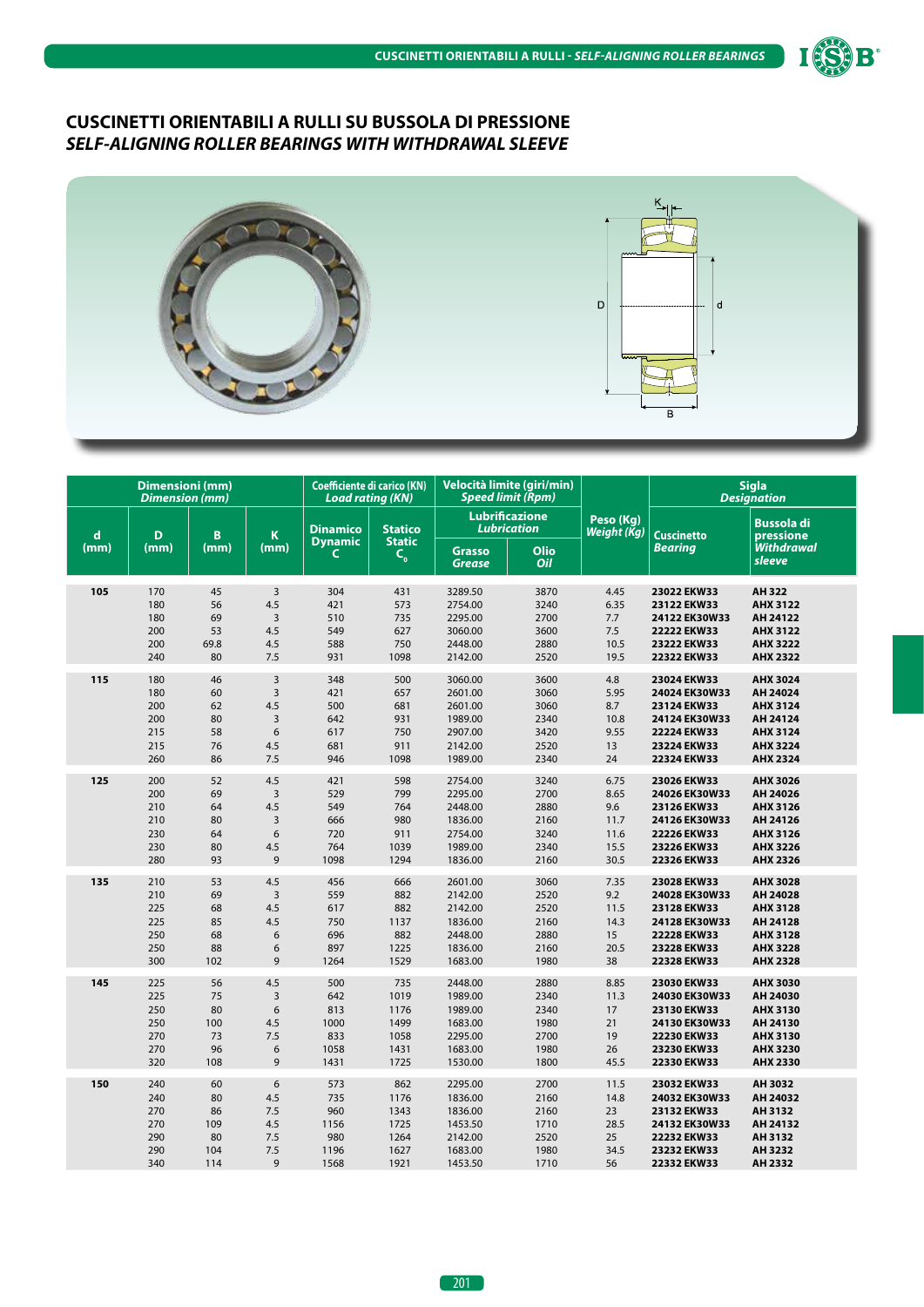



|             | <b>Dimensioni</b> (mm)<br><b>Dimension</b> (mm) |      |                  | <b>Coefficiente di carico (KN)</b><br><b>Load rating (KN)</b> |                          | Velocità limite (giri/min)<br><b>Speed limit (Rpm)</b> |                       |                          |                   | <b>Sigla</b><br><b>Designation</b> |
|-------------|-------------------------------------------------|------|------------------|---------------------------------------------------------------|--------------------------|--------------------------------------------------------|-----------------------|--------------------------|-------------------|------------------------------------|
| $\mathbf d$ | D                                               | B    | $\mathbf K$      | <b>Dinamico</b>                                               | <b>Statico</b>           | <b>Lubrication</b>                                     | <b>Lubrificazione</b> | Peso (Kg)<br>Weight (Kg) | <b>Cuscinetto</b> | <b>Bussola di</b><br>pressione     |
| (mm)        | (mm)                                            | (mm) | (mm)             | <b>Dynamic</b><br>C                                           | <b>Static</b><br>$C_{o}$ | Grasso<br><b>Grease</b>                                | <b>Olio</b><br>Oil    |                          | Bearing           | .<br>Withdrawal<br>sleeve          |
| 160         | 260                                             | 67   | 6                | 696                                                           | 1039                     | 2142.00                                                | 2520                  | 15                       | 23034 EK30W33     | AH 3034                            |
|             | 260                                             | 90   | 4.5              | 911                                                           | 1431                     | 1836.00                                                | 2160                  | 20                       | 24034 EK30W33     | AH 24034                           |
|             | 280                                             | 88   | 7.5              | 1019                                                          | 1470                     | 1836.00                                                | 2160                  | 25                       | 23134 EK30W33     | AH 3134                            |
|             | 280                                             | 109  | 4.5              | 1196                                                          | 1823                     | 1453.50                                                | 1710                  | 30                       | 24134 EK30W33     | AH 24134                           |
|             | 310                                             | 86   | 9                | 1098                                                          | 1431                     | 1989.00                                                | 2340                  | 31                       | 22234 EKW33       | AH 3134                            |
|             | 310                                             | 110  | 7.5              | 1372                                                          | 1891                     | 1530.00                                                | 1800                  | 41                       | 23234 EKW33       | AH 3234                            |
|             | 360                                             | 120  | 9                | 1725                                                          | 2117                     | 1377.00                                                | 1620                  | 65                       | 22334 EKW33       | AH 2334                            |
| 170         | 280                                             | 74   | 7.5              | 813                                                           | 1225                     | 1989.00                                                | 2340                  | 19.3                     | 23036 EKW33       | AH 3036                            |
|             | 280                                             | 100  | 4.5              | 1058                                                          | 1695                     | 1683.00                                                | 1980                  | 25.7                     | 24036 EK30W33     | AH 24036                           |
|             | 300                                             | 96   | 7.5              | 1176                                                          | 1725                     | 1683.00                                                | 1980                  | 32                       | 23136 EKW33       | AH 3136                            |
|             | 300                                             | 118  | 6                | 1372                                                          | 2117                     | 1300.50                                                | 1530                  | 37                       | 24136 EK30W33     | AH 24136                           |
|             | 320                                             | 86   | $\mathsf 9$      | 1156                                                          | 1529                     | 1989.00                                                | 2340                  | 32.5                     | 22236 EKW33       | AH 2236                            |
|             | 320                                             | 112  | 7.5              | 1470                                                          | 2078                     | 1453.50                                                | 1710                  | 43.5                     | 23236 EKW33       | AH 3236                            |
|             | 380                                             | 126  | 12               | 1960                                                          | 2401                     | 1300.50                                                | 1530                  | 76                       | 22336 EKW33       | AH 2336                            |
| 180         | 290                                             | 75   | 7.5              | 848                                                           | 1313                     | 1836.00                                                | 2160                  | 21                       | 23038 EKW33       | AH 3038                            |
|             | 290                                             | 100  | 4.5              | 1098                                                          | 1764                     | 1530.00                                                | 1800                  | 27.5                     | 24038 EK30W33     | AH 24038                           |
|             | 320                                             | 104  | 7.5              | 1343                                                          | 2038                     | 1530.00                                                | 1800                  | 38.5                     | 23138 EKW33       | AH 3138                            |
|             | 320                                             | 128  | 6                | 1568                                                          | 2450                     | 1224.00                                                | 1440                  | 46.5                     | 24138 EK30W33     | AH 24138                           |
|             | 340                                             | 92   | 9                | 1245                                                          | 1666                     | 1836.00                                                | 2160                  | 39.5                     | 22238 EKW33       | AH 2238                            |
|             | 340                                             | 120  | $\mathsf 9$      | 1627                                                          | 2352                     | 1377.00                                                | 1620                  | 52.5                     | 23238 EKW33       | AH 3238                            |
|             | 400                                             | 132  | 12               | 2078                                                          | 2597                     | 1224.00                                                | 1440                  | 87.5                     | 22338 EKW33       | AH 2338                            |
| 190         | 310                                             | 82   | 7.5              | 980                                                           | 1499                     | 1683.00                                                | 1980                  | 26.3                     | 23040 EKW33       | AH 3040                            |
|             | 310                                             | 109  | 6                | 1264                                                          | 2078                     | 1453.50                                                | 1710                  | 34.5                     | 24040 EK30W33     | AH 24040                           |
|             | 340                                             | 112  | 9                | 1568                                                          | 2313                     | 1453.50                                                | 1710                  | 48.5                     | 23140 EKW33       | AH 3140                            |
|             | 340                                             | 140  | 6                | 1764                                                          | 2744                     | 1147.50                                                | 1350                  | 57.5                     | 24140 EK30W33     | AH 24140                           |
|             | 360                                             | 98   | 9                | 1431                                                          | 1891                     | 1683.00                                                | 1980                  | 47                       | 22240 EKW33       | AH 2240                            |
|             | 360                                             | 128  | 9                | 1823                                                          | 2646                     | 1300.50                                                | 1530                  | 63                       | 23240 EKW33       | AH 3240                            |
|             | 420                                             | 138  | 12               | 2274                                                          | 2842                     | 1147.50                                                | 1350                  | 100                      | 22340 EKW33       | AH 2340                            |
| 200         | 340                                             | 90   | 7.5              | 1196                                                          | 1823                     | 1530.00                                                | 1800                  | 36.5                     | 23044 EKW33       | <b>AOH 3044</b>                    |
|             | 340                                             | 118  | 6                | 1529                                                          | 2548                     | 1300.50                                                | 1530                  | 47.5                     | 24044 EK30W33     | AOH 24044                          |
|             | 370                                             | 120  | 9                | 1764                                                          | 2695                     | 1300.50                                                | 1530                  | 61.5                     | 23144 EKW33       | <b>AOH 3144</b>                    |
|             | 370                                             | 150  | 6                | 2078                                                          | 3283                     | 1071.00                                                | 1260                  | 76                       | 24144 EK30W33     | AOH 24144                          |
|             | 400                                             | 108  | 9                | 1725                                                          | 2313                     | 1530.00                                                | 1800                  | 68                       | 22244 EKW33       | <b>AOH 2244</b>                    |
|             | 400                                             | 144  | 9                | 2313                                                          | 3381                     | 1147.50                                                | 1350                  | 93                       | 23244 EKW33       | <b>AOH 2344</b>                    |
|             | 460                                             | 145  | 12               | 2646                                                          | 3381                     | 1071.00                                                | 1260                  | 130                      | 22344 EKW33       | <b>AOH 2344</b>                    |
| 220         | 360                                             | 92   | 7.5              | 1264                                                          | 2038                     | 1453.50                                                | 1710                  | 40.5                     | 23048 EKW33       | <b>AOH 3048</b>                    |
|             | 360                                             | 118  | 6                | 1568                                                          | 2646                     | 1224.00                                                | 1440                  | 50.5                     | 24048 EK30W33     | <b>AOH 24048</b>                   |
|             | 400                                             | 128  | 9                | 2038                                                          | 3136                     | 1224.00                                                | 1440                  | 76.5                     | 23148 EKW33       | <b>AOH 3148</b>                    |
|             | 400                                             | 160  | $\boldsymbol{6}$ | 2352                                                          | 3822                     | 994.50                                                 | 1170                  | 91.5                     | 24148 EK30W33     | <b>AOH 24148</b>                   |
|             | 440                                             | 120  | 12               | 2156                                                          | 2940                     | 1377.00                                                | 1620                  | 95                       | 22248 EKW33       | <b>AOH 2248</b>                    |
|             | 440                                             | 160  | 12               | 2842                                                          | 4214                     | 994.50                                                 | 1170                  | 120                      | 23248 EKW33       | <b>AOH 2348</b>                    |
|             | 500                                             | 155  | 12               | 3038                                                          | 3920                     | 994.50                                                 | 1170                  | 165                      | 22348 EKW33       | <b>AOH 2348</b>                    |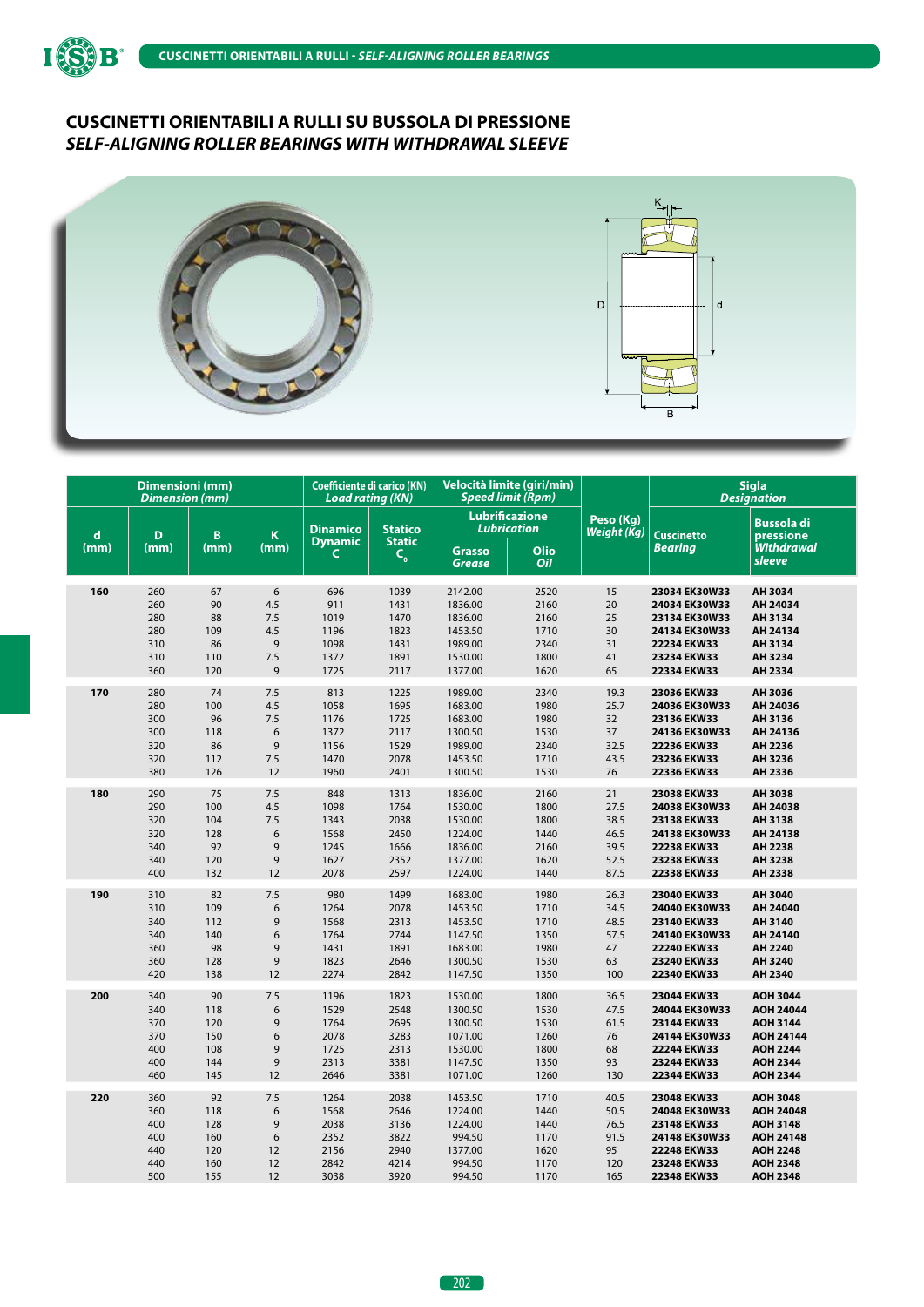



|      | Dimensioni (mm)<br><b>Dimension (mm)</b> |      |                | <b>Coefficiente di carico (KN)</b><br><b>Load rating (KN)</b> |                                 |                                | Velocità limite (giri/min)<br><b>Speed limit (Rpm)</b> |                          |                      | <b>Sigla</b><br><b>Designation</b> |
|------|------------------------------------------|------|----------------|---------------------------------------------------------------|---------------------------------|--------------------------------|--------------------------------------------------------|--------------------------|----------------------|------------------------------------|
| d    | D                                        | B    | $\mathbf K$    | <b>Dinamico</b><br><b>Dynamic</b>                             | <b>Statico</b><br><b>Static</b> |                                | <b>Lubrificazione</b><br><b>Lubrication</b>            | Peso (Kg)<br>Weight (Kg) | <b>Cuscinetto</b>    | <b>Bussola di</b><br>pressione     |
| (mm) | (mm)                                     | (mm) | (mm)           | C                                                             | $C_{o}$                         | <b>Grasso</b><br><b>Grease</b> | Olio<br>Oil                                            |                          | <b>Bearing</b>       | <b>Withdrawal</b><br>sleeve        |
| 240  | 400                                      | 104  | 9              | 1568                                                          | 2499                            | 1300.50                        | 1530                                                   | 56.5                     | 23052 EKW33          | <b>AOH 3052</b>                    |
|      | 400                                      | 140  | 6              | 1999                                                          | 3381                            | 1071.00                        | 1260                                                   | 75                       | 24052 EK30W33        | <b>AOH 24052</b>                   |
|      | 440                                      | 144  | 9              | 2499                                                          | 3822                            | 1071.00                        | 1260                                                   | 105                      | 23152 EKW33          | <b>AOH 3152</b>                    |
|      | 440                                      | 180  | 7.5            | 2940                                                          | 4704                            | 918.00                         | 1080                                                   | 120                      | 24152 EK30W33        | AOH 24152                          |
|      | 480                                      | 130  | 12             | 2597                                                          | 3479                            | 1224.00                        | 1440                                                   | 120                      | 22252 EKW33          | <b>AOH 2252</b>                    |
|      | 480                                      | 174  | 12             | 3185                                                          | 4655                            | 918.00                         | 1080                                                   | 155                      | 23252 EKW33          | <b>AOH 2352</b>                    |
|      | 540                                      | 165  | 12             | 3479                                                          | 4459                            | 841.50                         | 990                                                    | 205                      | 22352 EKW33          | <b>AOH 2352</b>                    |
| 260  | 420                                      | 106  | 9              | 1695                                                          | 2793                            | 1224.00                        | 1440                                                   | 62                       | 23056 EKW33          | <b>AOH 3056</b>                    |
|      | 420                                      | 140  | 6              | 2117                                                          | 3724                            | 1071.00                        | 1260                                                   | 79                       | 24056 EK30W33        | AOH 24056                          |
|      | 460                                      | 146  | $\mathsf g$    | 2597                                                          | 4165                            | 994.50                         | 1170                                                   | 110                      | 23156 EKW33          | AOH 3156                           |
|      | 460                                      | 180  | 7.5            | 3038                                                          | 4998                            | 841.50                         | 990                                                    | 130                      | 24156 EK30W33        | AOH 24156                          |
|      | 500                                      | 130  | 12             | 2646                                                          | 3675                            | 1147.50                        | 1350                                                   | 125                      | 22256 EKW33          | <b>AOH 2256</b>                    |
|      | 500                                      | 176  | 12             | 3185                                                          | 4802                            | 841.50                         | 990                                                    | 160                      | 23256 EKW33          | <b>AOH 2356</b>                    |
|      | 580                                      | 175  | 12             | 3920                                                          | 5096                            | 841.50                         | 990                                                    | 245                      | 22356 EKW33          | <b>AOH 2356</b>                    |
| 280  | 460                                      | 118  | 9              | 2078                                                          | 3381                            | 1147.50                        | 1350                                                   | 82.5                     | 23060 EKW33          | <b>AOH 3060</b>                    |
|      | 460                                      | 160  | 7.5            | 2646                                                          | 4655                            | 918.00                         | 1080                                                   | 110                      | 24060 EK30W33        | AOH 24060                          |
|      | 500                                      | 160  | $\mathsf 9$    | 3136                                                          | 4998                            | 918.00                         | 1080                                                   | 140                      | 23160 EKW33          | <b>AOH 3160</b>                    |
|      | 500                                      | 200  | 7.5            | 3675                                                          | 6174                            | 765.00                         | 900                                                    | 180                      | 24160 EK30W33        | AOH 24160                          |
|      | 540                                      | 140  | 12             | 3087                                                          | 4165                            | 1071.00                        | 1260                                                   | 155                      | 22260 EKW33          | <b>AOH 2260</b>                    |
|      | 540                                      | 192  | 12             | 3822                                                          | 5733                            | 765.00                         | 900                                                    | 200                      | 23260 EKW33          | <b>AOH 3260</b>                    |
| 300  | 480                                      | 121  | 9              | 2195                                                          | 3724                            | 1071.00                        | 1260                                                   | 89                       | 23064 EKW33          | <b>AOH 3064</b>                    |
|      | 480                                      | 160  | 7.5            | 2793                                                          | 4998                            | 918.00                         | 1080                                                   | 115                      | 24064 EK30W33        | AOH 24064                          |
|      | 540                                      | 176  | 12             | 3675                                                          | 5880                            | 841.50                         | 990                                                    | 175                      | 23164 EKW33          | <b>AOH 3164</b>                    |
|      | 540                                      | 218  | 9              | 4165                                                          | 6958                            | 688.50                         | 810                                                    | 225                      | 24164 EK30W33        | AOH 24164                          |
|      | 580                                      | 150  | 12             | 3528                                                          | 4802                            | 994.50                         | 1170                                                   | 185                      | 22264 EKW33          | <b>AOH 2264</b>                    |
|      | 580                                      | 208  | 12             | 4312                                                          | 6566                            | 726.75                         | 855                                                    | 250                      | 23264 EKW33          | <b>AOH 3264</b>                    |
| 320  | 520                                      | 133  | 12             | 2646                                                          | 4459                            | 994.50                         | 1170                                                   | 120                      | 23068 EKW33          | <b>AOH 3068</b>                    |
|      | 520                                      | 180  | 9              | 3381                                                          | 6076                            | 841.50                         | 990                                                    | 160                      | 24068 EK30W33        | <b>AOH 24068</b>                   |
|      | 580                                      | 190  | 12             | 4165                                                          | 6664                            | 765.00                         | 900                                                    | 225                      | 23168 EKW33          | <b>AOH 3168</b>                    |
|      | 580                                      | 243  | 9              | 5194                                                          | 8477                            | 650.25                         | 765                                                    | 295                      | 24168 EK30W33        | AOH 24168                          |
|      | 620                                      | 224  | 12             | 4998                                                          | 7644                            | 612.00                         | 720                                                    | 315                      | 23268 EKW33          | <b>AOH 3268</b>                    |
| 340  | 540                                      | 134  | 12             | 2695                                                          | 4704                            | 918.00                         | 1080                                                   | 125                      | 23072 EKW33          | <b>AOH 3072</b>                    |
|      | 540                                      | 180  | 9              | 3479                                                          | 6419                            | 765.00                         | 900                                                    | 165                      | 24072 EK30W33        | AOH 24072                          |
|      | 600                                      | 192  | 12             | 4214                                                          | 6811                            | 765.00                         | 900                                                    | 235                      | 23172 EKW33          | <b>AOH 3172</b>                    |
|      | 600                                      | 243  | $\overline{9}$ | 5488                                                          | 9114                            | 612.00                         | 720                                                    | 295                      | 24172 EK30W33        | AOH 24172                          |
|      | 650                                      | 170  | 12             | 4214                                                          | 6076                            | 650.25                         | 765                                                    | 275                      | 22272 EKW33          | <b>AOH 3172</b>                    |
|      | 650                                      | 232  | 12             | 5292                                                          | 8134                            | 573.75                         | 675                                                    | 345                      | 23272 EKW33          | <b>AOH 3272</b>                    |
| 360  | 560                                      | 135  | 12             | 2842                                                          | 4900                            | 918.00                         | 1080                                                   | 135                      | 23076 EKW33          | <b>AOH 3076</b>                    |
|      | 560                                      | 180  | 9              | 3528                                                          | 6664                            | 726.75                         | 855                                                    | 170                      | 24076 EK30W33        | AOH 24076                          |
|      | 620                                      | 194  | 12             | 4312                                                          | 6958                            | 765.00                         | 900                                                    | 250                      | 23176 EKW33          | <b>AOH 3176</b>                    |
|      | 620                                      | 243  | 9              | 5586                                                          | 9604                            | 650.25                         | 765                                                    | 325                      | <b>24176 EK30W33</b> | AOH 24176                          |
|      | 680                                      | 240  | 12             | 5733                                                          | 8967                            | 573.75                         | 675                                                    | 390                      | 23276 EKW33          | <b>AOH 3276</b>                    |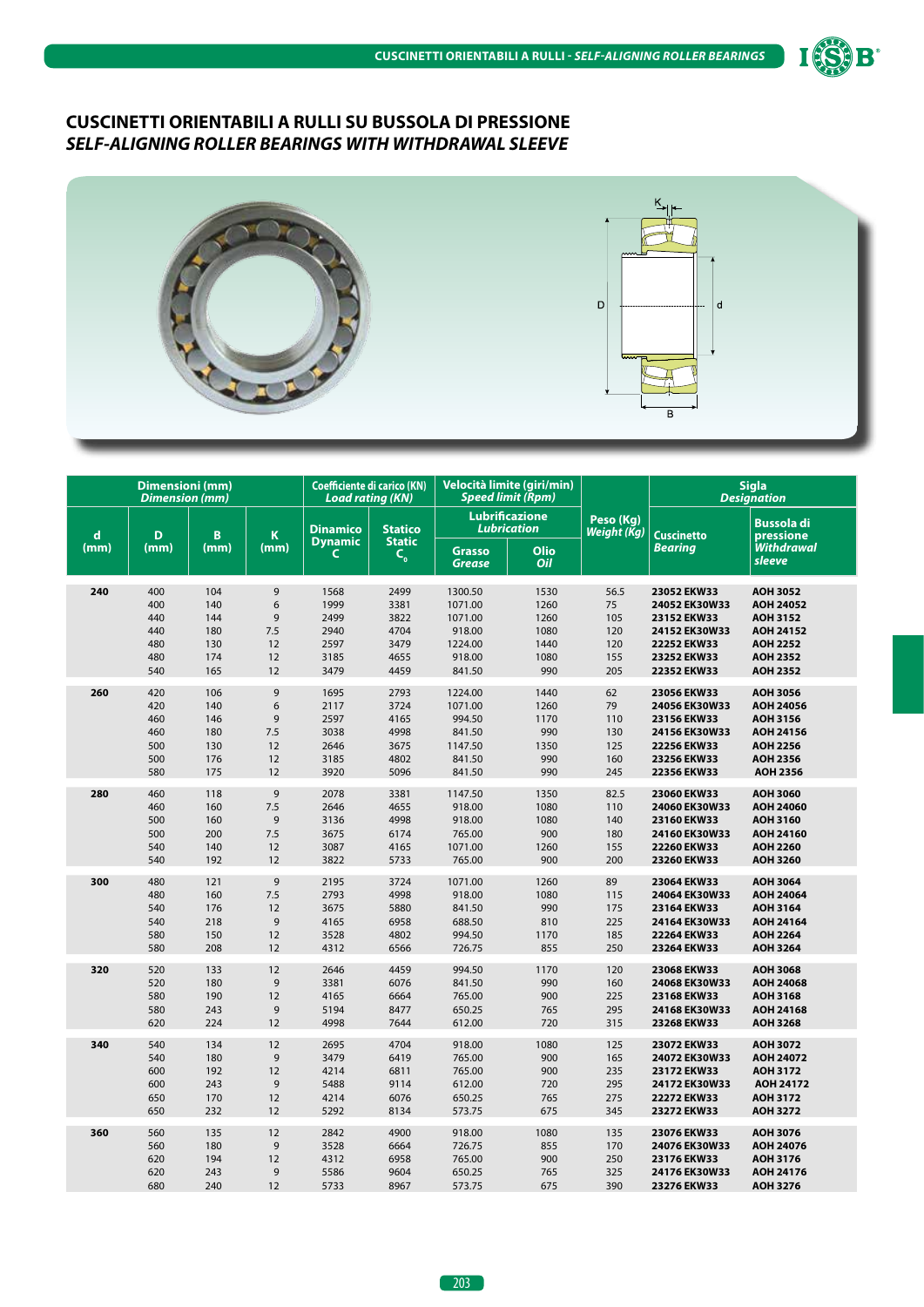



|             | <b>Dimensioni</b> (mm)<br><b>Dimension</b> (mm) |      |      | <b>Coefficiente di carico (KN)</b><br><b>Load rating (KN)</b> |                          |                                | Velocità limite (giri/min)<br><b>Speed limit (Rpm)</b> |                          |                   | <b>Sigla</b><br><b>Designation</b> |
|-------------|-------------------------------------------------|------|------|---------------------------------------------------------------|--------------------------|--------------------------------|--------------------------------------------------------|--------------------------|-------------------|------------------------------------|
| $\mathbf d$ | D                                               | B    | K    | <b>Dinamico</b>                                               | <b>Statico</b>           |                                | <b>Lubrificazione</b><br><b>Lubrication</b>            | Peso (Kg)<br>Weight (Kg) | <b>Cuscinetto</b> | <b>Bussola di</b><br>pressione     |
| (mm)        | (mm)                                            | (mm) | (mm) | <b>Dynamic</b><br>$\mathsf{C}$                                | <b>Static</b><br>$C_{o}$ | <b>Grasso</b><br><b>Grease</b> | Olio<br>Oil                                            |                          | <b>Bearing</b>    | <b>Withdrawal</b><br>sleeve        |
| 380         | 600                                             | 148  | 12   | 3185                                                          | 5586                     | 841.50                         | 990                                                    | 165                      | 23080 EKW33       | <b>AOH 3080</b>                    |
|             | 600                                             | 200  | 12   | 4214                                                          | 7840                     | 688.50                         | 810                                                    | 220                      | 24080 EK30W33     | AOH 24080                          |
|             | 650                                             | 200  | 12   | 4557                                                          | 7497                     | 726.75                         | 855                                                    | 290                      | 23180 EKW33       | <b>AOH 3180</b>                    |
|             | 650                                             | 250  | 12   | 6076                                                          | 10388                    | 612.00                         | 720                                                    | 365                      | 24180 EK30W33     | <b>AOH 24180</b>                   |
|             | 720                                             | 256  | 12   | 6419                                                          | 10192                    | 512.55                         | 603                                                    | 470                      | 23280 EKW33       | <b>AOH 3280</b>                    |
|             | 820                                             | 243  | 12   | 7350                                                          | 10192                    | 573.75                         | 675                                                    | 675                      | 22380 EKW33       | <b>AOH 3280</b>                    |
| 400         | 620                                             | 150  | 12   | 3332                                                          | 5880                     | 841.50                         | 990                                                    | 175                      | 23084 EKW33       | <b>AOH 3084</b>                    |
|             | 620                                             | 200  | 12   | 4312                                                          | 8134                     | 688.50                         | 810                                                    | 230                      | 24084 EK30W33     | <b>AOH 24084</b>                   |
|             | 700                                             | 224  | 12   | 5488                                                          | 9114                     | 688.50                         | 810                                                    | 375                      | 23184 EKW33       | <b>AOH 3184</b>                    |
|             | 700                                             | 280  | 12   | 7203                                                          | 12348                    | 535.50                         | 630                                                    | 470                      | 24184 EK30W33     | AOH 24184                          |
|             | 760                                             | 272  | 12   | 7203                                                          | 11368                    | 481.95                         | 567                                                    | 550                      | 23284 EKW33       | <b>AOH 3284</b>                    |
| 420         | 650                                             | 157  | 12   | 3577                                                          | 6419                     | 765.00                         | 900                                                    | 200                      | 23088 EKW33       | <b>AOHX 3088</b>                   |
|             | 650                                             | 212  | 12   | 4704                                                          | 8967                     | 650.25                         | 765                                                    | 275                      | 24088 EK30W33     | AOH 24088                          |
|             | 720                                             | 226  | 12   | 5880                                                          | 9800                     | 650.25                         | 765                                                    | 380                      | 23188 EKW33       | <b>AOHX 3188</b>                   |
|             | 720                                             | 280  | 12   | 7350                                                          | 12936                    | 535.50                         | 630                                                    | 490                      | 24188 EK30W33     | AOH 24188                          |
|             | 790                                             | 280  | 12   | 7644                                                          | 12250                    | 459.00                         | 540                                                    | 620                      | 23288 EKW33       | <b>AOHX 3288</b>                   |
| 440         | 680                                             | 163  | 12   | 3822                                                          | 6811                     | 726.75                         | 855                                                    | 225                      | 23092 EKW33       | <b>AOHX 3092</b>                   |
|             | 680                                             | 218  | 12   | 5096                                                          | 9800                     | 612.00                         | 720                                                    | 300                      | 24092 EK30W33     | AOH 24092                          |
|             | 760                                             | 240  | 12   | 6272                                                          | 10584                    | 612.00                         | 720                                                    | 465                      | 23192 EKW33       | <b>AOHX 3192</b>                   |
|             | 760                                             | 300  | 12   | 8134                                                          | 14308                    | 512.55                         | 603                                                    | 590                      | 24192 EK30W33     | AOH 24192                          |
|             | 830                                             | 296  | 12   | 8330                                                          | 13426                    | 428.40                         | 504                                                    | 725                      | 23292 EKW33       | <b>AOHX 3292</b>                   |
| 460         | 700                                             | 165  | 12   | 3822                                                          | 6664                     | 726.75                         | 855                                                    | 235                      | 23096 EKW33       | <b>AOHX 3096</b>                   |
|             | 700                                             | 218  | 12   | 5194                                                          | 10192                    | 573.75                         | 675                                                    | 310                      | 24096 EK30W33     | AOH 24096                          |
|             | 790                                             | 248  | 12   | 6811                                                          | 11760                    | 573.75                         | 675                                                    | 515                      | 23196 EKW33       | <b>AOHX 3196</b>                   |
|             | 790                                             | 308  | 12   | 8820                                                          | 15288                    | 481.95                         | 567                                                    | 635                      | 24196 EK30W33     | AOH 24196                          |
|             | 870                                             | 310  | 12   | 9114                                                          | 14700                    | 405.45                         | 477                                                    | 860                      | 23296 EKW33       | <b>AOHX 3296</b>                   |
| 480         | 720                                             | 167  | 12   | 4067                                                          | 7644                     | 688.50                         | 810                                                    | 250                      | 230/500 EKW33     | AOHX 30/500                        |
|             | 720                                             | 218  | 12   | 5390                                                          | 10780                    | 535.50                         | 630                                                    | 325                      | 240/500 EK30W33   | AOH 240/500                        |
|             | 830                                             | 264  | 12   | 7497                                                          | 12642                    | 535.50                         | 630                                                    | 610                      | 231/500 EKW33     | AOHX 31/500                        |
|             | 830                                             | 325  | 12   | 9604                                                          | 16660                    | 459.00                         | 540                                                    | 735                      | 241/500 EK30W33   | AOH 241/500                        |
|             | 920                                             | 336  | 12   | 10388                                                         | 16954                    | 382.50                         | 450                                                    | 1020                     | 232/500 EKW33     | AOHX 32/500                        |
| 500         | 780                                             | 185  | 12   | 4998                                                          | 9114                     | 612.00                         | 720                                                    | 365                      | 230/530 EKW33     | AOH 30/530                         |
|             | 780                                             | 250  | 12   | 6566                                                          | 12936                    | 512.55                         | 603                                                    | 455                      | 240/530 EK30W33   | AOH 240/530                        |
|             | 870                                             | 272  | 12   | 7987                                                          | 13720                    | 512.55                         | 603                                                    | 720                      | 231/530 EKW33     | AOH 31/530                         |
|             | 870                                             | 335  | 12   | 10388                                                         | 18620                    | 428.40                         | 504                                                    | 885                      | 241/530 EK30W33   | AOH 241/530                        |
|             | 980                                             | 355  | 12   | 10878                                                         | 19992                    | 367.20                         | 432                                                    | 1290                     | 232/530 EKW33     | AOH 32/530                         |
| 530         | 820                                             | 195  | 12   | 4480                                                          | 9180                     | 540                            | 675                                                    | 430                      | 230/560 EKW33     | AOH 30/560                         |
|             | 820                                             | 258  | 12   | 5880                                                          | 13140                    | 453.6                          | 567                                                    | 515                      | 240/560 EK30W33   | AOH 240/560                        |
|             | 920                                             | 280  | 12   | 7320                                                          | 14400                    | 453.6                          | 567                                                    | 850                      | 231/560 EKW33     | AOH 31/560                         |
|             | 920                                             | 355  | 12   | 9600                                                          | 19440                    | 360                            | 450                                                    | 1060                     | 241/560 EK30W33   | AOH 241/560                        |
|             | 1030                                            | 365  | 12   | 9200                                                          | 19800                    | 309.6                          | 387                                                    | 1500                     | 232/560 EKW33     | AOH 32/560                         |
| 570         | 870                                             | 200  | 12   | 4800                                                          | 10260                    | 504                            | 630                                                    | 480                      | 230/600 EKW33     | AOH 30/600                         |
|             | 870                                             | 272  | 12   | 6520                                                          | 15300                    | 403.2                          | 504                                                    | 600                      | 240/600 EK30W33   | AOH 240/600                        |
|             | 980                                             | 300  | 12   | 8160                                                          | 16200                    | 403.2                          | 504                                                    | 1010                     | 231/600 EKW33     | AOH 31/600                         |